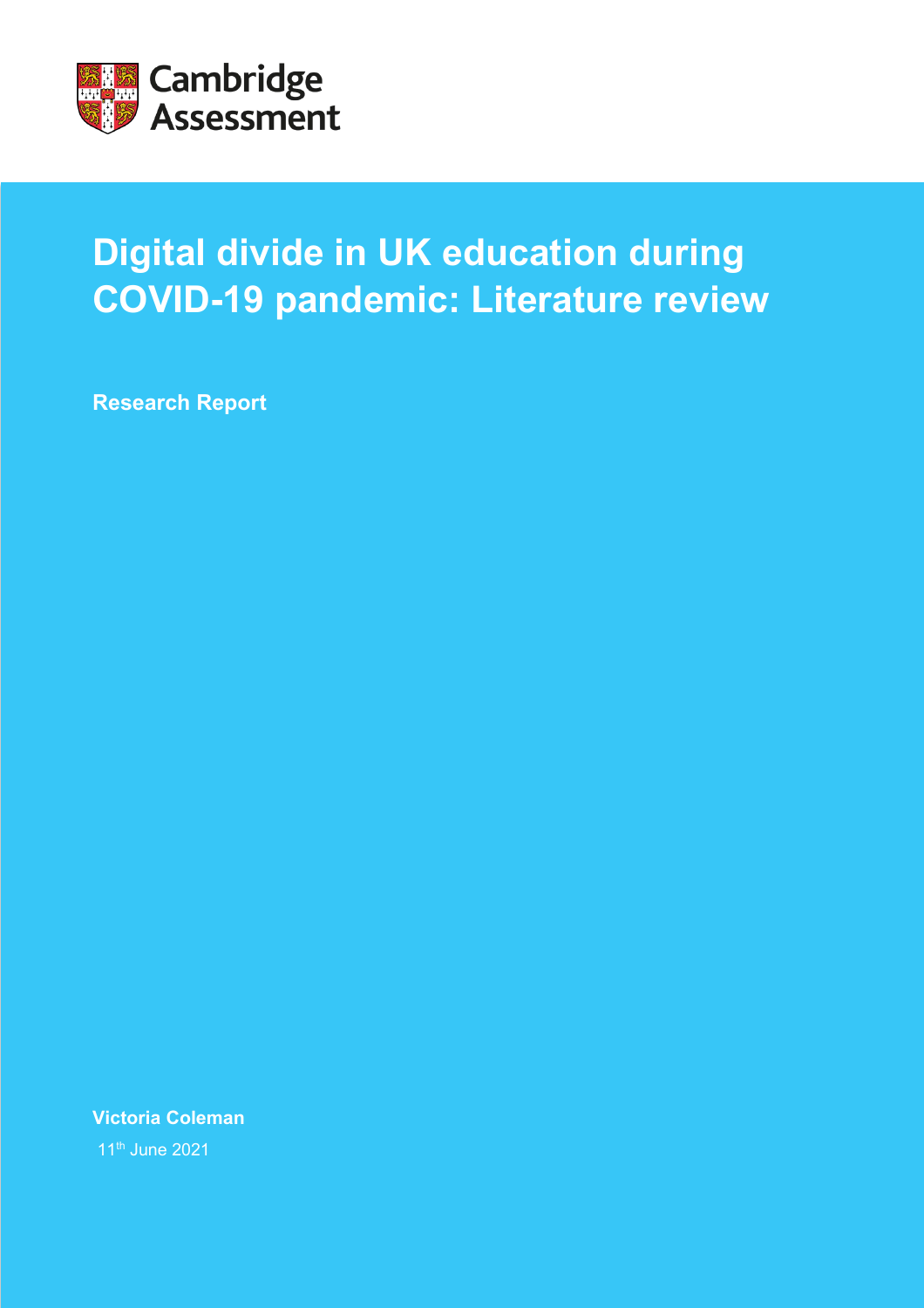### **Author contact details:**

Tori Coleman

Assessment Research and Development, Research Division Cambridge Assessment The Triangle Building Shaftesbury Road Cambridge CB2 8EA UK

Coleman.T@cambridgeassessment.org.uk [http://www.cambridgeassessment.org.uk](http://www.cambridgeassessment.org.uk/)

As a department of Cambridge University, Cambridge Assessment is respected and trusted worldwide, managing three world-class examination boards, and maintaining the highest standards in educational assessment and learning. We are a not-for-profit organisation.

Cambridge Assessment is committed to making our documents accessible in accordance with the WCAG 2.1 Standard. We're always looking to improve the accessibility of our documents. If you find any problems or you think we're not meeting accessibility requirements, contact our team: [Research Division](mailto:researchdivision@cambridgeassessment.org.uk?subject=Accessibility)

If you need this document in a different format [contact us](mailto:researchdivision@cambridgeassessment.org.uk?subject=Accessibility) telling us your name, email address and requirements and we will respond within 15 working days.

### **How to cite this publication:**

Coleman, V. (2021). *Digital divide in UK education during COVID-19 pandemic: Literature review.* Cambridge Assessment Research Report. Cambridge, UK: Cambridge Assessment.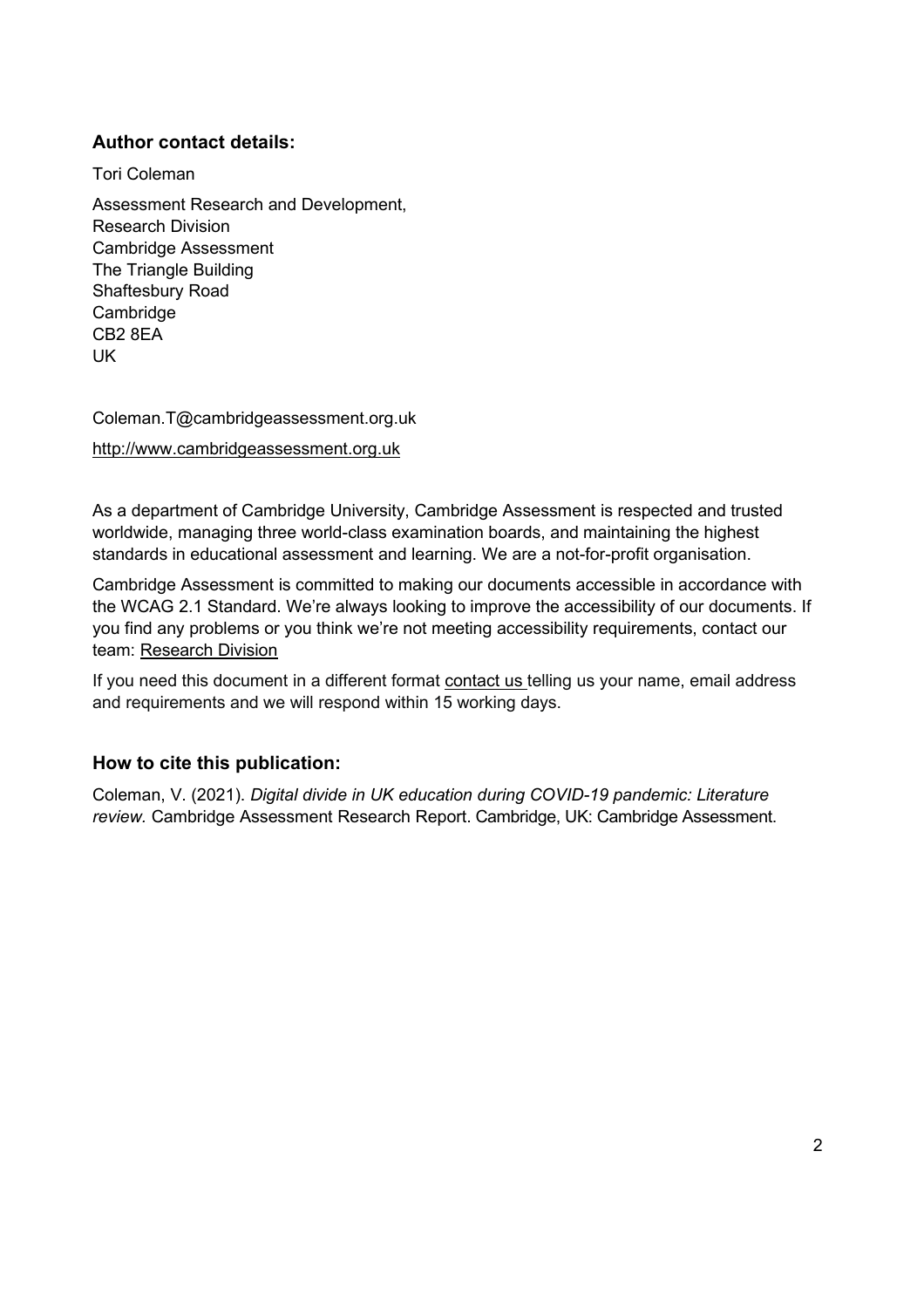# **Abstract**

The COVID-19 pandemic has had an unprecedented effect on education worldwide. Countries around the world have had to go into lockdown, leading to widespread school closures which required education to be delivered remotely (UNESCO, 2021). Remote education can take various forms, but in many contexts, it has relied on the use of digital technology. In the UK, COVID-19 led to nationwide school closures in March 2020, with most children receiving remote education until the start of the new school year in September 2020. Increases in COVID-19 cases led to a second period of school closure in January 2021, with students again learning remotely until March/April 2021. There are concerns that the move to remote education has led to inequalities in access to learning. Specifically, there are concerns that there is a digital divide, resulting in digital inequality, with already disadvantaged children being most affected. The digital divide has various dimensions: as well as access to devices and internet, digital skills are important, as are external factors such as parental support, teacher skills and learning environment. This report reviews and summarises research that has examined aspects of the digital divide during COVID-19 related school closure in the UK. Given the recency and ongoing nature of the COVID-19 pandemic, there is limited published academic literature examining aspects of the digital divide in education, and so most of the research considered in this report is 'grey literature'. There is evidence of a digital divide in education in terms of access, as well as parent, teacher and learning environment factors, with differences across different school types and groups of students. Very few studies considered digital skills and so this warrants further investigation.

# **Introduction**

The COVID-19 pandemic has had an unprecedented effect on education worldwide. Many individual children have missed school due to exposure to or catching COVID-19, or because of COVID-19 related bereavement. Around March 2020, when the pandemic was declared, countries all over the world went into lockdown with governments mandating that schools be closed, and that education be delivered remotely (UNESCO, 2021). At peak of school closures, on the 15<sup>th</sup> of April 2020 there were countrywide school closures in 191 countries, and six local school closures, affecting over 1.5 billion children worldwide (UNESCO, 2020). In the UK, and around the world, there are concerns that the move to remote education has led to inequalities in access to learning, with individuals disadvantaged due to sociodemographic characteristics such as social class (van de Werforst, 2020). Lockdowns have meant that most children have experienced remote education, much of which relies on digital technology. Consequently, digital inequality has been a significant issue in education, as many children have not had access to education, or sufficient quality education during COVID-19-related remote education. The link between poverty and digital exclusion is well-established, and many already disadvantaged children have experienced a cumulative disadvantage due to the need for remote schooling (Holmes & Burgess, 2020).

Ofcom (2020) data on UK households from just before the pandemic ( $9<sup>th</sup>$  January -  $7<sup>th</sup>$  March 2020) found that approximately 9% of households with children lacked access to a laptop, desktop, or tablet; 2% had no access to the internet and 4% had smartphone only access. Children in lower earning households were more affected by these issues: 21% of households with children where the main earner was in semi-skilled or unskilled work had no home access to a laptop or a desktop or a tablet, with 6% having no access to internet at home, and 9% having smartphone only internet access. Consequently, going into the pandemic, children in households where the main earner was in less skilled and lower paid work were far more likely to be affected by digital exclusion during the switch to remote learning.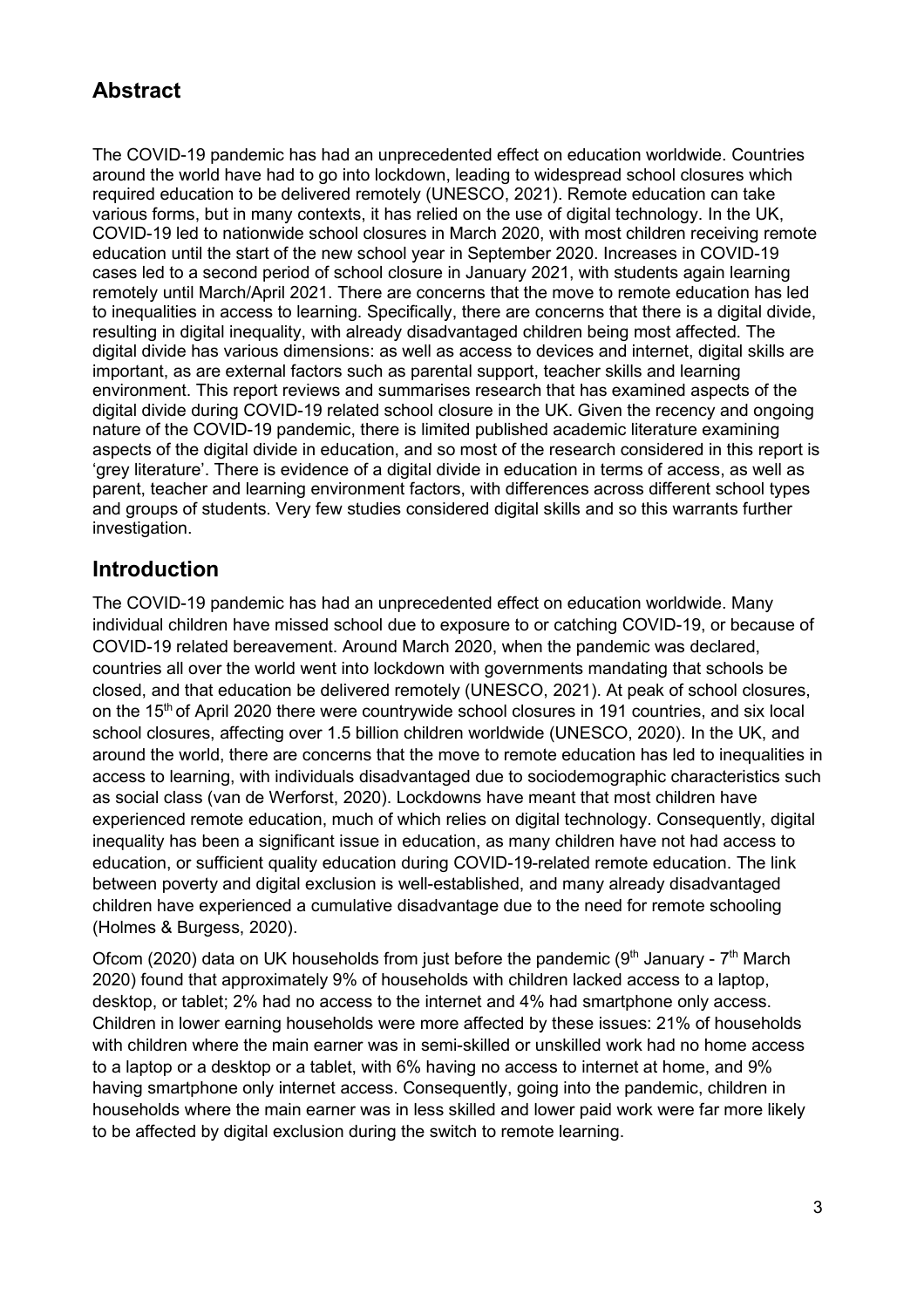Furthermore, many teachers and schools were not well prepared for remote education at the start of the pandemic. On the  $3<sup>rd</sup>$  of March 2020, Teacher Tapp (2020) received responses from 6,375 teachers about their ability to use various forms of technology for remote teaching if schools were closed suddenly. Asked whether they would be able to broadcast a video lesson, 42% responded positively (10% already had access to a platform they could use and 32% felt they could figure it out). Teachers in privately funded schools were better prepared with 70% reporting that would be able to broadcast a video lesson compared to 40% of state school teachers. Similarly, teachers in the most affluent state schools were better prepared with 47% reporting they could broadcast a video lesson compared to 34% in the least affluent (categorised by eligibility for free school meals).

Similarly, when asked about both their ability to set and to accept work remotely 63% and 64% of teachers responded that they would be able to do this. This was higher in private schools (89% and 88%) compared to state schools (62% and 63%). Almost two thirds of private school teachers reported having access to a platform they could use to set and accept work, compared to approximately a third of teachers at state schools. A larger proportion of teachers in the most affluent fifth of schools (categorised by eligibility for free school meals) reported having a platform they could use to set (45%) and accept (37%) work remotely, compared to those in the least (29% and 23%).

### **Research Aim**

This report aims to investigate the digital divide in UK school education during the COVID-19 pandemic and mitigation approaches. First, this report recaps the periods of school closures in the UK since the onset of the Covid-19 pandemic and considers terminology and definition related to the topic of digital exclusion and remote education. This report then summarises and reviews research findings relating to digital exclusion from several reports which have investigated education in the UK during Covid-19.

It should be noted that this report covers research published in the period March 2020-April 2021. The COVID-19 pandemic is ongoing, and the digital divide remains a challenge, although in the UK most children returned to in-person education in March, after the second period of mass school closures and remote education. Furthermore, the recency of the Covid-19 pandemic means that only limited research has been published so far.

### **Periods of school closure in the UK**

It is helpful to recap on the periods of school closure that have occurred in the UK since the onset of the COVID-19 pandemic, to highlight when digital divide concerns have been most pertinent. There have been two periods of almost total school closures and therefore remote education, first in March-June 2020 and second in January-March 2021. Additionally, there have been localised school closures throughout the pandemic, as well as instances of individual children or classes in schools being required to learn remotely from home due to COVID-19 outbreaks. While there have been some differences in the COVID-19 response across the four home nations in the UK there have been broadly similar milestones in the educational response (Cambridge Assessment, 2020a; 2020b; 2020c; 2020d).

### **March 2020**

The first period of COVID-19 related formal school closure in the United Kingdom occurred in March 2020. Northern Ireland began COVID-related school closures on March 9th, and by the  $23<sup>rd</sup>$  of March educational institutions across the UK were required to close for in-person schooling (Cameron-Blake et al., 2020). The only exception to this was a small amount of inperson provision available for vulnerable children and the children of keyworkers (Cambridge Assessment, 2020a). National exams were cancelled, and teaching became remote, with much of this relying on digital technology (Cambridge Assessment 2020b; 2020c). Although in England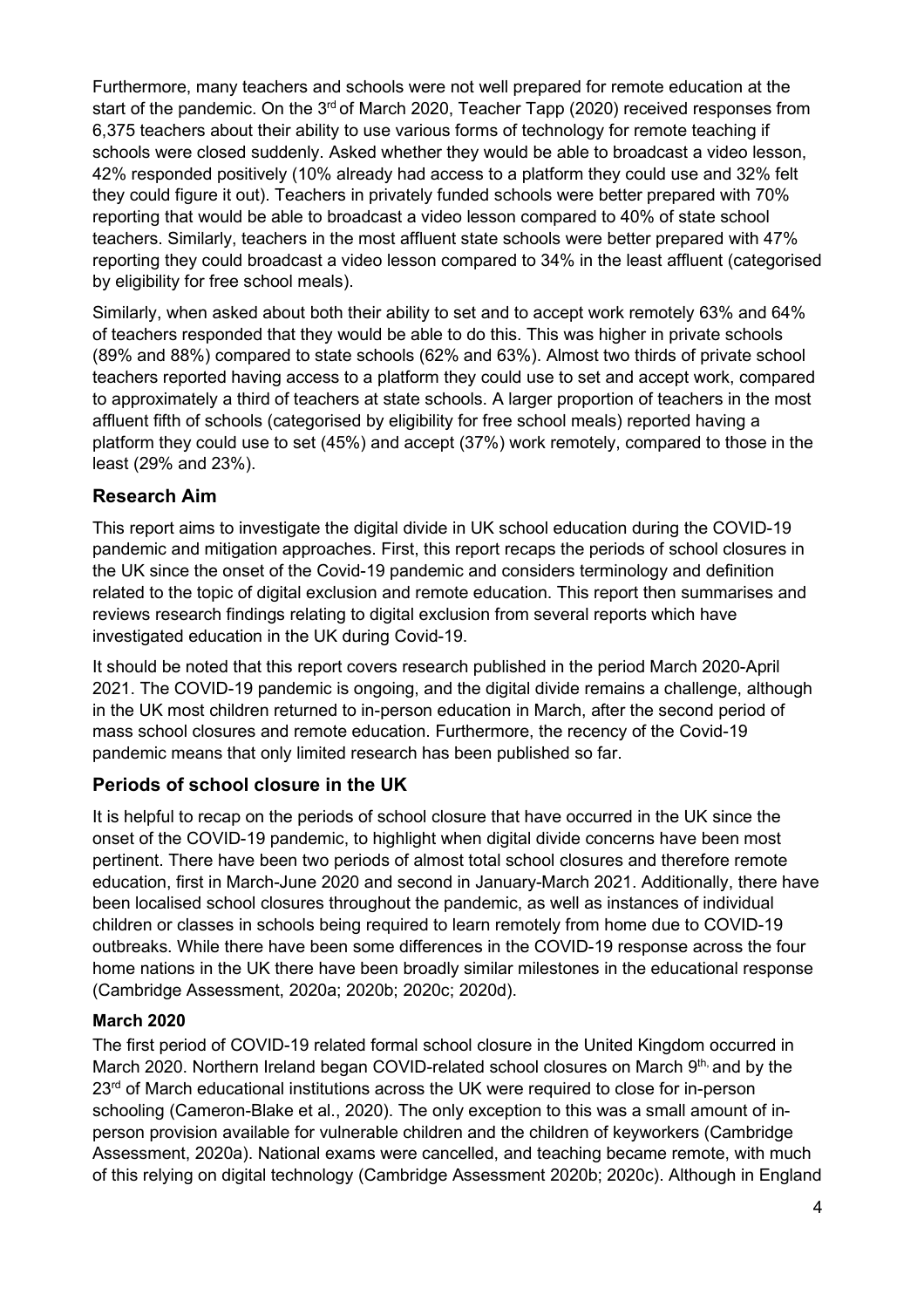and Wales they began phased reopening of schools in June, to allow some children to return for the remainder of the summer term, it was not compulsory and most children in the UK did not return to school until the start of the new school year in August or Early September (BBC, 2020a, 2020b; Cameron-Blake et al., 2020).

#### **August 2020-December 2020**

In August and September 2020 schools began opening for in-person teaching for the start of the first term of the 2020-21 school year, with a return to in-person schooling being compulsory (BBC, 2020c). To minimise the spread of COVID-19 outbreaks, many schools have adopted 'bubble' systems, so that students and staff mix in smaller distinct groups (Department for Education, 2021a). Despite attempts to minimise Covid-19 spread, local instances of COVID-19 outbreaks and the need for children and teachers who had contact with COVID-19 positive people to isolate, meant that some children, or whole cohorts of children, continued to have periods of remote education throughout this term. For example, in mid-November, TES reported that at least a third of state schools in England had been affected by COVID-19 cases since the start of the new school term, leading to the need for self-isolation and therefore remote education for some children (Gibbons & Roberts, 2020). In the UK, each of the four nations required schools to have contingency plans to support remote education in the event of the need for further school closures, or for individual children to be out of schooling (Cambridge Assessment, 2020d). Consequently, remote learning continued to occur to some extent during the first school term.

### **January 2020**

With a new variant of COVID-19 causing an increase in cases, by the  $5<sup>th</sup>$  of January each of the four home nations announced national lockdowns with accompanying school closures, except for vulnerable children and the children of critical workers. This has meant that remote education, much of which has relied on digital technology, went on for most of the second term. Schools in Scotland and Wales began staggered reopening (where year groups' return to school was spread out over several weeks) on the 22<sup>nd</sup> of February, schools in England reopened fully on the 8<sup>th</sup> of March in England and schools in Northern Ireland began staggered re-opening on the 22<sup>nd</sup> of March. While as of mid-April 2021, most students in the UK have returned to inperson teaching, localised school closures and instances of COVID-19 outbreaks mean that remote education will continue to be relevant for some time, with issues relating to the digital divide remaining extremely important. Each of the four home nations have required schools to have plans to support remote education for students in the event of COVID-19 exposure and the need for self-isolation.

# **Terminology and Definition**

To discuss digital exclusion due to school closures and the subsequent move to remote education, it is necessary to examine the terms used and their definition. There are numerous terms used when talking about the education that is being received outside of a traditional inperson classroom context and which relies on the use of technology. Examples include 'remote education', 'distance learning' and 'online learning'. These various terms are often used interchangeably, and inconsistently defined (Basak et al, 2018; Singh & Thurman, 2019; Anohina, 2005). The problem of terminology has been highlighted during the COVID-19 pandemic and the sudden increase in discussions on remote education, with debate in both public, political, and academic spheres on what terms should be used (Barbour et al., 2020).

Broadly, there seem to be three components of the terms used in this field, although not necessarily in this order or all are used: a technology medium; a word to highlight that the learner is not in the same location as the teacher; and an educational concept. During COVID-19, many researchers have additionally included the word 'emergency' at the start of their term,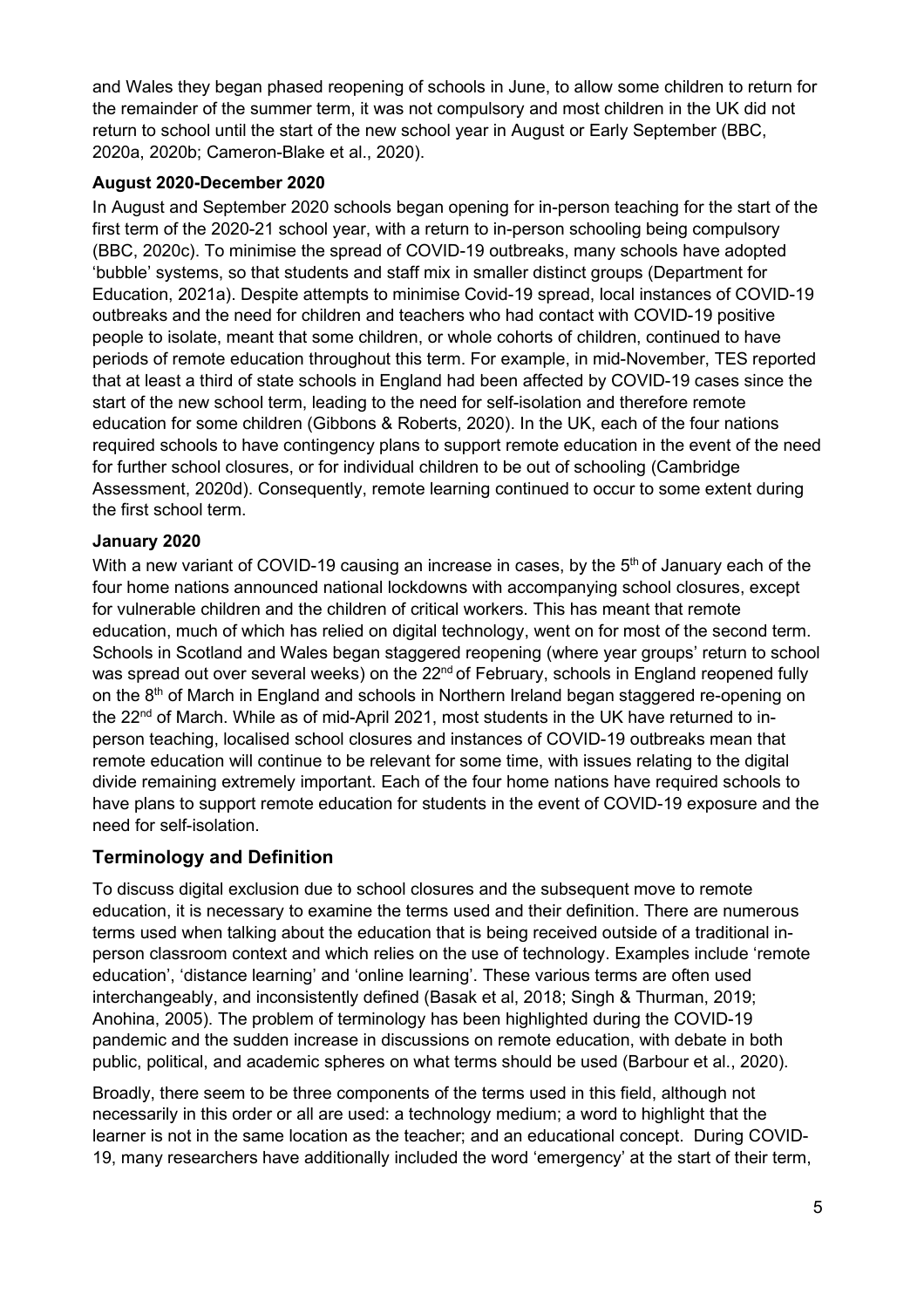to indicate the emergency nature of the remote education. Figure 1 below shows how these components are put together to form various terms for online remote education.



#### Figure 1. Components of online remote education terms

Firstly, a word is used to highlight that a technology is used. There are various words used such as digital, online, electronic (often abbreviated to e-) and virtual (Anohina, 2005; Basak et al., 2018; Singh & Thurman, 2019; Moore et al., 2011). These may be accompanied by a connecting term such as 'based', as in web-based learning (Anohina, 2005). A challenge for research here is that these different terms are often used variability, and there are challenges for comparability between and within the terms. For example, 'online' as in online education may sometimes be used specifically to mean live education, such as the use of live-video conferencing (e.g., Green, 2020), while other times it is used more broadly to include non-live online education such as the use of pre-recorded video lessons for students to watch in their own time (Greener, 2020).

Secondly, the word 'remote' or 'distance' is used to signal that learner is not in the same location as the person teaching. The word 'remote' does not seem to have been widespread in these terms until COVID-19 caused widespread remote education to occur worldwide (Barbour et al., 2020). Indeed, one literature review of definitions of online learning used in research from 1988- 2018 did not find the word 'remote' in any of the noted synonymous terms for online learning, while both 'distance education' and 'distance learning' were found (Singh & Thurman, 2019). Additionally, others use both together, such as 'remote distance learning' (Greener, 2020). During the COVID-19 pandemic there has also been some use of 'home' such as in 'online home learning' or 'home schooling' (Bond, 2020).

In terms of these first two components, there is often conflation between the two. Terms such as 'distance education' and 'online learning' are often used synonymously, which may be because much of distance education these days occurs online (Singh & Thurman, 2019).Traditionally, 'distance education' or 'distance learning' has been used in the context of 'open' university courses, which have extended access to tertiary education to those who cannot intend in person through providing, originally through non-digital methods such as paper packets and nowadays largely using digital technology such as online platforms (Daniel, 2020).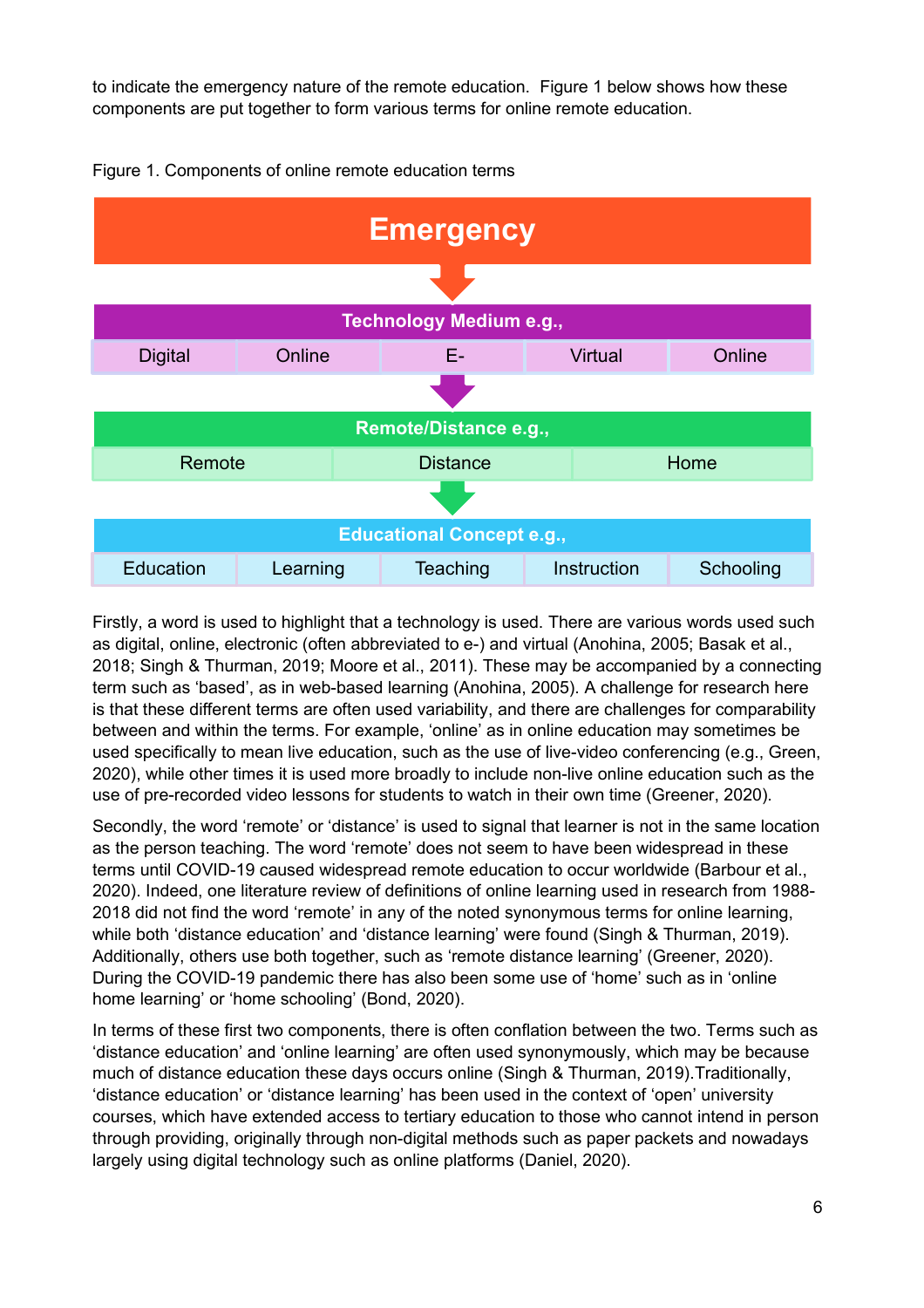Similarly, terms which use 'online' or 'digital' may not specify that it is remote as this geographical distance may be assumed, although it is of course possible to have in-person digital education (Greener, 2020). A challenge here is that there is not always clarity and consistency in how these terms are used together, and whether distance or remote education is assumed to rely on digital methods by default.

The third component of terms is an education concept, most commonly 'education', 'learning' or 'teaching', but also other terms such as 'instruction' and schooling. In some cases, 'learning' is used as an umbrella term when they seem to be discussing education more widely. For example, Singh and Thurman's (2019) literature review of online learning found that some of the definitions appeared to refer to online education more broadly, as they included discussion of aspects related to teaching, and in some cases did not even include reference to the concept of learning within them. The term education may be preferable to learning or teaching, as it allows both to be encompassed and allows space for other aspects of education such as assessment, which in some cases are also occurring remotely.

A new term that has emerged during the COVID-19 pandemic is 'emergency remote teaching' which was proposed by higher education researchers who wished to distinguish it from wellplanned online or distance learning and education, (Hodges et al., 2020). They define emergency remote teaching as

*a temporary shift of instructional delivery to an alternate delivery mode due to crisis circumstances. It involves the use of fully remote teaching solutions for instruction or education that would otherwise by delivered face-to-face or as blended or hybrid courses and that will return to that format once the crisis or emergency has abated.*

(Hodges et al., 2020, p.7).

They consider this to be distinct from well-planned and high-quality online education, which existed prior to the pandemic. That said, the adoption of this term does not seem to be as widespread in the school education literature (Bond, 2020). Furthermore, they have since extended their thinking on this, arguing that by now education institutions should have moved from the emergency remote teaching that occurred in Spring 2020, to remote teaching, as they have had time for planning, which still should be differentiated from high-quality online education. They consider remote teaching as "true contingency planning for remote or distance delivery of instruction based on the realities of the pandemic at a given point in time" (Barbour et al., 2020, p.7).

There has been a great deal of variety in the terminology used to discuss teaching and learning carried out remotely during the COVID-19 pandemic. In September 2020, Bond (2020) conducted a rapid systematic review of literature on teaching and learning during COVID-19 and identified 90 studies. As part of this, she examined the terminology used, and found there were 30 different terms used, with 'distance learning' and 'online learning' being the most common, with each being used in 25.6 per cent of the studies, although not necessarily exclusively. This huge variety of terms poses a challenge for research, particularly given that there is also variability in how these terms are being applied and what they are considered to encompass. When looking at the literature on digital remote education during COVID-19, it is also useful to consider the term used to describe what digital remote education is a comparison to. Terms used include 'traditional' (e.g., Greener, 2020), 'face-to face' (e.g., Ofsted, 2021a), 'in-person' and 'offline', or some combination of these alongside 'learning', 'teaching' and 'education'.

As well as inconsistency in which term is used, there is also inconsistency in definition. For example, Singh and Thurman (2019) conducted a systematic literature review of definitions of online learning from 1988-2018 and found 46 different definitions. This highlights that there is a great deal of variation in the field of online or remote learning and education, and which poses a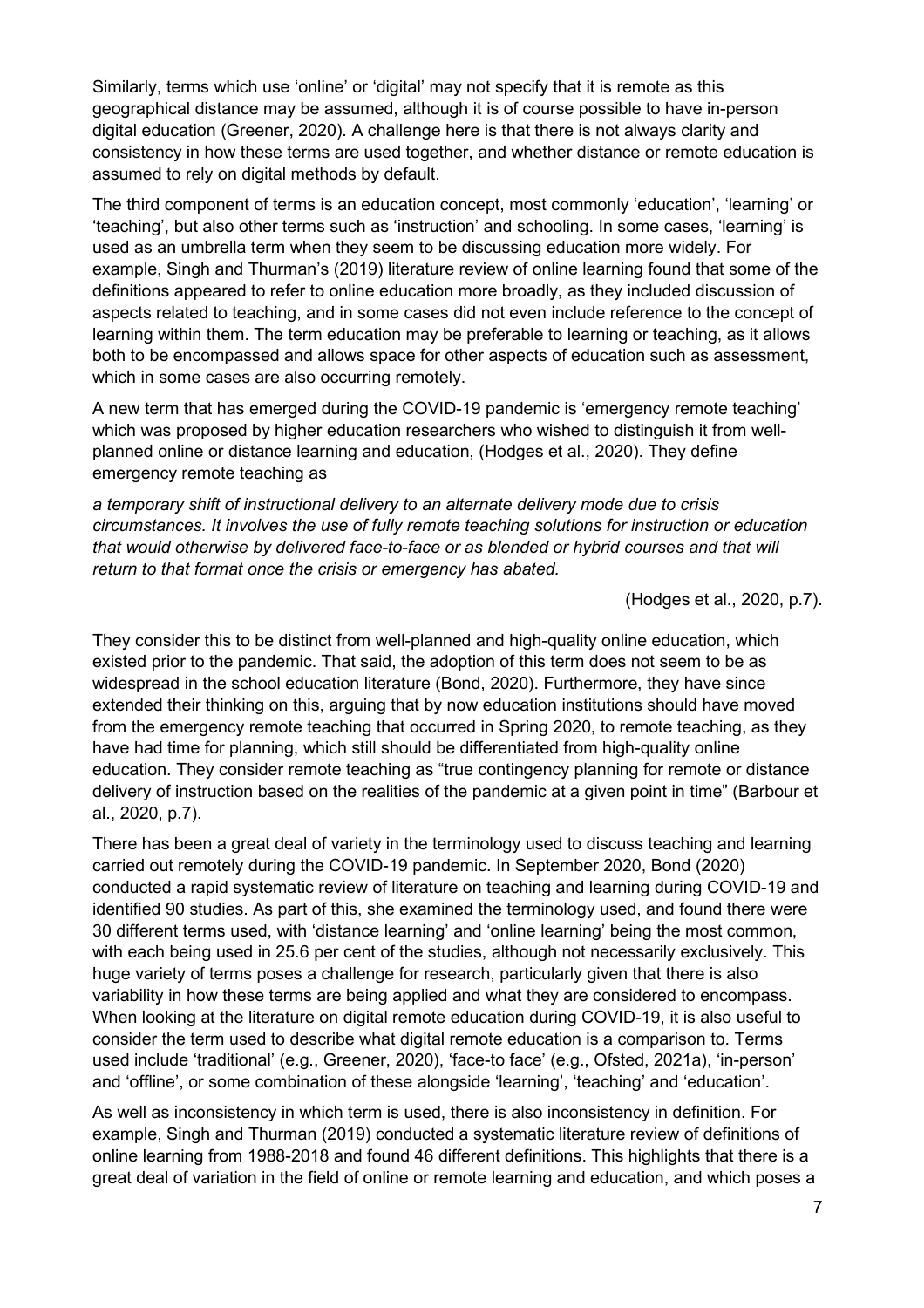challenge for research in this area. Ofsted (2021a) defines remote education as "a broad term encompassing any learning that happens outside of the classroom, with the teacher not present in the same location as the pupils". Building on this, they define digital remote education as "often known as online learning, this is remote learning delivered through digital technologies".

An additional consideration is that remote education may not be live or synchronous, and that there may therefore be variation in the nature of the remote education that is being discussed (Singh & Thurman, 2019). Ofsted (2021a) highlight the distinction between synchronous and asynchronous remote education; "synchronous education: this is live; asynchronous education is when the material is prepared by the teacher and accessed by the pupil at a later date". While synchronous remote education will necessarily rely on digital technology, asynchronous does not have to as it could take the form of paper packs sent home. That said, both can be used as part of digital remote education approaches. Which is used may be determined by practical limitations around technology, and teachers often use a mixture of the two.

An additional challenge is lack of clarity in where the boundaries of digital remote education lie. While 'remote education' is typically used to describe situations where pupils are taught remotely from their homes, and are not in a classroom, in the UK during the COVID-19 pandemic it has included situations where a teacher is working remotely and teaching a class of pupils at a school, such as when they (the teacher) are self-isolating or shielding (NASWUT, n.d.). Another term that must be looked at is 'blended learning', which is also sometimes referred to as 'hybrid learning' (Greener, 2020). Blended learning has also been defined in various ways, but most commonly refers to the of a mixture of online and face-to-face teaching and learning (Cronje, 2020; Bowyer & Chambers, 2017). During the COVID-19 pandemic 'blended learning' has also been used to refer to situations where some children are learning from the classroom and in the same location as the teacher, while others in the class are learning remotely from home (usually relying on digital technology), for example because they need to self-isolate.

Singh & Thurman (2019) highlight that this further blurs the line as to what is considered online learning. Their literature review also found that the term 'flipped classroom' as a type of blended learning began appearing in online learning definitions after 2015. Whilst definitions of the 'flipped classroom' vary, broadly it can be understood as teaching model where "activities traditionally done by students outside class (e.g., practicing problem solving) are moved into the classroom session, whereas what is traditionally done in class (e.g., expository, information transmission teaching) is done outside and prior to the class" (Låg& Sæle, 2019, p.1). The "flipped classroom' does not necessarily rely on the use of digital technologies, however many definitions do specify the use of digital technologies, such as pre-recorded instructional videos (e.g., Cheng et al., 2019).

Ofsted (2021a) define blended learning as "a mix of face-to-face and remote methods. An example would be the 'flipped' classroom, where main input happens remotely (for example through video), whilst practice and tutoring happen in class". Consequently, in this report we will consider blended learning as part of digital remote education, as it relies on digital technology in part.

Digital remote education can take many forms beyond the synchronous/asynchronous and blended learning distinctions already discussed. Several authors break down digital remote education into categories. For example, Stanford (2020), describes a 'bandwidth-immediacy matrix', from low bandwidth and immediacy approaches such as the use of email or discussion boards through to high bandwidth and immediacy options such as the use of videoconferencing. Similarly, UNESCO (2020) outline methods from low to high digital maturity, for various aspects of teaching and learning, from methods such as the use of TV or radio programs or text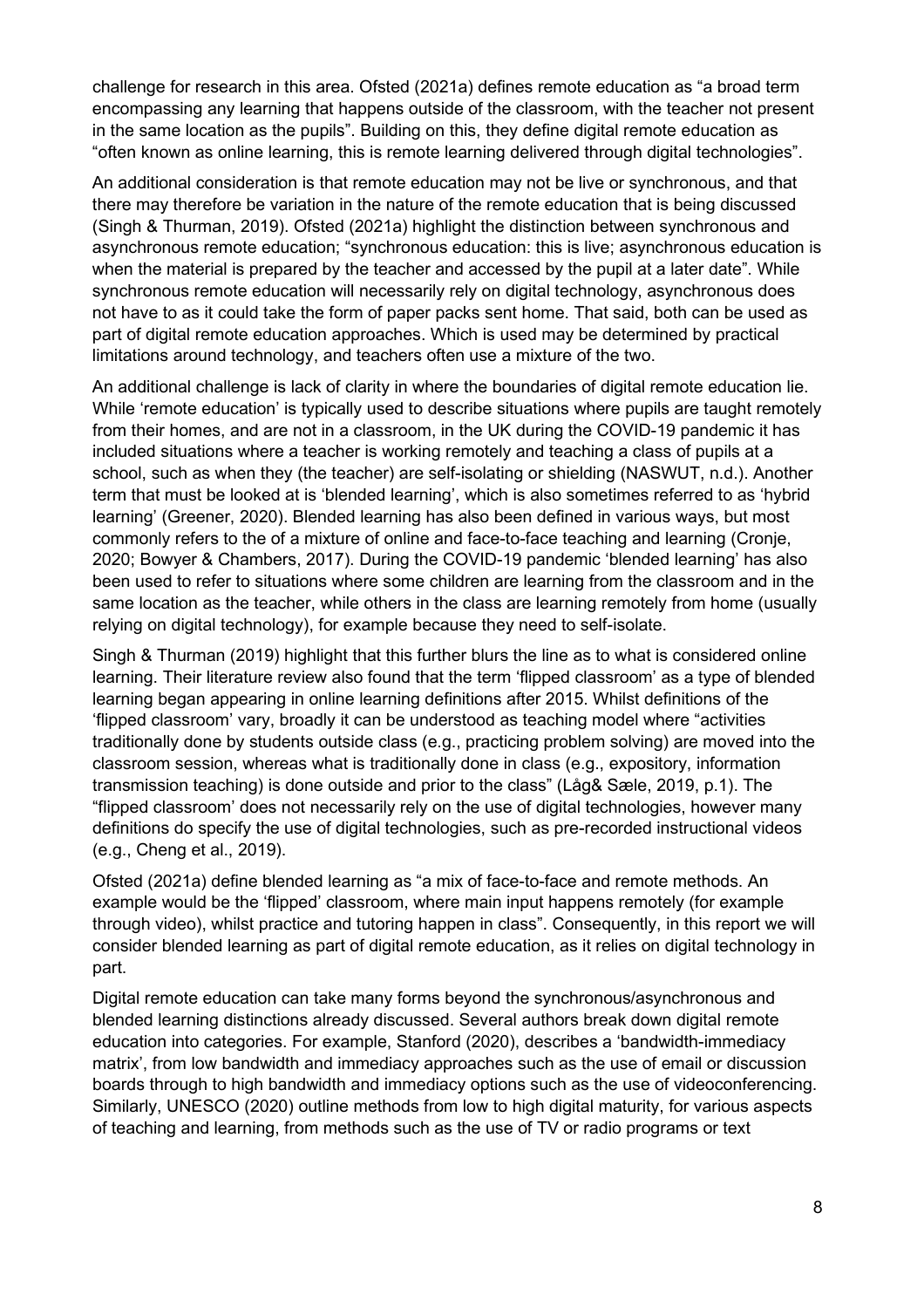messaging through to the use of adaptive software programs<sup>[1](#page-8-0)</sup> and live videoconferencing. They make a distinction between the technology options available and appropriate to use for four aspects of education: communicating new assignments and information; teaching new concepts; student practice; and for formative feedback and coaching. UNESCO (2020) highlight how these have been combined in various ways and illustrate that there has been a wide variety of approaches that have been used within and between different national contexts. Overall, this highlights that 'digital remote education' is a broad concept with many varieties in what it looks like in different contexts.

#### **Defining Digital Divide and other terminology**

There are various terms that have been used when looking at the issue of discrepancy in some people in society lacking or having insufficient or poor-quality access to and use of digital technologies. Terms such as 'digital divide', 'digital exclusion' and 'digital inequality' are often used interchangeably and poorly defined (Sanders, 2020). The digital divide is a concept that is particularly well-established in the field and used as a common term for discussing access, or lack thereof, to digital technologies. Its origin has been traced back to 1995, when it was first used in the US to talk about the 'haves and have nots', in terms of access to digital media (van Dijk, 2020a). While there are numerous definitions, broadly it can be understood as "a division between people who have access and use of digital media and those who do not" (van Dijk, 2020a, p.2). One common misunderstanding is that it represents a binary division between two categories, the digitally included and the digitally excluded. Instead, van Dijk argues that it is best understood as a complex and multifaceted concept, with multiple dimensions and degrees of digital exclusion and inclusion (van Dijk, 2020a). The term 'digital inequality' is also often commonly used, to describe the inequalities in access to and use of digital media, that is the inequalities in the extent to which some individuals are digital excluded or included.

There have been various conceptualisations and frameworks of the digital divide (Talaee & Noroozi, 2019). One of the most used is a four-layered framework proposed by van Dijk (2002) which distinguishes between four kinds of access, and which will be used here. The original model has been expanded on by van Dijk and colleagues, and while the original conceptualisations of the digital divide focused on access, it has been increasingly expanded to look at divides in the use of digital media.

The 'first-level digital divide' is in relation to access. While originally access was conceptualised in terms of physical access to devices and internet, it has since been expanded to a broader concept of 'material access', recognising that there has been an expansion in types of digital technologies and that the quality of access they provide is variable. For example, it is more challenging to access and engage in digital remote education through a mobile phone than a laptop due to the screen size and small keyboard. Similarly, a laptop which is equipped with upto-date software, a webcam and a microphone provides greater access than one without these features. Furthermore, it considers aspects such as conditional access, such as whether children have to share the device, or have the means to maintain the use of the device (van Deursen & van Dijk, 2018; van Dijk, 2020a) and issues of data poverty, which is where individuals, communities or households "cannot afford sufficient, private and secure mobile or broadband data to meet their essential needs" (Lucas, P., et al., 2020, p.5).There has also been an expansion of the first level digital divide to include 'motivational access', also termed mental or attitudinal access (e.g., van Dijk, 2002). This refers to an individual's motivation or attitude towards using technology and includes factors such as technology anxiety (Ghobadi & Ghobadi, 2013; van Dijk, 2005).

<span id="page-8-0"></span><sup>1</sup> Examples given include the ViLLE platform developed and used in Finland and several AI based platforms used in China (UNESCO, 2021)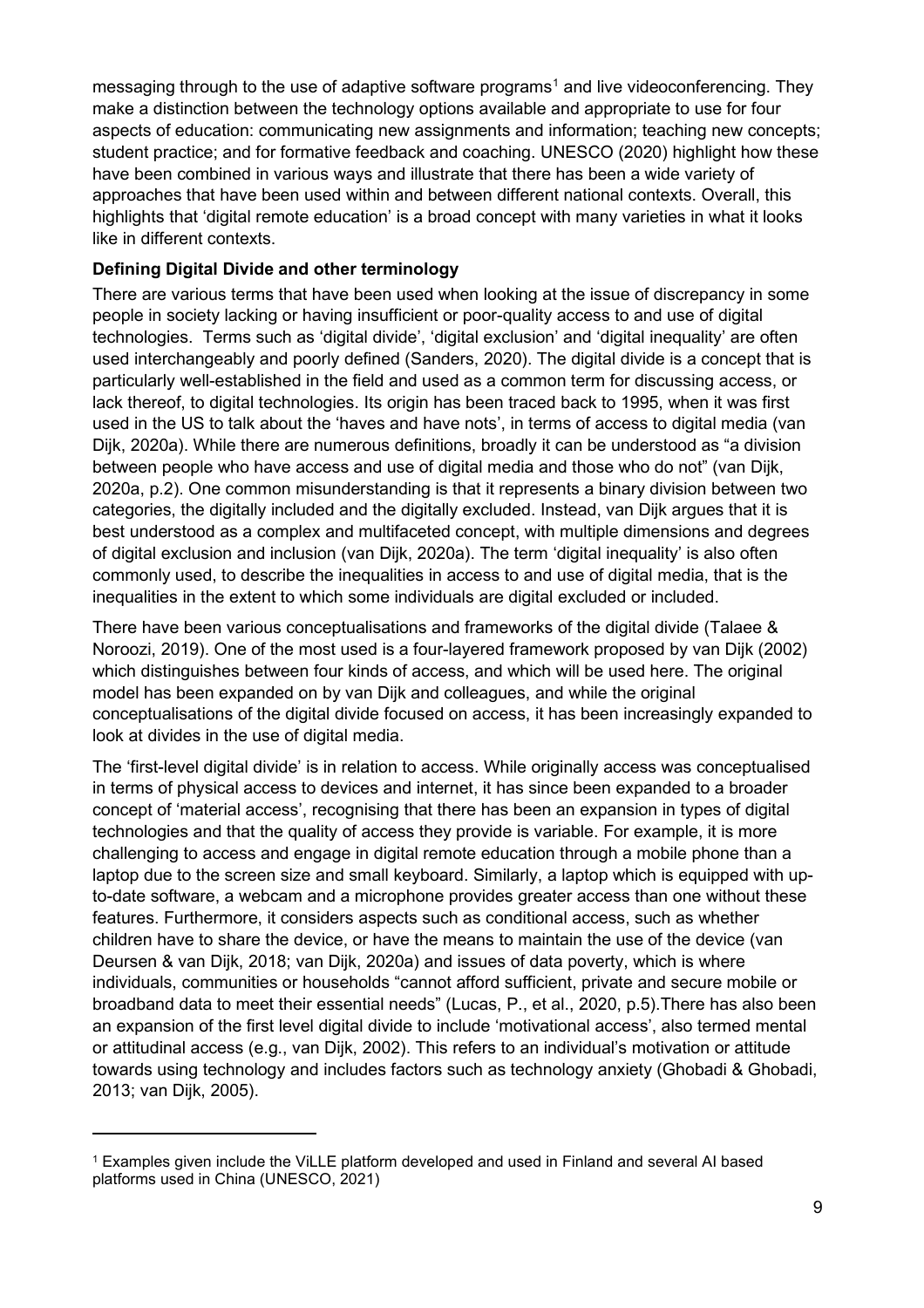While originally, definitions of the digital divide focused on physical access to digital technology, increasingly definitions emphasise discrepancies around usage. Researchers now recognise a 'second-level digital divide' which concerns digital skills and types of usage of digital media (van Deursen & van Dijk, 2013). van Dijk (2002; 2020a; 2020b) argues that the first-level digital divide is easier to address as this focuses on increasing access to digital technologies. However, many argue that access is not the main driver of digital inequalities, with digital skills/literacy being increasingly important in the extent to which individuals are digitally excluded (van Dijk, 2006; van de Werforst, 2020). While it is often assumed that children are 'digital natives' and have strong digital skills, this is not always actually the case, and so digital skills/literacy remain an important factor in the digital divide in education (ECDL, 2018). In terms of usage there may be gaps both in terms of the frequency of use of digital technologies, and the nature of their use, such as whether for learning or entertainment purposes. For example, even where children have access to computers and to the internet there is evidence of a social group divide in the nature and quality of such computer use (Talaee & Noroozi, 2019). That said, this dimension is less relevant in the context of remote digital education where schools specify the nature of digital technology use; however, difference in digital use more generally will likely interact with the digital skills that individual children possess.

More recently, researchers have discussed the concept of the third-level digital divide, which relates to the outcomes of technology access, skills, and usage (van Dijk, 2020b). The third-level digital divide seeks to understand the impact that digital divide has on offline inequalities, it relates to "gaps in individuals' capacity to translate their internet access and use into favorable offline outcomes" (van Deursen and Helsper, 2015, p.30). For example, in the context of education, it can be understood as the effects of technology access, skills and use on educational performance (van der Werfhorst, 2020).

When discussing the 'Digital Divide' in the context of children's experience of remote online education, during the current COVID-19 pandemic, a variety of other social and environmental factors also impact the extent to which a child is digitally excluded. Some researchers have hypothesised this in terms of a 'fourth level' digital divide, relating to the impact external parties and environments have on the digital divide (van de Werfhorst, 2020). When considering the digital divide in remote education, the surrounding context is an important factor in the extent to which children are digitally excluded (Talaee & Noroozi, 2019). Children whose parents do not have the digital skills and time to support them in digital remote learning are more likely to be digitally excluded. Similarly, the home learning environment will impact upon digital exclusion. For example, children who are learning in the same room as siblings who are also remote learning or parents who are remote working, may be less able to participate in digital remote lessons, as they may be affected by noise or unable to verbally participate in live video conferencing lessons. Factors relating to teachers and school also impact digital exclusion. Children who attend schools which lack appropriate infrastructure to support digital remote learning may be more digitally excluded, as compared to their peers in better equipped schools. Similarly, teachers' access, skills and usage of digital technologies will impact the methods they choose for digital remote education. Consequently, some children will have access to poorer quality digital remote education than others. [Figure 2](#page-10-0) summarises how the digital divide might apply in the context of Education during COVID-19 related remote learning.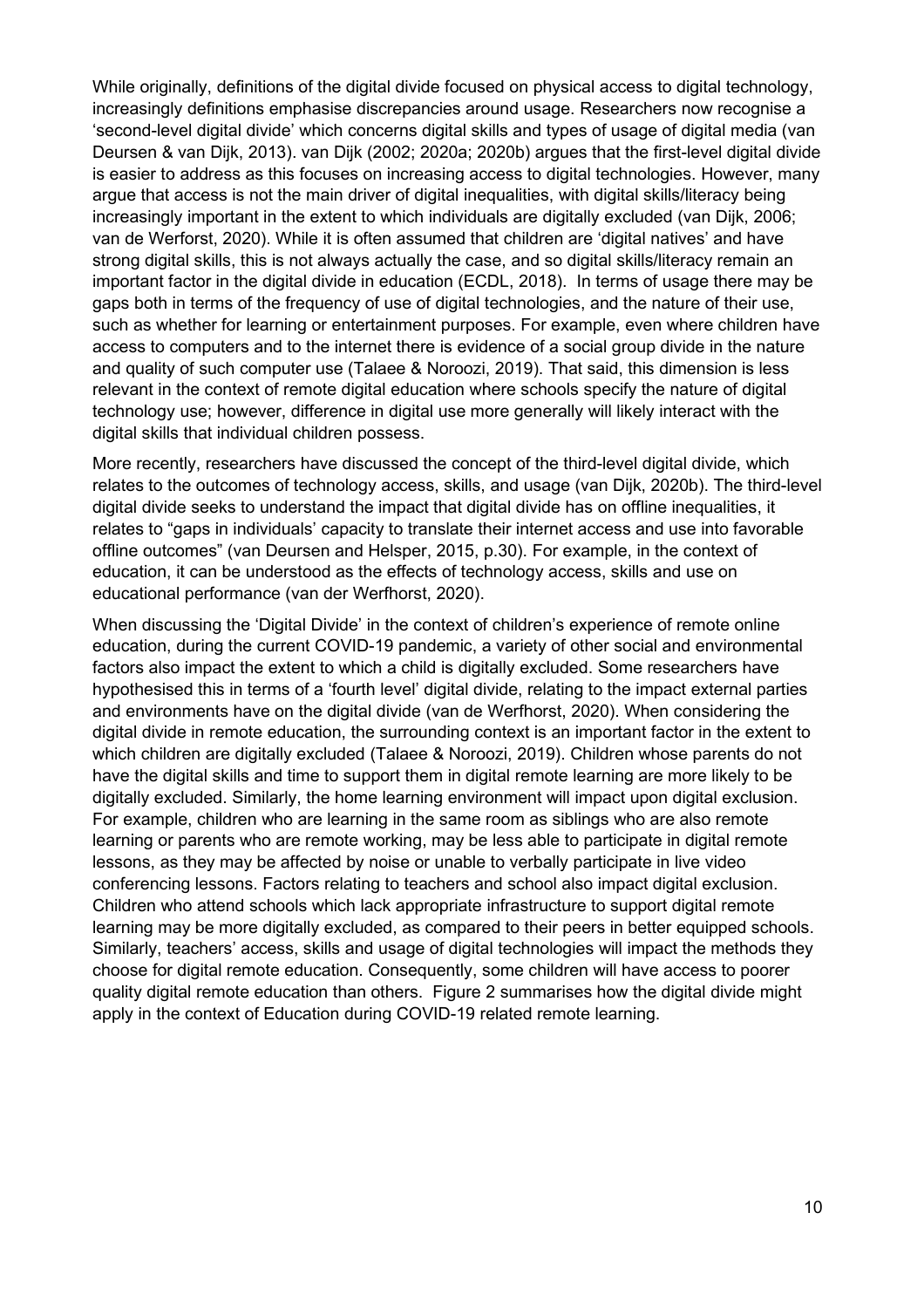<span id="page-10-0"></span>Figure 2. Digital divide in education during remote learning



### **Definitions**

In this report we will use the term 'digital remote education' as used by Ofsted, adapting the definition to include blended learning which may include some students being in the same location as their teacher.

Digital remote education can be understood as education that is happening outside the physical classroom, where the teacher is not present in the same physical location as the pupils, and which is delivered through digital technologies. This includes any blended learning that relies on digital technology such as:

• when students receive a mixture of in-person and remote teaching;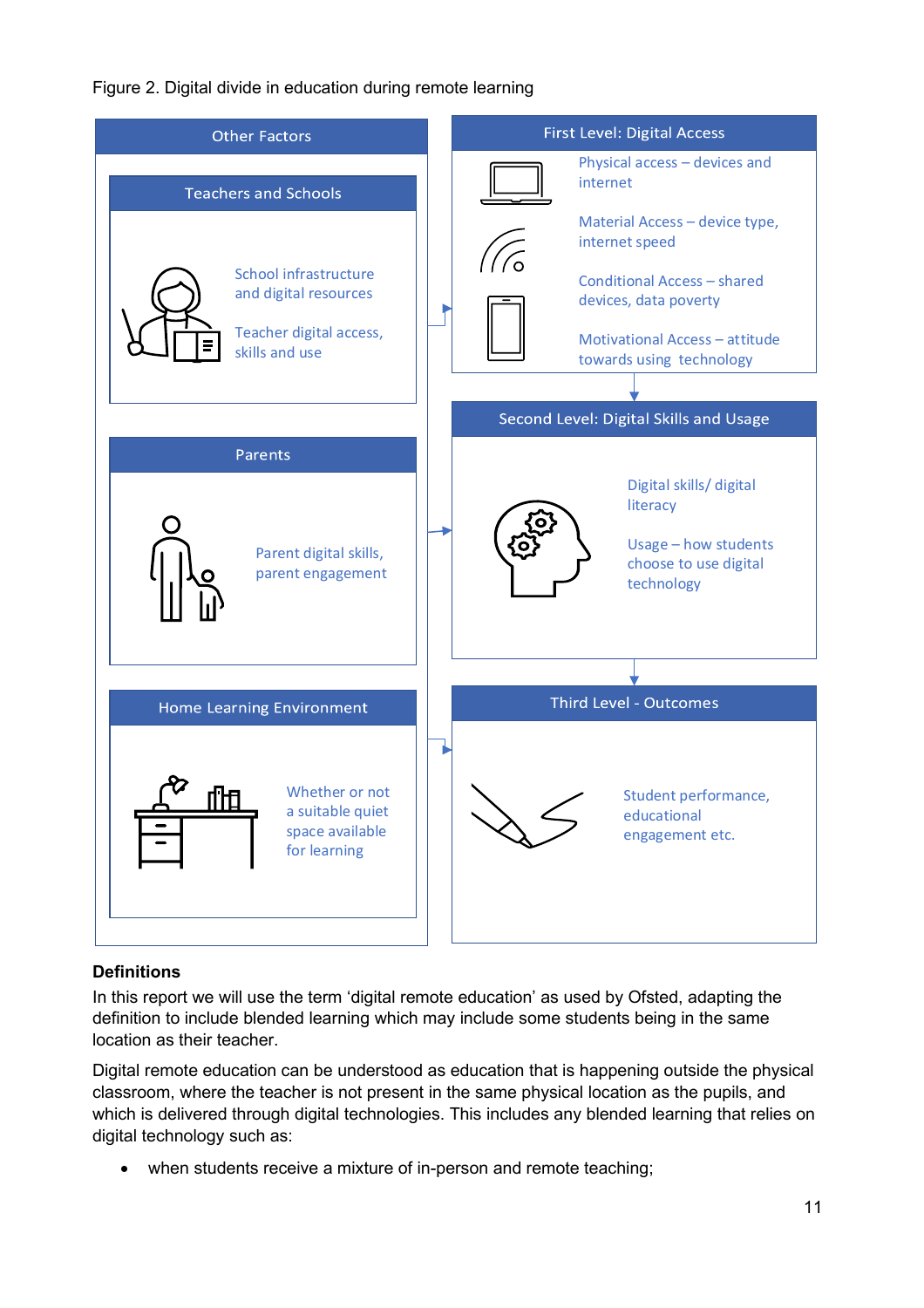- when students are in the classroom, while the teacher is remote;
- when some students are present in the classroom with the teacher, while others join in remotely.

This report considers the digital divide in remote digital education during the COVID-19 pandemic. In this context the digital divide can be understood as the various dimensions and degrees by which children may be digitally excluded in terms of sufficient quality access to and skills to use digital technologies for education. The extent to which an individual child is digitally excluded will also be impacted by factors relating to their parents, learning environment, and their teacher and school.

# **Methodology**

In the first instance, academic databases were searched in order to identify studies on the topic of digital exclusion during COVID-19. From this it became apparent that there is limited academic literature published on the impact of COVID-19 on education yet. This is illustrated by a systematic literature review by Bond (2020). At the end of September 2020 Bond (2020) conducted a systematic literature review of articles that had been published about school-level remote education during COVID. The review found 89 empirical or primary research-based studies, with 12 per cent of the studies being UK based. This illustrates that there is not a great deal of academic literature which has been published yet, which is unsurprising given that the COVID-19 pandemic is recent and ongoing. Additionally, it is more limited when focusing on specific aspects, such as digital exclusion, or on specific national contexts.

Consequently, this review then moved to focusing on reports published by educational organisations within the UK primarily found through their reference in newspaper articles, blogs posts, mailing lists etc. [Table 1](#page-12-0) summarises the reports and literature found, outlining when the research was conducted and who the sample were. Most of these reports were not focusing on the digital divide or digital remote education, but rather were looking at remote education during the COVID-19 pandemic more generally and included some reference to aspects relevant to the digital divide. In some cases, multiple reports from the same organisation were found often drawing from the same data, or with new data building on previous findings. In these instances, the most up-to-date report published by the organisation was used.

In total 13 reports and articles were found which had research findings relevant to the digital divide. Findings from each report were identified and summarised focusing on three specific dimensions of the digital divide: digital access; digital skills; parent, teacher and learning environment factors. Additionally, findings discussing the divide in student engagement are included, as differences in student engagement in remote learning may in part be explained by the digital divide. Finally, reference to approaches to mitigating digital exclusion were also identified and included in this report. Within these various reports there is variation in the terminology used to describe digital remote education and differences in what is being investigated. The studies have taken different approaches to defining concepts such as disadvantage, deprivation and poor, and are not always consistent within themselves as to which terms they use. When reporting on the findings, each study's original terminology is used to most accurately reflect its particular findings.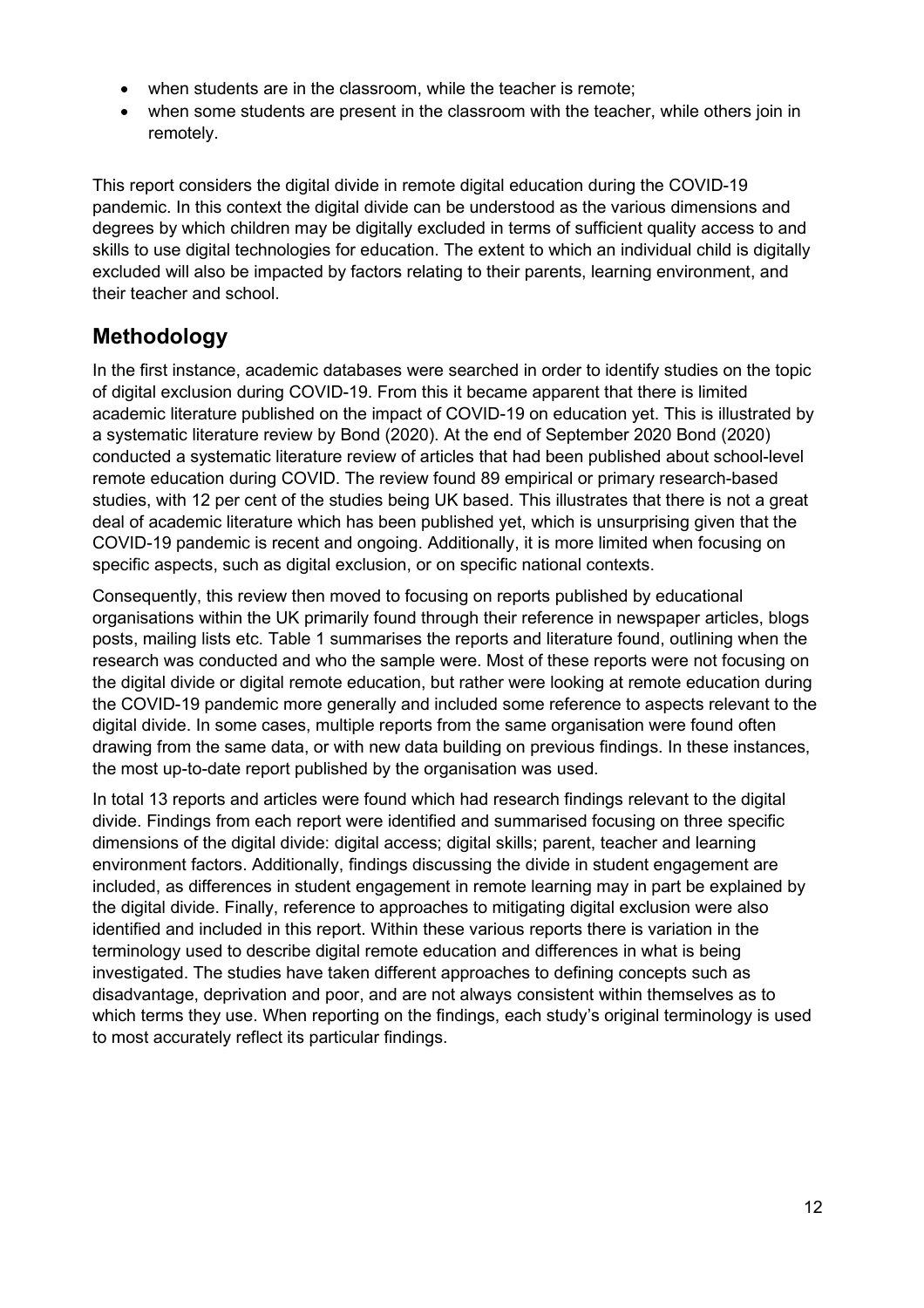Table 1. Literature included in this review.

<span id="page-12-0"></span>

| <b>Citation</b>                                             | Organisation                                                 | Country                     | <b>Data collection</b><br>date | Description of study method and sample                                                                                                                                                                                                                                                                                                                  |
|-------------------------------------------------------------|--------------------------------------------------------------|-----------------------------|--------------------------------|---------------------------------------------------------------------------------------------------------------------------------------------------------------------------------------------------------------------------------------------------------------------------------------------------------------------------------------------------------|
| Cambridge<br>Partnership<br>for Education<br>$[CPE]$ (2021) | Cambridge<br>Partnership for<br>Education                    | UK,<br>primarily<br>England | April-September<br>2020        | A series of surveys and questions over six months (April-September), gathering<br>responses from 1,766 respondents in the UK. These were educators, educational<br>leaders, policy makers, parents, school governors, students and Ed Tech<br>developers.                                                                                               |
|                                                             |                                                              |                             |                                | 46 semi-structured interviews with educators and educational leaders, 9 from<br>independent schools and 37 from state schools. These were primarily in England,<br>with 2 being in Scotland.                                                                                                                                                            |
|                                                             |                                                              |                             |                                | 31 semi-structured interviews with parents of children in England, although one was<br>in Northern Ireland.                                                                                                                                                                                                                                             |
|                                                             |                                                              |                             |                                | Collaborated with Teacher Tapp and Parent Ping to circulate three questions in<br>September 2020.                                                                                                                                                                                                                                                       |
| Lucas et al.<br>(2020)                                      | National<br>Foundation for<br>Educational<br>Research (NFER) | England                     | 7-14 May 2020                  | NFER conducted 'Wave 1' data collection in May 2020, sending out a survey to all<br>state funded mainstream primary and secondary schools in England. Gathered<br>responses from 1,233 senior leaders and 1,821 teachers, in 1,462 primary schools,<br>and 691 secondary schools. This represents 9% of primary school and 20% of<br>secondary schools. |
| Julius & Sims<br>(2020)                                     |                                                              | England                     | 7-14 May 2020                  | As part of this research several reports were produced focusing on different<br>aspects, two of which are included here as they contain findings relevant to the<br>digital divide. See Nelson & Sharp (2020) for summary of key findings across the<br>reports.                                                                                        |
|                                                             |                                                              |                             |                                | This research looked at difference in relation to deprived schools, grouping<br>participants into quintiles based on proportion of students with free school meals<br>eligibility (FSM). Disadvantaged students are also defined in terms of eligibility for<br>FSM. Julius & Sims (2020) looked specifically at vulnerable pupils, defined as          |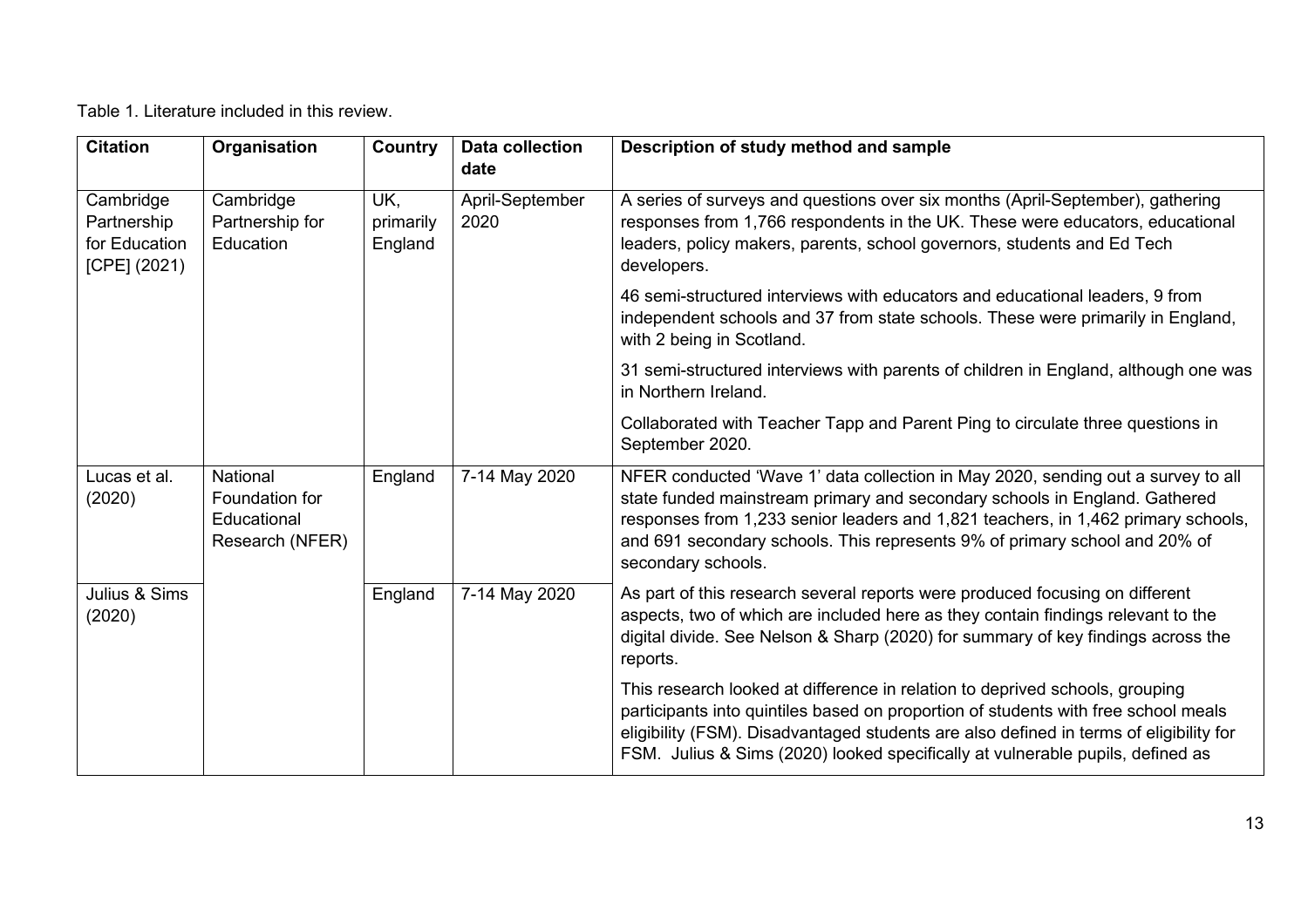| <b>Citation</b>            | Organisation                                                                                      | Country   | <b>Data collection</b><br>date                                                | Description of study method and sample                                                                                                                                                                                                                                                                                                                                                                                                                              |
|----------------------------|---------------------------------------------------------------------------------------------------|-----------|-------------------------------------------------------------------------------|---------------------------------------------------------------------------------------------------------------------------------------------------------------------------------------------------------------------------------------------------------------------------------------------------------------------------------------------------------------------------------------------------------------------------------------------------------------------|
|                            |                                                                                                   |           |                                                                               | those with an Education, Health and Care Plan (EHCP), a social worker or<br>identified as vulnerable by the local authority of education provider.                                                                                                                                                                                                                                                                                                                  |
| Sharp et al.<br>(2020)     |                                                                                                   | England   | 8-15 July 2020                                                                | NFER conducted 'Wave 2' data collection in July 2020, sending out a survey to all<br>state funded mainstream primary and secondary schools in England. This gathered<br>responses from 1,176 senior leaders and 1,782 teachers in 1,305 primary schools<br>and 898 secondary schools, representing 7.6% of primary and 26.5% of all<br>secondary schools.                                                                                                           |
| Green (2020)               | Centre for<br>Learning and Life<br>Chances in<br>Knowledge<br>Economies and<br>Societies (LLakes) | <b>UK</b> | Last two weeks of<br>April 2020                                               | Used data from The UK Household Longitudinal Study (UKHLS). This is a long-<br>standing study which has gathered annual survey data from a panel of households<br>since 2010. This report discusses outcomes from the first month of an online<br>COVID-oriented survey of all panel members which included questions on pupil<br>schoolwork. This report focusses on responses regarding 4,559 children, from their<br>parent or other household member responses. |
| Cattan et al<br>(2021) Feb | Institute for Fiscal<br>Studies (IFS)                                                             | England   | Wave 1: 29 <sup>th</sup> April<br>$-20$ <sup>th</sup> June (90%)<br>responses | Online survey of parents of school-aged children in England, in years groups<br>Reception, 1, 4, 5, 8, 9 or 10 in the 2019-20 school year, gathered by two survey<br>companies.                                                                                                                                                                                                                                                                                     |
|                            |                                                                                                   |           |                                                                               | Wave 1: 4,316 respondents.<br>Wave 2: 927 respondents, all of whom were also in Wave 1.                                                                                                                                                                                                                                                                                                                                                                             |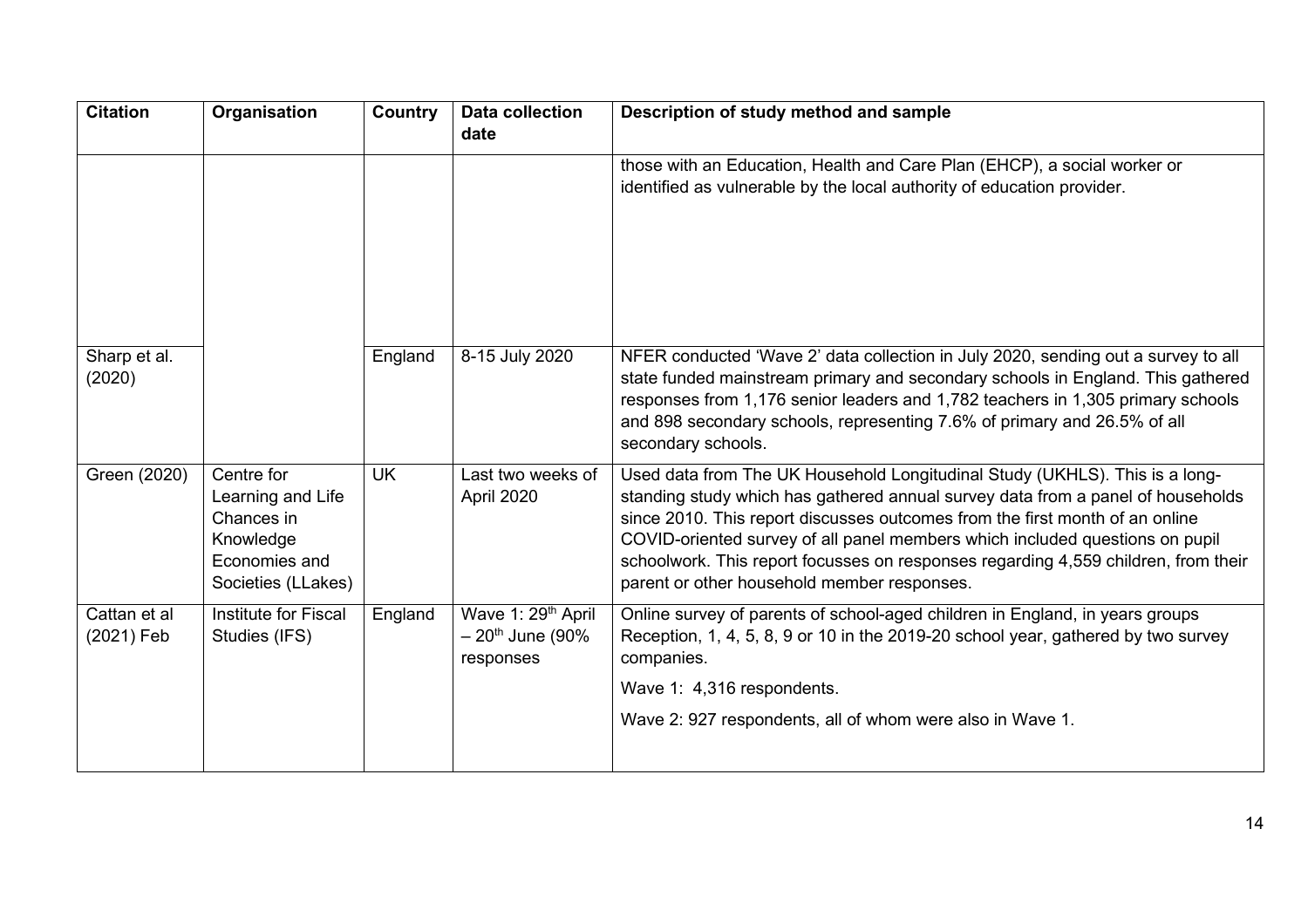<span id="page-14-1"></span><span id="page-14-0"></span>

| <b>Citation</b>                    | Organisation     | <b>Country</b> | Data collection<br>date                                                                                                                                                                                                        | Description of study method and sample                                                                                                                                                                                                                                                                                  |
|------------------------------------|------------------|----------------|--------------------------------------------------------------------------------------------------------------------------------------------------------------------------------------------------------------------------------|-------------------------------------------------------------------------------------------------------------------------------------------------------------------------------------------------------------------------------------------------------------------------------------------------------------------------|
|                                    |                  |                | collected before<br>May $15th2$ )                                                                                                                                                                                              |                                                                                                                                                                                                                                                                                                                         |
|                                    |                  |                | Wave 2: 26 <sup>th</sup><br>June- 26 <sup>th</sup> July<br>(70% of responses<br>came in the first 6<br>days)                                                                                                                   |                                                                                                                                                                                                                                                                                                                         |
| Montacute &<br>Cullinane<br>(2021) | The Sutton Trust | England        | Public First poll 1-<br>3rd April 2020<br>Teacher Tapp:<br>March/April 2020 <sup>3</sup><br>Teacher Tapp<br>survey: 7 <sup>th</sup> -15 <sup>th</sup><br>January 2021<br>YouGov survey:<br>13-14 <sup>th</sup> January<br>2021 | This report uses data from a Teacher Tapp survey of 6,475 teachers in schools in<br>England, and of 1,500 senior leaders in schools; and YouGov poll of 877 parents of<br>children aged 5-18.<br>This report uses income quintiles to compare private schools and state schools<br>from most affluent to most deprived. |
| Parkin et al.<br>(2020)            | Edurio           | England        | June-July 2020                                                                                                                                                                                                                 | Survey of 45,338 respondents in 277 schools. Included 22,729 parents, 14,432<br>pupils and 8,177 staff.                                                                                                                                                                                                                 |

<sup>&</sup>lt;sup>2</sup> Note, although this study states that Wave 1 used the same sample of participants as in Andrews et al (2020b), the number of participants included is not exactly the same. There are two other reports (Andrew et al (2020a), Andrews et al (2020b)) and a journal article (Andrews et al (2020c)) which relate to the first wave of this research. The Cattan et al (2020) report is used here as this discussed both Wave 1 and 2 findings.

<sup>3</sup> These findings were first discussed in Cullinane & Montacute (2020) report on March/April Teacher Tapp survey data and PublicFirst/Sutton Trust poll of 1,508 UK adults with children aged 2-18 from 1-3rd April 2020.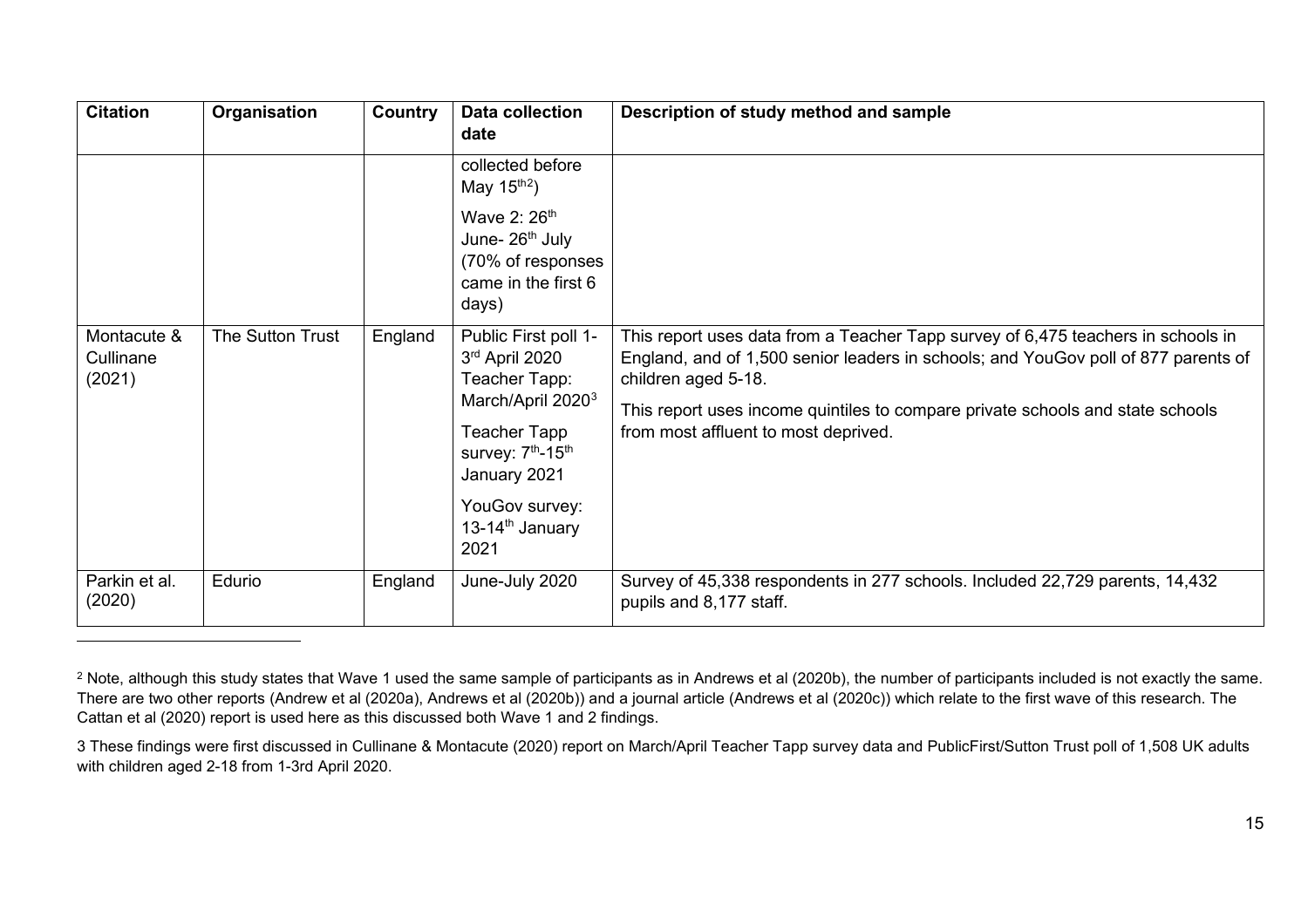| <b>Citation</b>                                   | Organisation                                                 | <b>Country</b>      | <b>Data collection</b><br>date                   | Description of study method and sample                                                                                                                                                                                                                                                                                                                                                                                                                                                                                                                                                                                                                  |
|---------------------------------------------------|--------------------------------------------------------------|---------------------|--------------------------------------------------|---------------------------------------------------------------------------------------------------------------------------------------------------------------------------------------------------------------------------------------------------------------------------------------------------------------------------------------------------------------------------------------------------------------------------------------------------------------------------------------------------------------------------------------------------------------------------------------------------------------------------------------------------------|
| Müller &<br>Goldenberg<br>(2020)                  | <b>Chartered College</b><br>of Teaching                      | England             | 7 <sup>th</sup> May-5 <sup>th</sup> June<br>2020 | Online survey of 1,797 members of the Chartered College of Teaching. Follow up<br>focus groups with 29 of the participants.                                                                                                                                                                                                                                                                                                                                                                                                                                                                                                                             |
| Ofsted<br>(2021b)                                 | <b>Ofsted</b>                                                | England             | Summer/autumn<br>2020                            | Commissioned YouGov to carry out several strands of work in summer and autumn<br>2020, in England. These were:<br>1. Semi-structured interview with four leading experts.<br>Semi-structured interviews with school leaders during interim visits, evidence<br>form 789 visits.<br>Semi-structured interviews with remote education leads in 25 schools.<br>3.<br>Teacher and parent questionnaires-1,003 teachers, 2,020 parents in England.<br>4.<br>Structured interviews with 20 teachers from the questionnaires.<br>5.<br>Focus groups with Ofsted inspectors.<br>6.<br>7. Focus groups with 7 digital leaders from Ed tech demonstrator schools. |
| Children's<br>Commissioner<br>for Wales<br>(2021) | Children's<br>Commissioner for<br>Wales (2021)               | Wales               | Mid-January 2021                                 | Survey of 167 school and college leaders in Wales. 30 were secondary school<br>teachers, 125 primary and 7 were other.                                                                                                                                                                                                                                                                                                                                                                                                                                                                                                                                  |
| Walsh et al.<br>(2020)                            | Centre for<br>Research in<br>Educational<br>Underachievement | Northern<br>Ireland | 28 <sup>th</sup> April - 8t h<br>March           | 2,035 respondents, parents, and guardians/carers of children.                                                                                                                                                                                                                                                                                                                                                                                                                                                                                                                                                                                           |
| Couper-<br>Kenney &<br><b>Ridell (2021)</b>       | Academic<br>researchers                                      | Scotland            | June/July 2020                                   | 16 case studies of families including a child with Additional support needs and<br>disabilities (ASND), based on email and on-line interviews. The families included 35<br>children, 24 who had ASND.                                                                                                                                                                                                                                                                                                                                                                                                                                                   |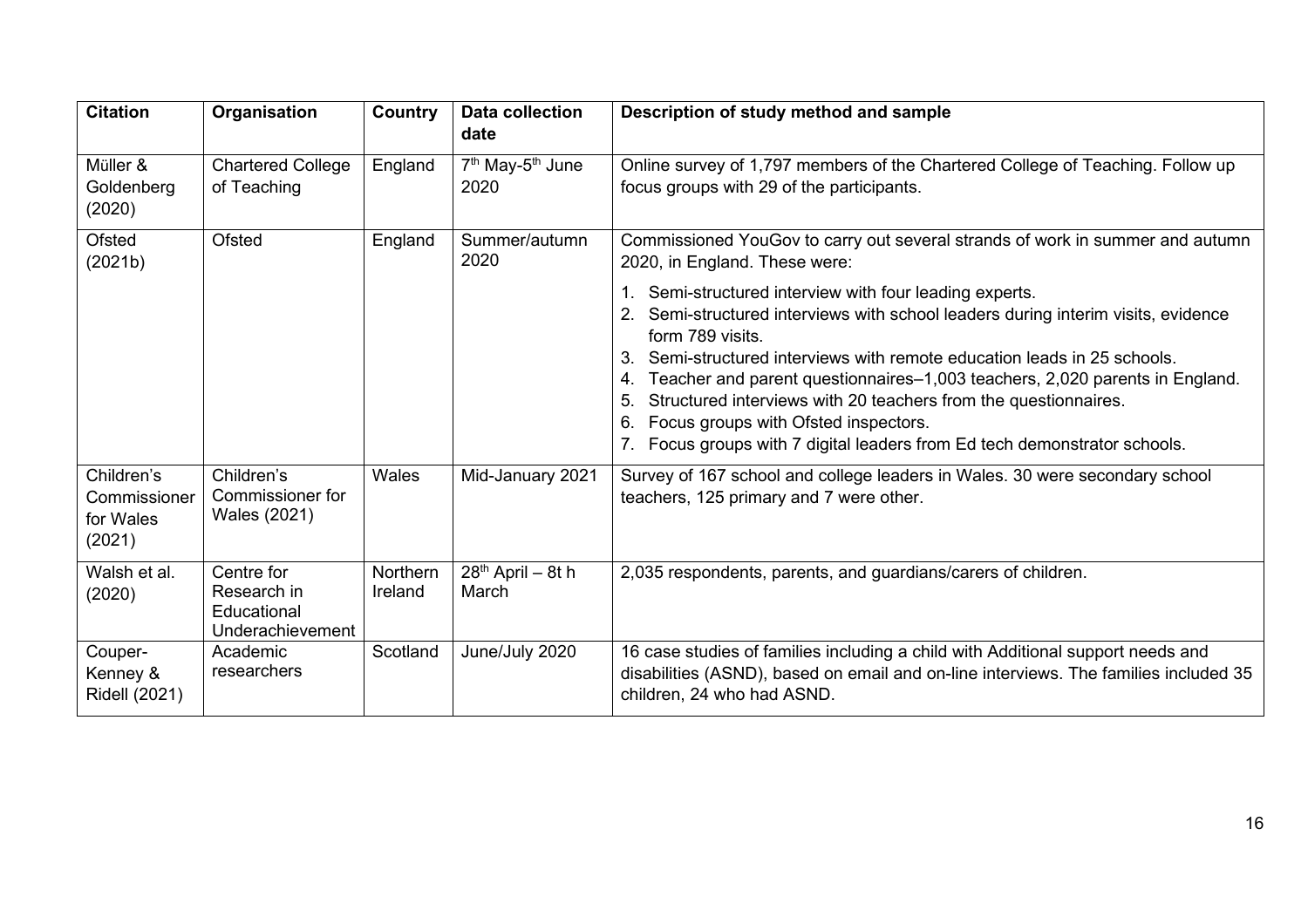# **Findings and Discussion—Digital Divide during COVID-19 pandemic**

### **What has remote learning looked like?**

To understand the impact and extent of the digital divide in UK education during the COVID-19 pandemic it is important to examine what remote education has looked like at this time, and to what extent digital methods have been relied upon. As outlined in The UK's [use of remote digital](#page-17-0)  [education is broadly in line with what has been seen globally. A survey of government officials in](#page-17-0)  [118 countries between May and June 2020, and 149 countries between July and October](#page-17-0)  [provides useful insight into global approaches. 95% of high-income countries reported using](#page-17-0)  [online platforms as the main approach to remote learning, followed by take home materials](#page-17-0)  [\(89%\). This differed from low-income countries which relied on the use of](#page-17-0) low-maturity digital devices such as [radio \(93%\) and television \(92%\) \(UNESCO, UNICEF & The World Bank,](#page-17-0)  2020). While [the digital divide is a concern everywhere, challenges around digital access are](#page-17-0)  [particularly pertinent in low-income countries where most students may have only very limited](#page-17-0)  [access to high-maturity digital devices, which therefore greatly limits opportunities for digital](#page-17-0)  [remote education.](#page-17-0)

[Table 2,](#page-17-0) a variety of remote education approaches were being used many of which relied on digital technology. In the first period of remote education, most schools were using some form of digital remote learning. As illustrated in several of the reports, there was variation in the types of digital remote education strategies. Findings by Lucas et al. (2020) highlight a digital divide, with deprived schools less likely to be using digital approaches in the first lockdown. There were also differences across school level, primary schools were less likely to be using digital remote learning approaches than secondary schools (Lucas et al., 2020; Sharp et al., 2020; Ofsted et al., 2021b). Consequently, the digital exclusion for secondary school children is likely much greater than in primary.

Findings by Cattan et al. (2021) suggest that type of remote education provision was consistent from March to July 2020 with a variety of digital remote education approaches used, as well as the use of physical resources. However, in the January 2021 lockdown there appeared to be a shift in school provision with an increase in more 'active' digital remote learning strategies such as the use of live lessons using video conferencing software (Montacute & Cullinane, 2021). Additionally, this research highlights that there was a gap in remote provision between private and state schools. Whilst the gap had reduced in some aspects such as in the use of online platforms to set and collect learning activities, it had widened in other aspects, with private schools much more likely to be holding live online lessons. These differences in provision between state and private schools, and between state schools of different levels of deprivation illustrate the digital divide between schools (Montacute, & Cullinane, 2021). In some cases, schools may choose to take physical resources remote education approaches for all or some students due to digital divide challenges (Ofsted, 2021b). For example, Julius & Sims (2020) found that many schools were providing physical resources for their vulnerable students, and that this was higher in the most deprived schools. It seems that where schools were aware of individual students facing digital divide challenges, such as limited access, they sought to provide different education options for them such as delivering physical resource packs to them. However, these children are therefore disadvantaged compared to their peers who may have the opportunity to engage in more interactive digital remote education. Taken together, the difference in types of remote education provision could illustrate both a consequence of the digital divide, and a form of digital divide in itself: children who are more digitally excluded but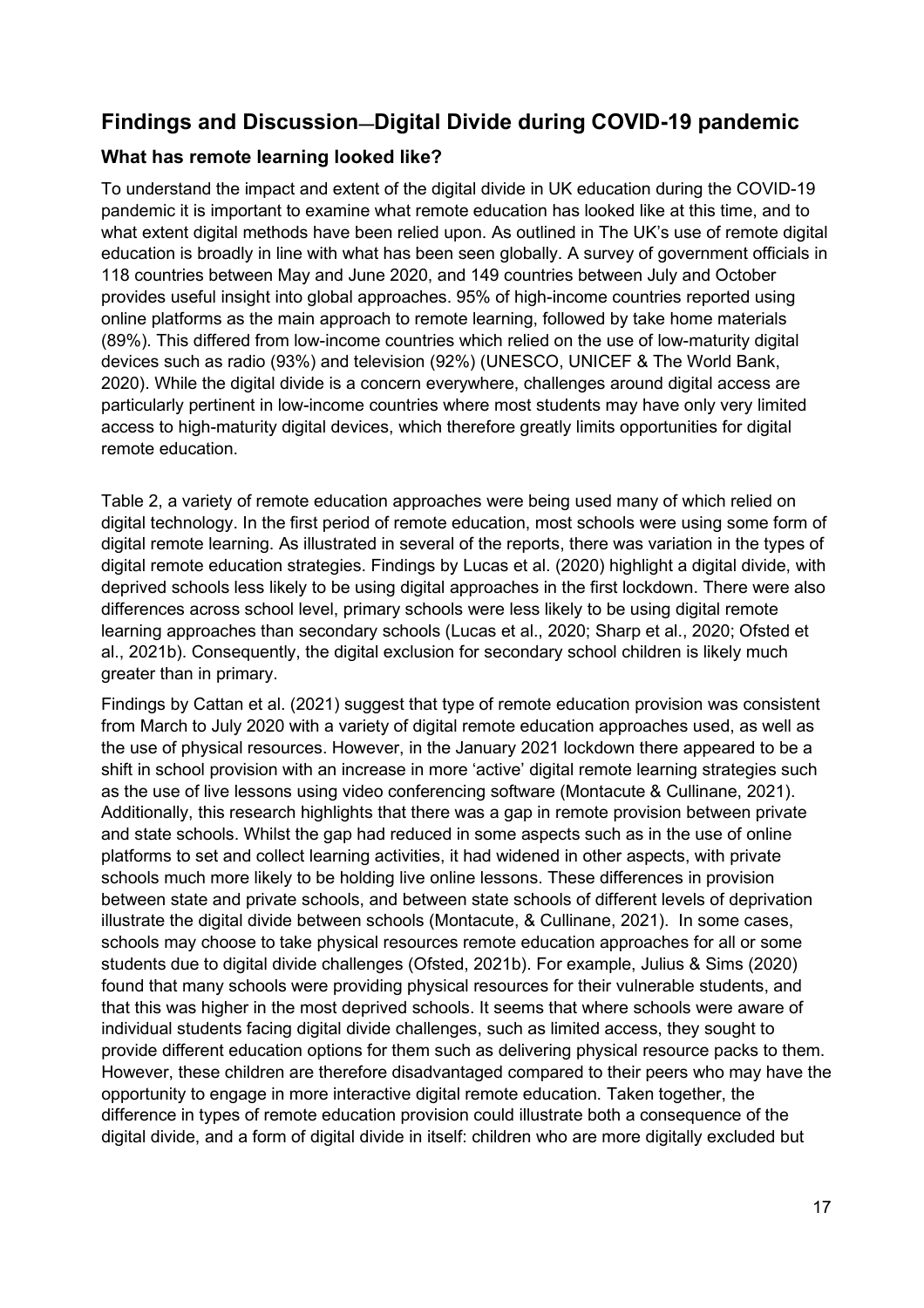are attending schools with high levels of digital remote education provision might be the most disadvantaged of all.

<span id="page-17-0"></span>Online safety and privacy concerns were highlighted by the CPE (2021) research as a reason many state schools were not carrying out live lessons. Concerns about online safety and privacy in remote education have been seen worldwide, particularly at the beginning of the pandemic. Instances of 'zoombombing' where strangers joined classrooms to share inappropriate content occurred highlighting potential risks of live lessons (Gibbons, 2020). The DfE has offered guidance on safeguarding procedures during coronavirus, and state that whilst some schools have had concerns around live lessons, they do not have additional safeguarding risks if managed well (2021b). Privacy concerns for both students and teachers have also been an issue. The NASUWT, the Teacher's Union highlights concerns about privacy and data protection issues when live teaching to pupils in their homes. They state members that they should not be forced to teach via livestreaming and give recommendations as to conditions which must be in place if live streamed lessons are carried out (NASUWT, n.d.).The UK's use of remote digital education is broadly in line with what has been seen globally. A survey of government officials in 118 countries between May and June 2020, and 149 countries between July and October provides useful insight into global approaches. 95% of high-income countries reported using online platforms as the main approach to remote learning, followed by take home materials (89%). This differed from low-income countries which relied on the use of low-maturity digital devices such as radio (93%) and television (92%) (UNESCO, UNICEF & The World Bank, 2020). While the digital divide is a concern everywhere, challenges around digital access are particularly pertinent in low-income countries where most students may have only very limited access to high-maturity digital devices, which therefore greatly limits opportunities for digital remote education.

| <b>Study</b> | <b>Date/Location</b> | <b>Research Findings</b>                                                                                                        |
|--------------|----------------------|---------------------------------------------------------------------------------------------------------------------------------|
| CPE (2021)   | England, April-      | Interview data revealed that many schools had initially                                                                         |
| 46           | September            | responded to the lockdown by providing downloadable                                                                             |
| interviews   | 2020                 | resources, links to resources on the school website and/or                                                                      |
| with         |                      | learning platform and increased their use of already available                                                                  |
| educators    |                      | apps and resources. As lockdown went on there was a move                                                                        |
|              |                      | towards increased use of pre-recorded videos and some use of                                                                    |
| 31           |                      | live lessons. All the private school participants reported that<br>their school was providing live lessons, while most in state |
| interviews   |                      | schools were not providing these, due to challenges around                                                                      |
| with parents |                      | technology and internet access, lack of resources in the school                                                                 |
|              |                      | or poor infrastructure, concerns around online safety and                                                                       |
| 1,766        |                      | privacy and also challenges of covering both remote and in-                                                                     |
| educational  |                      | person lesson for key worker children.                                                                                          |
| stakeholder  |                      |                                                                                                                                 |
| s            |                      | Survey data revealed that 47% of educators reported that the                                                                    |
|              |                      | school was providing live lessons using video or audio-                                                                         |
|              |                      | conferencing systems, 43.93% were marking work submitted<br>digitally, 39.12% were providing downloadable activities on the     |
|              |                      | school learning management system/app, 21.23% reported                                                                          |
|              |                      | using subject specific software, 12.95% reported providing                                                                      |
|              |                      | technology to help students to talk to and support one another.                                                                 |
|              |                      |                                                                                                                                 |
| Lucas et al. | England - May        | Communicating with students/parents about learning                                                                              |
| $(2020) -$   | 2020                 | activities                                                                                                                      |
| <b>NFER</b>  |                      | A variety of remote learning approaches were being used to                                                                      |
|              |                      | inform students about remote learning activities: 86% senior                                                                    |
|              |                      | leaders reported that emails/texts were being used; 80% that                                                                    |
|              |                      | the school website was used to share resources, 69% that they                                                                   |

Table 2. Remote education during COVID-19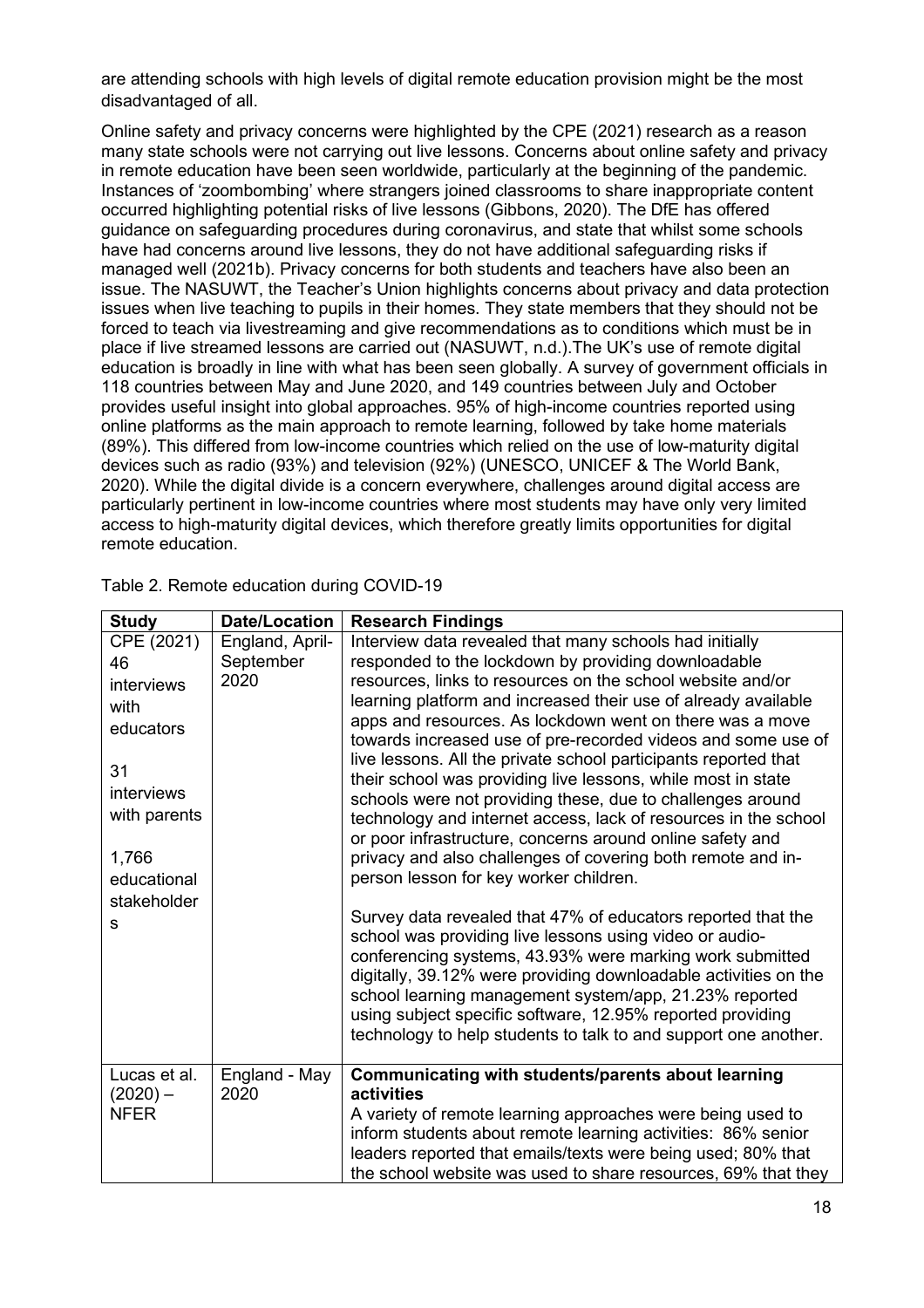| <b>Study</b>                                                                             | <b>Date/Location</b>  | <b>Research Findings</b>                                                                                                                                                                                                                                                                                                                                                                                                                                                                                                                                                                                                                                              |
|------------------------------------------------------------------------------------------|-----------------------|-----------------------------------------------------------------------------------------------------------------------------------------------------------------------------------------------------------------------------------------------------------------------------------------------------------------------------------------------------------------------------------------------------------------------------------------------------------------------------------------------------------------------------------------------------------------------------------------------------------------------------------------------------------------------|
| 1,233<br>school<br>leaders<br>1,821                                                      |                       | were having telephone/video calls home, 52% reported use of a<br>virtual learning environment (VLE), 47% reported staff<br>deliveries/visit to pupil homes, 26% were posting resources<br>home.                                                                                                                                                                                                                                                                                                                                                                                                                                                                       |
| teachers                                                                                 |                       | The most deprived schools, as measured by FSM eligibility,<br>were significantly more likely than the least deprived schools to<br>be using the school website as a method of notification (85% vs<br>73%). They were more likely to be using labour intensive<br>methods such as making phone or video calls to individual<br>students (74% vs 60%); delivering to/visiting pupil homes (55 vs<br>35%) and using postal services (33% vs 17%). They also<br>looked at differences by phase of schooling and found that<br>secondary leaders were more likely to report using a VLE as a<br>method of communicating learning activities than primary (71%<br>vs 48%). |
|                                                                                          |                       | Delivering remote learning: teaching and learning                                                                                                                                                                                                                                                                                                                                                                                                                                                                                                                                                                                                                     |
|                                                                                          |                       | approaches<br>Most schools were using materials produced by external<br>providers such as from educational websites or apps (92%) or<br>pre-recorded video lessons (90%). They were less likely to be<br>producing their own pre-recorded lessons (44%), live remote<br>lessons (14%) or holding online conversations (37%).                                                                                                                                                                                                                                                                                                                                          |
|                                                                                          |                       | Senior leaders in the most disadvantaged schools were<br>significantly less likely than the least deprived to report that their<br>teachers were: providing live lessons (7% vs 15%); having<br>online conversations with pupils (30 vs 42%) and pre-recording<br>video lessons (3% vs 51%). They were also significantly more<br>likely to be using physical resources such as workbooks, sheets<br>and resources (86% vs 74%). They also noted regional<br>differences in digital remote learning provision, which appeared<br>to link to relative deprivation in these regions, and therefore to<br>the extent of access to digital technology.                    |
|                                                                                          |                       | There were also differences between secondary and primary<br>schools, with secondary more likely to be providing live remote<br>lessons (33% vs 10%); having online conversations (46% vs<br>35%) and pre-recording lessons (55% vs 42%).                                                                                                                                                                                                                                                                                                                                                                                                                             |
| Julius &<br><b>Sims</b><br>(2020),<br><b>NFER</b><br>1,233<br>school<br>leaders<br>1,821 | England - May<br>2020 | Most schools were using printed resources and worksheets to<br>support those vulnerable pupils who were learning remotely<br>(84%). This was higher in primary (84%) than in secondary<br>schools (77%). This was higher in the most deprived schools<br>(88%) compared to the least (73%).                                                                                                                                                                                                                                                                                                                                                                           |
| teachers                                                                                 |                       |                                                                                                                                                                                                                                                                                                                                                                                                                                                                                                                                                                                                                                                                       |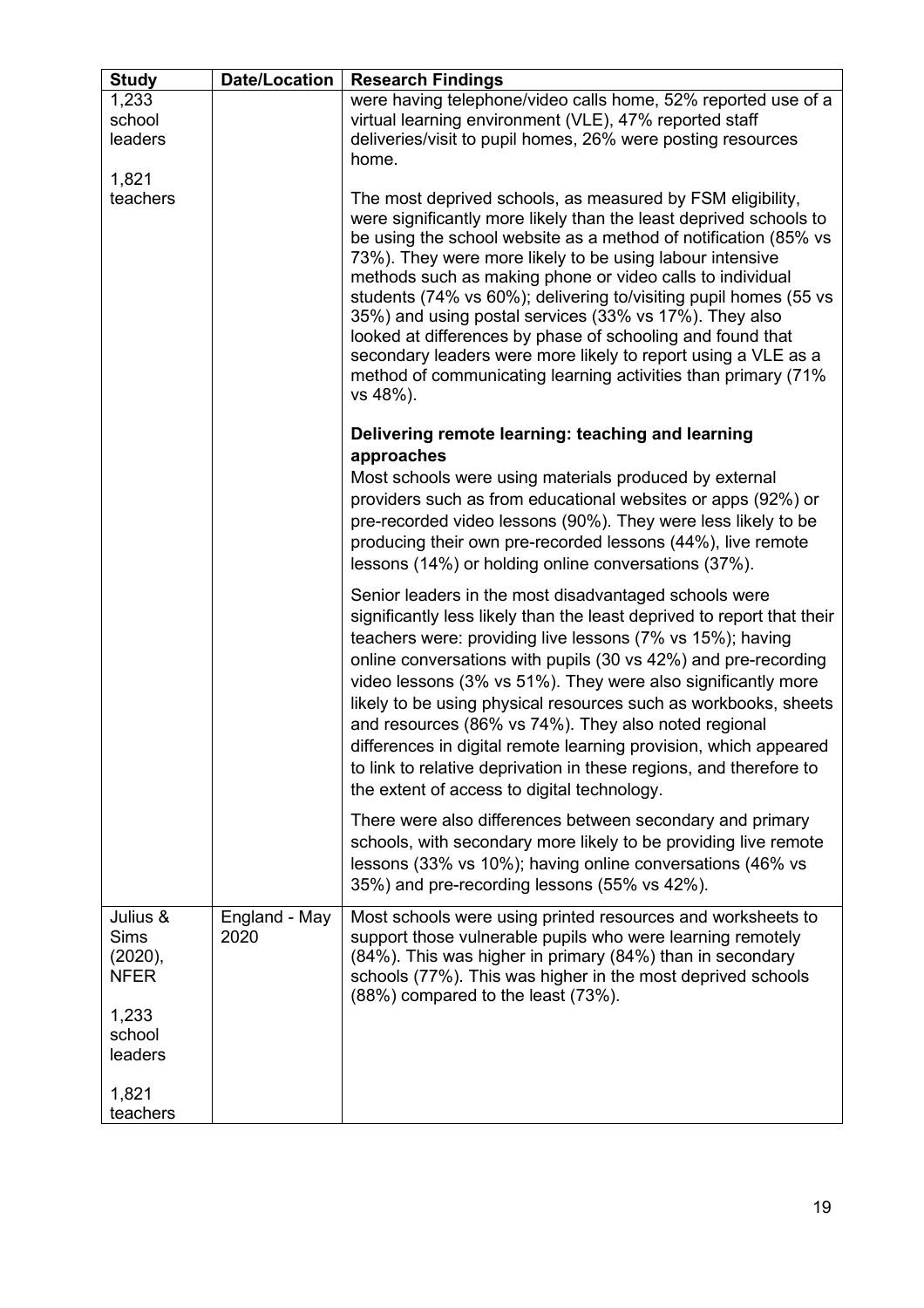| <b>Study</b>                                                                                                              | <b>Date/Location</b>                                            | <b>Research Findings</b>                                                                                                                                                                                                                                                                                                                                                                                                                                                                                                                                                                                                                                                                                                                                                                                                                                                                                                                    |
|---------------------------------------------------------------------------------------------------------------------------|-----------------------------------------------------------------|---------------------------------------------------------------------------------------------------------------------------------------------------------------------------------------------------------------------------------------------------------------------------------------------------------------------------------------------------------------------------------------------------------------------------------------------------------------------------------------------------------------------------------------------------------------------------------------------------------------------------------------------------------------------------------------------------------------------------------------------------------------------------------------------------------------------------------------------------------------------------------------------------------------------------------------------|
| Sharp et al.<br>(2020),<br><b>NFER</b><br>1,176<br>school<br>leaders<br>1,782<br>teachers                                 | England - July<br>2020                                          | Secondary teachers were more likely than primary teachers to<br>be accessing online content from other providers (48% vs<br>65%). They were however more likely than primary teachers to<br>be engaging in interactive and therefore digital remote methods<br>including listening to/watching a live session (36% vs 10%),<br>working collaboratively with teachers (23% vs 10%) and<br>working collaboratively with other pupils (8% vs 4%).                                                                                                                                                                                                                                                                                                                                                                                                                                                                                              |
| Cattan et al.<br>(2021), IFS<br>Wave 1:<br>4,316<br>parents<br>Wave 2:<br>927<br>parents                                  | England $- W1$ :<br>April-June<br>2020<br>W2: June/July<br>2020 | School provision was largely consistent between waves 1 and 2<br>of data collection. Access to active provision (online class,<br>video conferences, online chat) did increase slightly overall<br>across waves for both primary (44% up to 51%) and secondary<br>(59% up to 65%), although online classes provision actually fell<br>for primary students (34% to 27%).                                                                                                                                                                                                                                                                                                                                                                                                                                                                                                                                                                    |
| Montacute<br>& Cullinane<br>(2021),<br><b>Sutton Trust</b><br>6,475<br>teachers<br>1,500 senior<br>leaders<br>877 parents | England $-$<br>March/April<br>2020 and<br>January 2021          | 19% of parents reported that their child was attending school in<br>person for some, or all of the time, so most children were<br>remote learning.<br>School provision for remote learning has changed. There was<br>no longer any difference between private and state schools in<br>use of online learning platforms to set and collect work, 71% of<br>state schools and 70% of private schools in January 2021<br>compared to 63% of state schools and 77% private schools in<br>March.<br>54% of teachers reported using online live lessons compared to<br>just 4% in March 2020. 86% of private schools using live online<br>lessons compared to 50% in state schools, with the gap having<br>widened since the first lockdown when they were 28% of private<br>schools and 2% of state schools. Use of offline methods had<br>changed, just 15% reported using physical workbooks in<br>January 2021 compared to 34% in March 2020. |
| Parkin et al.<br>(2020)<br>22,729<br>parents<br>14,432<br>pupils<br>8,177<br>school staff                                 | England,<br>June-July<br>2020                                   | Staff were asked about how teaching had been delivered with<br>67% of primary and 81% of secondary teachers using tasks set<br>in digital platforms, 50% primary and 53% secondary were<br>sharing video materials, 32% primary and 51% secondary were<br>holding online lessons, and 25% primary and 36% secondary<br>were recording video lessons. Physical delivery of written<br>exercises was reported by 37% primary and 25% secondary<br>staff.<br>The teachers were also asked about the types of activities they<br>had used digital technology for. 81% of teachers were using it<br>to communicate with pupils, 77% were using it to provide<br>access to learning materials, 61% were preparing explanations<br>or demonstrations, 5% were receiving pupil work and providing<br>feedback, 44% were providing work.                                                                                                             |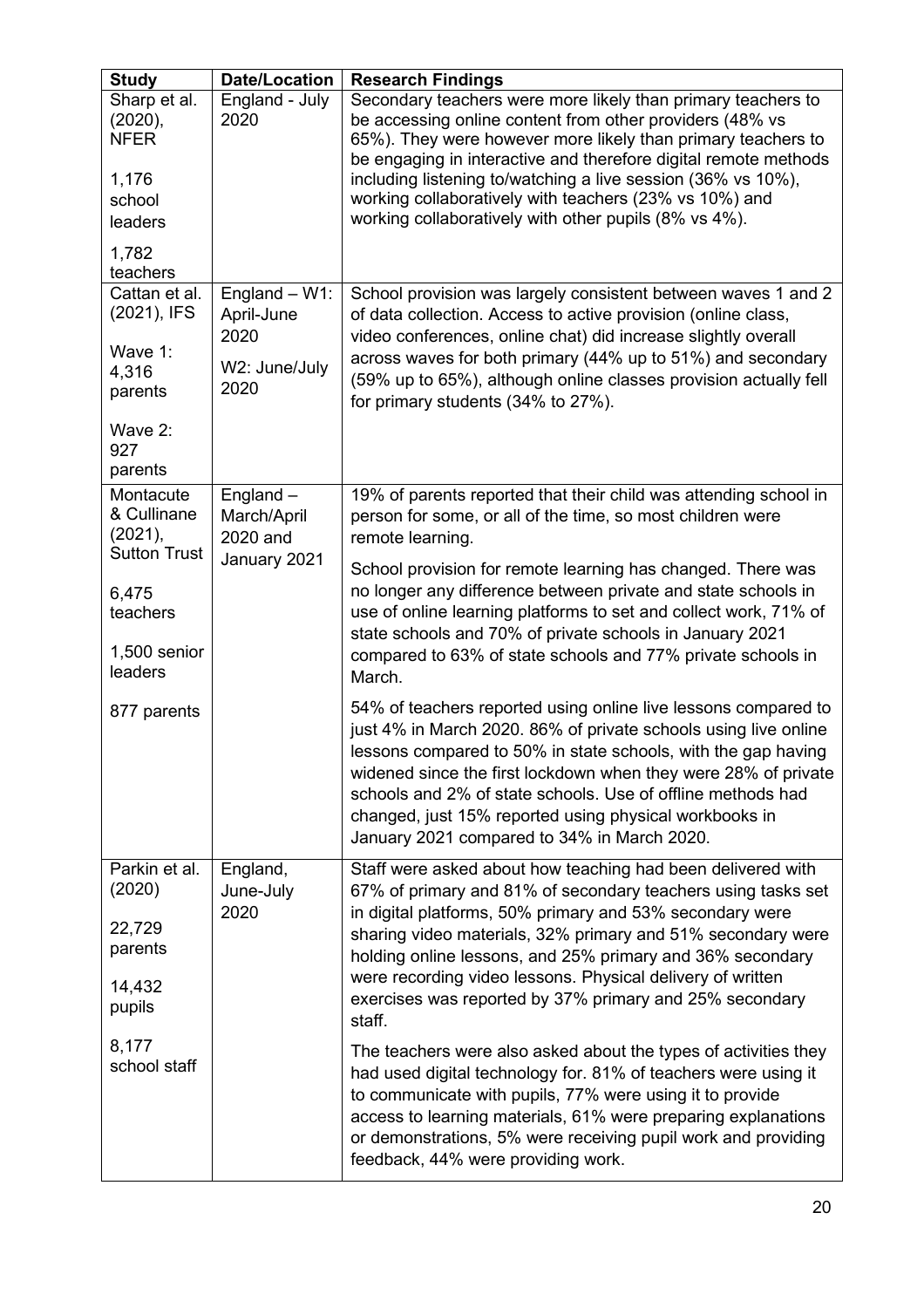| <b>Study</b>                           | <b>Date/Location</b>               | <b>Research Findings</b>                                                                                                                                                                                                                                                                                                                                                                                                       |
|----------------------------------------|------------------------------------|--------------------------------------------------------------------------------------------------------------------------------------------------------------------------------------------------------------------------------------------------------------------------------------------------------------------------------------------------------------------------------------------------------------------------------|
|                                        |                                    | 40% of teachers reported that technical issues had sometimes<br>disrupted their work, and 21% said they were disrupted quite or<br>very often.                                                                                                                                                                                                                                                                                 |
| Ofsted<br>(2021b)<br>1,003<br>teachers | England,<br>Summer-<br>Autumn 2020 | Teachers were asked what approaches their school was<br>offering for remote learning. Most common for secondary<br>school was live video lessons (74%), blended learning<br>approach (67%) and links to external websites/resources<br>(69%).                                                                                                                                                                                  |
| 2,020<br>parents                       |                                    | For primary schools it was a blended learning approach (67%),<br>links to external websites and resources (69%) and video<br>assemblies (62%).                                                                                                                                                                                                                                                                                 |
| Various<br>interviews<br>and focus     |                                    | 63% of primary schools were using physical remote learning<br>resources and 49% of secondary schools.                                                                                                                                                                                                                                                                                                                          |
| groups                                 |                                    | Some school leaders reported that their school used primarily<br>digital asynchronous learning such as pre-recorded lesson as a<br>deliberate choice to reduce pressure on parents, as this is<br>easier where multiple siblings sharing a device etc. A small<br>number of schools offered primarily non-digital asynchronous<br>remote lessons; teachers delivered paper-based work packs.                                   |
|                                        |                                    | Just 46% of schools said they offered additional remote<br>learning arrangements for pupils with SEND (Special<br>Educational Needs and Disability).                                                                                                                                                                                                                                                                           |
|                                        |                                    | During interviews with school leaders, some explained they<br>were not providing digital remote education, and were instead<br>more paper-based for a number of reasons including due to<br>concerns about overload for children with SEND; concerns<br>about suitability of digital remote education for early years<br>children; and in schools who had difficulties in getting adequate<br>digital access for their pupils. |
|                                        |                                    | Leaders from 2 special schools reported they were focusing on<br>making learning tangible rather than digital. Arranged to do<br>things like recording voice messages, so they could hear their<br>voices,                                                                                                                                                                                                                     |

### **Extent of digital exclusion**

#### **Digital access**

As shown in [Table 3,](#page-21-0) during the first period of remote schooling, most schools had challenges around digital access with at least some pupils having limited or no access or devices, or had challenges around access to quality internet coverage (Lucas et al., 2020; Green, 2020; Cattan et al., 2021; Müller & Goldenberg, 2020; Ofsted, 2021b; Couper-Kenney & Ridell, 2021; Walsh et al., 2020). This was seen throughout the first period of remote schooling from March through to July. Cattan et al. (2021) found that most students had the same access to resources across their two waves of data collection in 2020, although the proportion of secondary students with access to a computer or tablet showed a small increase.

A digital divide in access was apparent both across and within schools. The most deprived state schools reported more students with limited access to IT (Lucas et al., 2020; Sharp et al, 2020)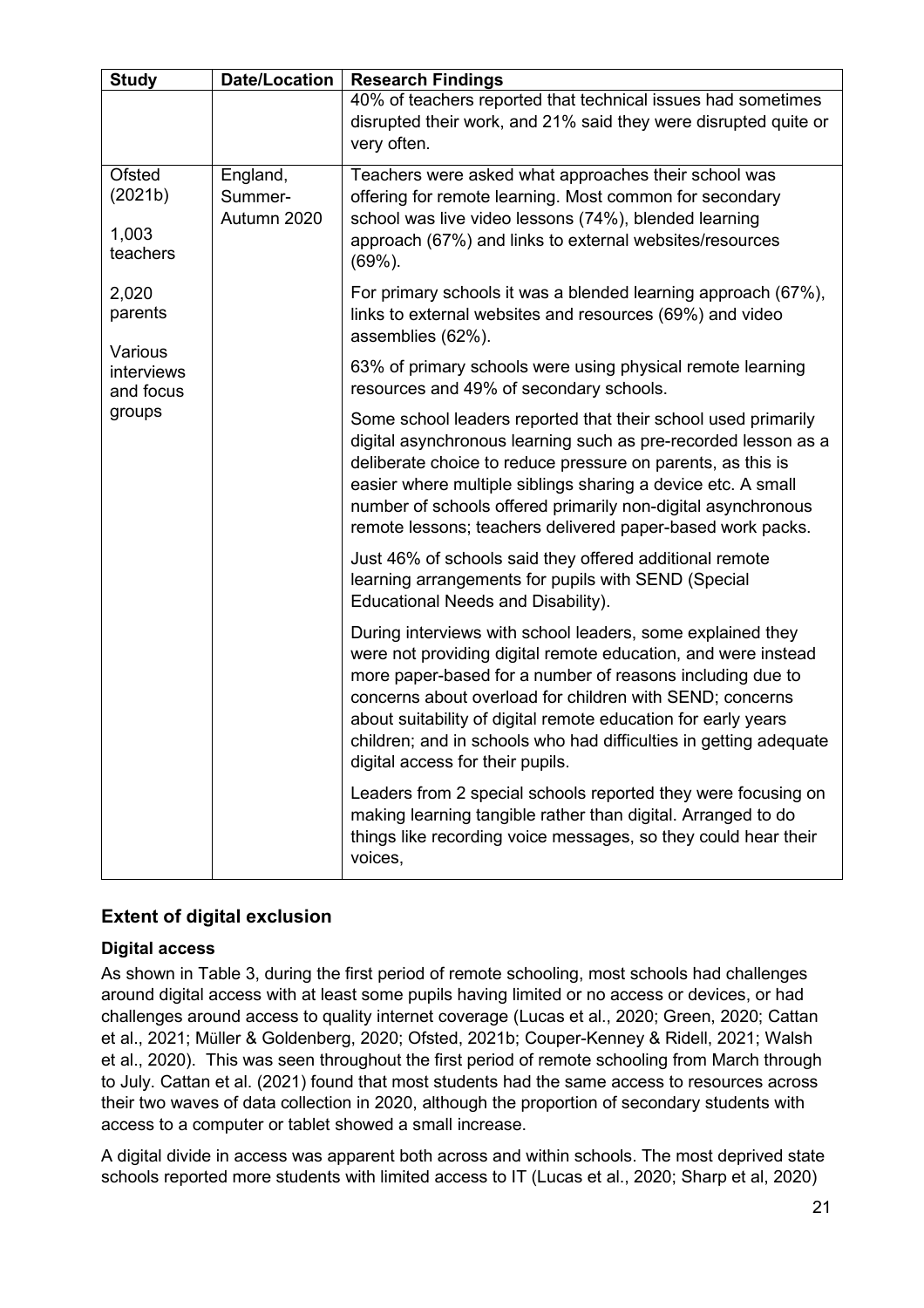and students in state schools had more challenges around device and internet access than private schools (Montacute & Cullinane, 2021). Similarly, a larger proportion of wealthier students had access to devices compared to less well-off students (Cattan et al., 2021). Inadequate access to devices remained a challenge in January 2021 and was reported to have an increased impact due to an increase in the amount of live video-conferencing lessons being held (Montacute & Cullinane, 2021; Children's Commissioner for Wales, 2021). There remained a digital divide between students in private schools and state schools, and while access to devices improved amongst private school students it did not amongst state school students, thus widening the gap between them (Montacute & Cullinane, 2021).

Montacute & Cullinane (2021) specifically looked at the teacher's perceptions of the extent to which students' lack of engagement in remote learning could be explained by lack of access to devices. While over half of teachers in the most deprived secondary state schools felt this was a problem, just 10 per cent of those in private schools did. This highlights a school level digital divide and illustrates that those children in private schools were having fewer challenges around digital access, and subsequent impact on their engagement in learning.

While access to internet and devices such as computers or tablets was examined in many studies, research by Parkin et al. (2020) highlights that for some students, lack of access to a printer was an additional technology access challenge. This highlights that even where students are learning online, there may still be some reliance on turning these into physical resources, with those students without a printer being disadvantaged.

| <b>Study</b>                                            | <b>Date/Location</b>  | <b>Research Findings</b>                                                                                                                                                                                                                                                                                                      |
|---------------------------------------------------------|-----------------------|-------------------------------------------------------------------------------------------------------------------------------------------------------------------------------------------------------------------------------------------------------------------------------------------------------------------------------|
| Lucas et al.<br>(2020), NFER<br>1,233 school<br>leaders | England, May<br>2020  | Senior leaders and teachers were asked what proportion of<br>students had little to no IT access at home, with senior<br>leaders reporting an average of 23% and teachers 27%.<br>There were double the number of students with little to no IT<br>access in the most deprived schools compared to the least<br>(39% vs 19%). |
| 1,821<br>teachers                                       |                       | 86% of senior leaders and 76% of teachers reported that<br>their school had at least some students with lack of limited<br>home access to IT, showing that IT access was a concern in<br>most schools. This was higher in the most deprived schools<br>compared to the least (93% vs 73%).                                    |
| Sharp et al.<br>(2020), NFER<br>1,176 school<br>leaders | England, July<br>2020 | Senior leaders reported that 28% of their students had little<br>to no access at home. This was higher in the most deprived<br>schools compared to the least (43% vs 18%).                                                                                                                                                    |
| 1,782<br>teachers                                       |                       |                                                                                                                                                                                                                                                                                                                               |
| Green (2020),<br><b>LLakes</b>                          | <b>UK, April 2020</b> | 97% of private school students had access to a computer at<br>home.                                                                                                                                                                                                                                                           |
| Parents of<br>4,559 children                            |                       | 20% of students on free school meals had no access to a<br>computer at home, compared to 7% of other children.                                                                                                                                                                                                                |

<span id="page-21-0"></span>Table 3. Digital access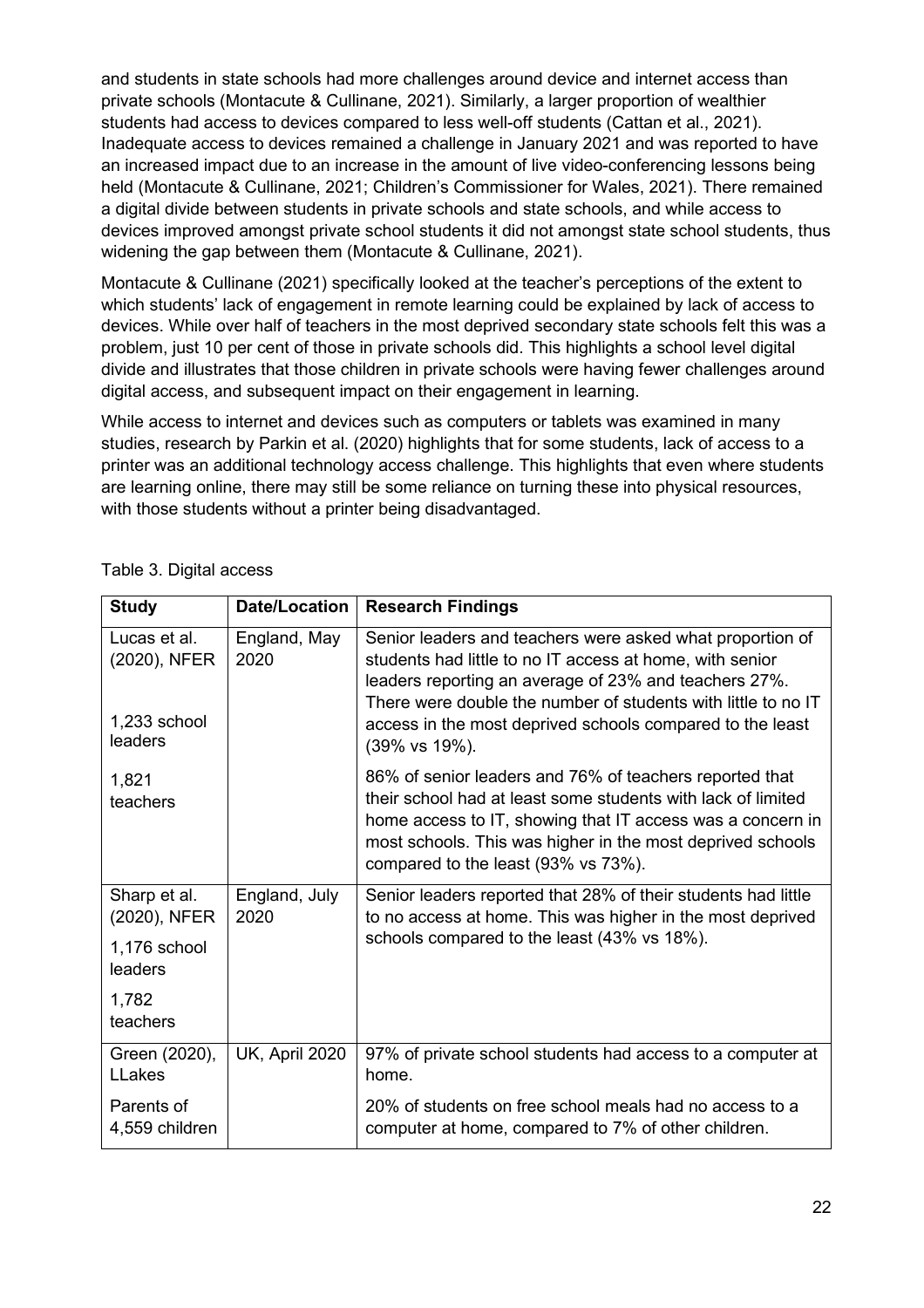| <b>Study</b>                                                                                               | <b>Date/Location</b>                                | <b>Research Findings</b>                                                                                                                                                                                                                                                                                                                                                                                                                                                                                                                    |
|------------------------------------------------------------------------------------------------------------|-----------------------------------------------------|---------------------------------------------------------------------------------------------------------------------------------------------------------------------------------------------------------------------------------------------------------------------------------------------------------------------------------------------------------------------------------------------------------------------------------------------------------------------------------------------------------------------------------------------|
| Cattan et al.,<br>(2021), IFS<br>Wave 1:<br>4,316 parents                                                  | England, Two<br>waves<br>April/May and<br>June/July | Less than two thirds of students had access to a computer<br>or tablet whenever they needed it for schoolwork in Wave 1.<br>72% of the richest fifth of students had access to a device at<br>the start of the pandemic, compared to 62% of the poorest.                                                                                                                                                                                                                                                                                    |
| Wave 2: 927<br>parents                                                                                     |                                                     | They compared Wave 1 and Wave 2. They found that most<br>children had the same access to resources in June/July as<br>they had had in April/May, although the proportion of<br>secondary students with access to a computer/tablet<br>whenever they needed it rose by 10% points.                                                                                                                                                                                                                                                           |
| Montacute &<br>Cullinane<br>(2021),<br><b>Sutton Trust</b><br>6,475<br>teachers<br>1,500 senior<br>leaders | England,<br>March April<br>2020 and<br>January 2021 | 5% of state school teachers reported that all students had<br>access to an appropriate device or remote learning<br>compared to 54% private schools. This has widened since<br>March/April 2020 (4% in state school's vs 42% in private).<br>The proportion of teachers reporting that more than a fifth of<br>students lacked sufficient access to devices had risen from<br>13% to 18% which may relate to changes in demand for<br>devices, due to an increase in use of live and more<br>interactive forms of digital remote education. |
| 877 parents                                                                                                |                                                     | 5% of state school teachers reported that all of their<br>students had access to the internet compared to 51% of<br>private school teachers.                                                                                                                                                                                                                                                                                                                                                                                                |
|                                                                                                            |                                                     | 19% parents reported that children did not have a sufficient<br>number of suitable devices (35% lowest incomes, 11% of<br>those in highest)                                                                                                                                                                                                                                                                                                                                                                                                 |
|                                                                                                            |                                                     | Lack of access to suitable technology was given as a<br>reason for poor student engagement in remote learning was<br>reported by 42% of teachers. This varied across school<br>types, 55% of teachers in the most deprived secondaries<br>reported this compared to 37% in the most affluent and 10%<br>in private schools.                                                                                                                                                                                                                 |
| Parkin et al.<br>(2020), Edurio<br>22,729<br>parents<br>14,432 pupils                                      | England,<br>June-July<br>2020                       | 92% of primary and 93% of secondary pupils reported<br>having a computer/laptop or tablet for schoolwork at home.<br>43% of primary and 72% of secondary pupils had access to<br>a smartphone or webcam (enabling live video conferencing).<br>64% of primary and 74% of secondary pupils had an<br>internet connection and 47% primary and 53% secondary<br>pupils had a printer.                                                                                                                                                          |
| 8,177 school<br>staff                                                                                      |                                                     | When asked about what they did not have access to at<br>home that would help them learn better, the most common<br>response across primary and secondary was printed<br>materials (23% primary and 27% secondary). This was<br>followed by printers (21% primary and 19% secondary).<br>Lack of access to a computer/laptop was a challenge<br>reported by a minority of pupils (15% primary and 8%<br>secondary) as was lack of a stable internet connection (4%<br>primary and 2% secondary).                                             |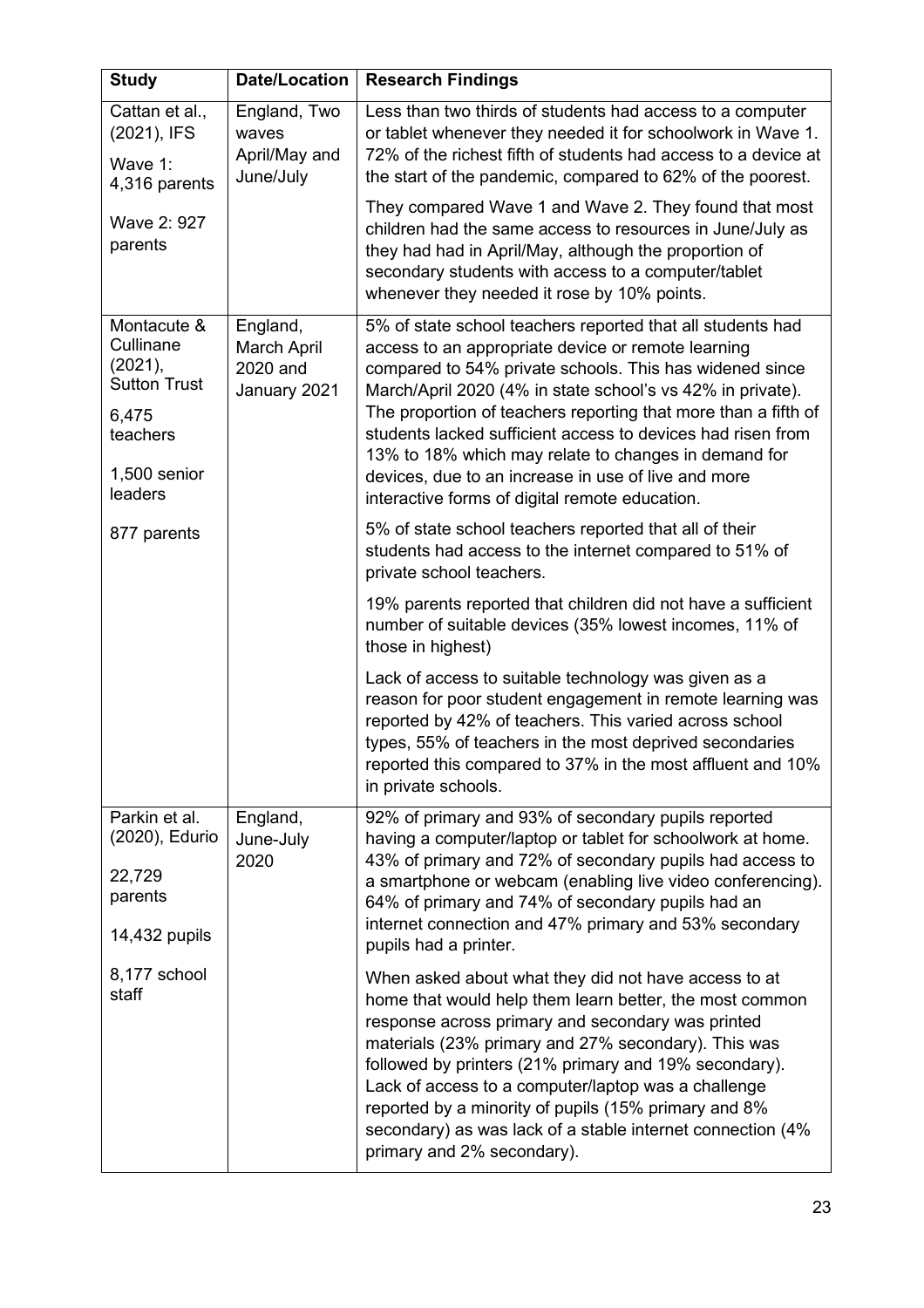| <b>Study</b>                                                                                     | <b>Date/Location</b>               | <b>Research Findings</b>                                                                                                                                                                                                                                                                                                                                                                                                                                                                                                                                                                                   |
|--------------------------------------------------------------------------------------------------|------------------------------------|------------------------------------------------------------------------------------------------------------------------------------------------------------------------------------------------------------------------------------------------------------------------------------------------------------------------------------------------------------------------------------------------------------------------------------------------------------------------------------------------------------------------------------------------------------------------------------------------------------|
|                                                                                                  |                                    | Parents were asked about the main challenges for learning<br>and 40% of primary school parents and 32% of secondary<br>school parents reported that the main challenge was around<br>the need to share devices across family members. Another<br>common challenge was the lack of printing equipment,<br>reported as a main challenge by 36% of primary and 26% of<br>secondary school parents; and lack of stable internet<br>connection was a challenge reported by 17% of primary and<br>28% of secondary parents.                                                                                      |
| Müller &<br>Goldenberg<br>(2020),<br>Chartered<br>College of<br>Teaching<br>1,797<br>respondents | England, May-<br><b>June 2020</b>  | 88% of teachers reported that some of their students do not<br>have access to adequate internet/devices. 20% felt that only<br>half of their students had adequate access to adequate<br>devices/internet.<br>In the focus groups teachers expressed concern that they<br>needed more training to adjust remote teaching to be<br>inclusive and had concerns about those who did not have<br>internet access or only had internet access through mobile<br>phone contracts; those whose parents needed to use the<br>computer for their own work and families where a shared<br>phone was the only access. |
| <b>Ofsted</b><br>(2021b)<br>1,003<br>teachers                                                    | England,<br>Summer-<br>Autumn 2020 | Asked parents about the main challenges for remote<br>learning, 11% lack of access to adequate devices, 11%<br>reported technology compatibility issues, 10% poor internet<br>connection and 2% no internet connection.                                                                                                                                                                                                                                                                                                                                                                                    |
| 2,020 parents                                                                                    |                                    | Asked about devices for remote schooling the most<br>commonly reported was a device provide by the parents<br>themselves (77% of primary parents, 63% of parents of 11-<br>15-year-olds and 53% of parents of 16-18-year-olds).<br>School provided devices were reported by 3% of primary<br>parents and 5% of parents of 11-15-years-old.                                                                                                                                                                                                                                                                 |
| Children's<br>Commissioner<br>for Wales<br>(2021)<br>167 school                                  | Wales,<br>January 2021             | 26% of school leaders reported that all of their students had<br>access to a device, and 60% reported than less than 10% of<br>their students did not have access to a device. 12% of<br>schools reported than more than 20% of their students did<br>not have access to a device.                                                                                                                                                                                                                                                                                                                         |
| leaders                                                                                          |                                    | 64% of school leaders reported that less than half of their<br>students were sharing a device, while 36% reported that<br>more than half were sharing a device.                                                                                                                                                                                                                                                                                                                                                                                                                                            |
|                                                                                                  |                                    | 52% of school leaders reported that some of their students<br>did not have internet access, and 46% reported that some of<br>their students had insufficient data.                                                                                                                                                                                                                                                                                                                                                                                                                                         |
|                                                                                                  |                                    | Qualitative responses indicated that school leaders felt that<br>the January 2021 lockdown had increased access demands<br>for devices, as there had been an increase in live online<br>lessons.                                                                                                                                                                                                                                                                                                                                                                                                           |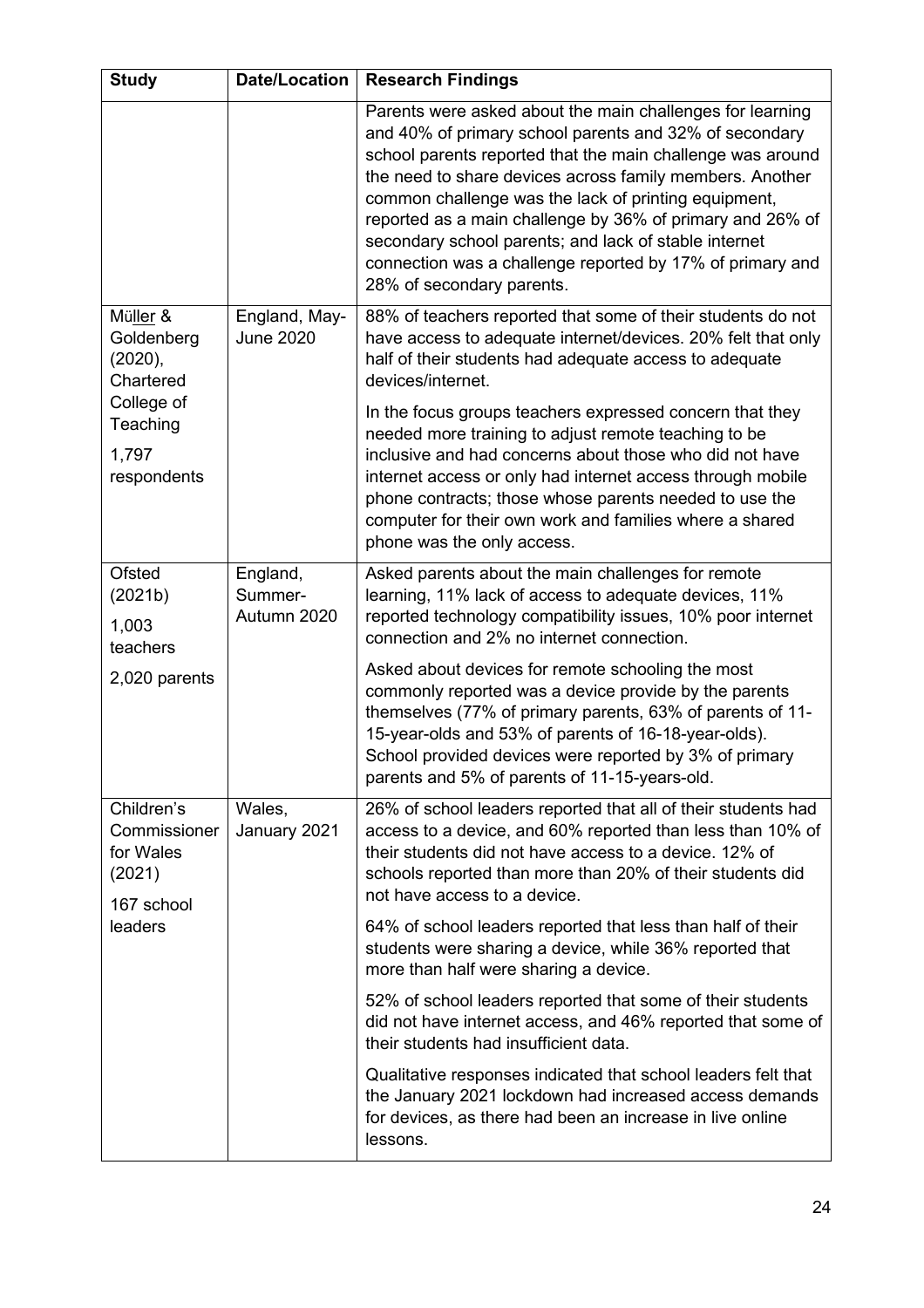| <b>Study</b>                                                               | <b>Date/Location</b>                      | <b>Research Findings</b>                                                                                                                                                                                                                                                   |
|----------------------------------------------------------------------------|-------------------------------------------|----------------------------------------------------------------------------------------------------------------------------------------------------------------------------------------------------------------------------------------------------------------------------|
| Couper-<br>Kenney &<br><b>Ridell (2021)</b><br>Parents from<br>16 families | Scotland,<br>June/July<br>2020            | Parents reported challenges around access, some of them<br>reported having to purchase or borrow more devices. Those<br>in rural areas reported challenges due to poor internet<br>coverage.                                                                               |
| Walsh et al.<br>(2020),<br><b>CfREA</b>                                    | <b>Northern</b><br>Ireland, April-<br>May | 98.48% parents reported that they had access to<br>broadband, 1.13% had mobile data only and 0.05% had no<br>access to internet at home.                                                                                                                                   |
| 2,035 parents                                                              |                                           | 27.62% parents reported their internet connection was<br>excellent, 43.54% reported that the quality of the internet<br>connection was good, 21.52% rated it as fair and 7.13%<br>rated it as poor.                                                                        |
|                                                                            |                                           | 53.56% of parents reported that their children always used<br>their own personal device to access online learning, 49.34%<br>sometimes or often had to share devices or wait to access<br>online materials, and 1.28% rarely have access. 76.76%<br>had a printer at home. |

### **Digital skills**

Most of the studies did not include specific reference to digital skills. Müller & Goldenberg (2020) found that only 44% of teachers reported that all of their students had learnt how to use new technology needed for their remote learning. Edurio research (Parkin et al., 2020) found that parents felt reasonably confident in their child's ability to work with the technology their school was using, with 64% of primary and 62% of secondary parents reporting they had found it easy, although 16% of primary and 17% of secondary parents reported their child had found it difficult. These studies suggest that lack of adequate digital skills might be impeding the ability to engage in remote learning for at least some students. Their focus groups provided further insight into this with teachers having specific concerns about the lack of digital skills for independent online learning amongst those students who were disadvantaged, had SEND or lacked parental support to help them navigate new technologies for learning. While children and young people are often considered to be 'digital natives' and assumed to have strong digital skills research suggests that young people themselves may overestimate their own digital skills and do not necessarily have adequate digital skills to use technology to its best potential (ECDL, 2018).

Consequently, differences in digital skills may be one aspect of the digital divide that is impacting the extent to which children are able to engage in and benefit from online education. Di Pietro et al (2020) investigated the likely impact of COVID-19 on education around the world pulling from academic literature and international data such as PISA. Research suggests that children from poorer socio-economic background tend to have less exposure to digital technologies both at home and at school, and consequently may have less well-developed digital skills. Data from the International Computer and Information Literacy study shows that children from less advantaged economic background perform worse on measures of computer and information literacy and computational thinking than their peers from more disadvantaged backgrounds. Therefore, inadequate digital skills are likely another dimension of the digital divide which is likely to affected children from more socio-economically disadvantaged backgrounds and their ability to engage with online remote education.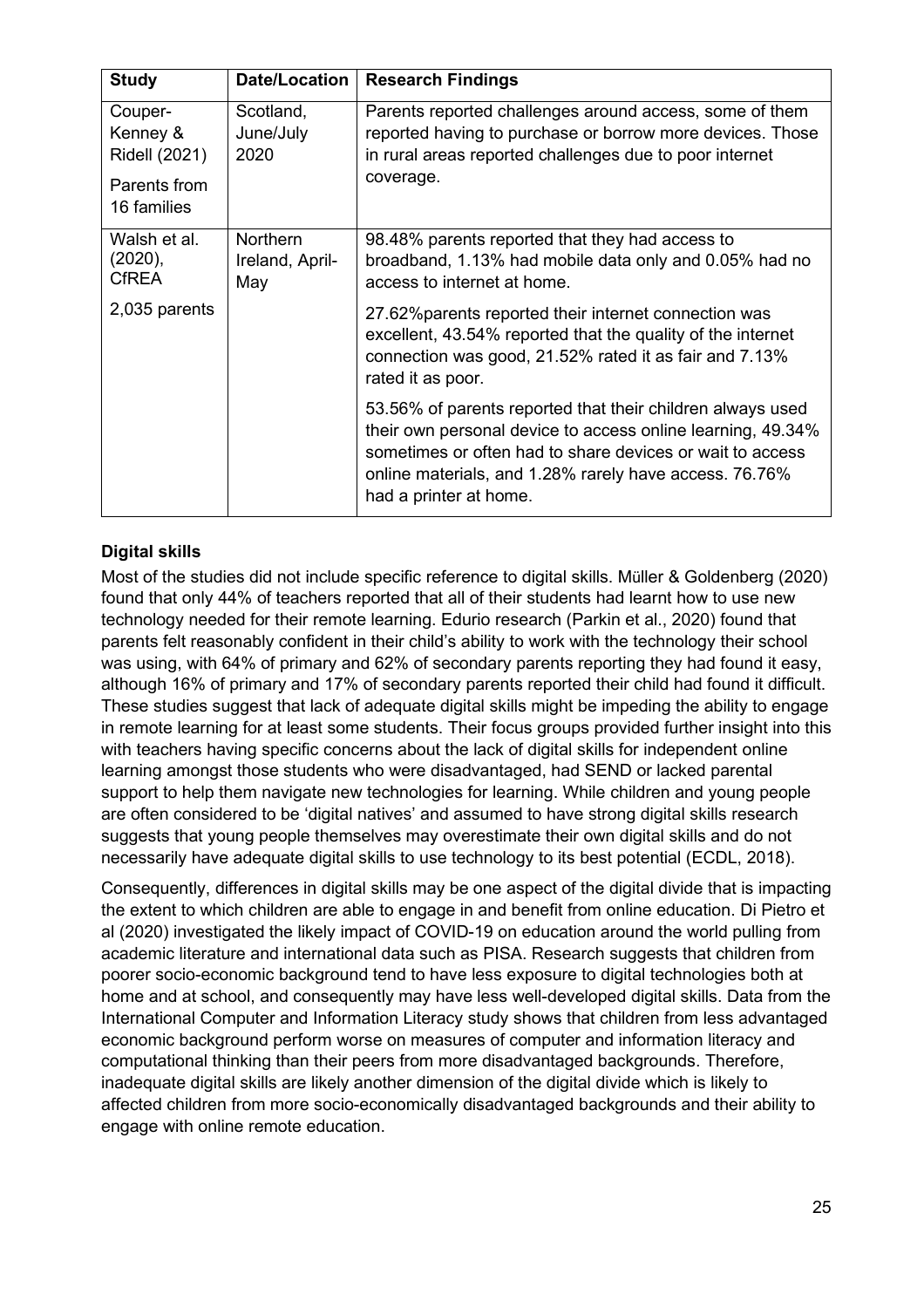#### **Other factors influencing the digital divide.**

As shown in [Table 4,](#page-26-0) several of the studies examined teacher, parents and learning environment factors, which may interact with digital divide challenges. Most teachers felt able to support their students in remote learning and were confident in their digital skills (Lucas et al., 2020; Müller & Goldenberg, 2020), however a third lacked confidence in their ability to carry out remote teaching (Lucas et al., 2020; Ofsted, 2021b). While not specific to digital remote education, this suggests that training for teachers would have been beneficial, considering both technical and pedagogical aspects of digital remote education. As highlighted by the Edurio study (Parkin et al., 2020), approximately half of teachers felt they had received all the support they needed from senior leadership however, some teachers suggested they would benefit from various training related to digital remote learning suggesting that there were some gaps. Another teacher factor highlighted by the Edurio study was teachers' own access to digital technology, as although most school staff had access to a device, only 80% reportedly had access to an internet connection for remote working $^4$  $^4$ , and so may have been relying on smartphone data.

There were concerns around parental engagement in home learning, this was reported to be more of a challenge in state schools, particularly in the most deprived, compared to private schools (Lucas et al., 2020; Julius & Sims, 2020, Montacute & Cullinane, 2021). While this did not specifically consider engagement in digital remote learning, parental engagement may be particularly important in mitigating the digital divide. For example, where children do not have adequate digital skills or access, parental engagement is important in helping them to navigate these digital divide challenges.

Parents themselves were aware of these issues with 41% reporting that they did not have time to help support their child's learning (Montacute & Cullinane, 2021), and with parents giving themselves fairly low confidence ratings in their ability to manage their child's learning (Walsh et al., 2021). Findings in January 2021 showed that while 39% of parents were finding supporting remote learning easier in the second school closure, 24% were finding it harder, highlighting the diversity of experience during COVID-19 remote education (Montacute & Cullinane, 2021). Research with parents of children with SEND highlighted specific concerns. Children with SEND are likely to need more support in their engagement with digital remote education, but parents discussed challenges in navigating the online systems and felt unsupported by schools (Couper-Kenney & Ridell, 2021).

Lack of a suitable learning space was a challenge for some students, particularly those who were the most deprived (Cattan et al., 2021; Ofsted, 2021b). Access to a suitable learning environment may be particularly important to some digital remote education approaches. For example, without a quiet learning space students may not be able to engage verbally in live remote lessons. Schools were very aware of these challenges, and qualitative research highlighted additional concerns around electricity costs (Children's Commissioner for Wales, 2021). While lack of an adequate learning environment was only a challenge for a minority of students it is likely to have a substantial impact on individual children's ability to engage in digital remote education. Another learning environment challenge faced by some students was having to attend to other responsibilities while trying to study (Brink et al., 2020).

<span id="page-25-0"></span><sup>4</sup> 20% of school staff not having access to an internet connection for remote working seems surprisingly high. This may relate to how the question was phrased or interpreted. Additionally, this included both teaching and non-teaching staff, and so it is not clear what proportion of those without access to an internet connection were the teachers.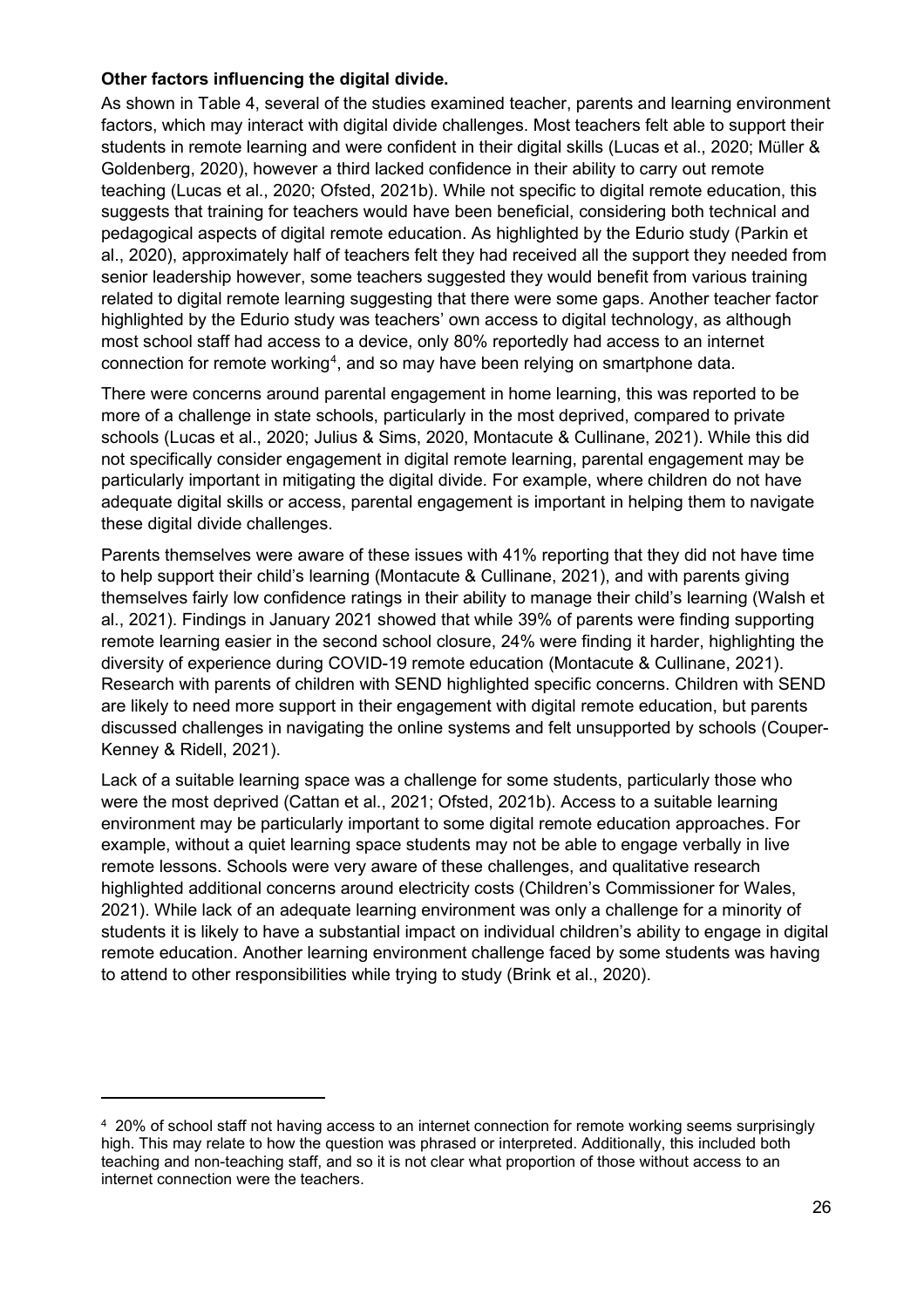<span id="page-26-0"></span>Table 4 Teacher, parent and learning environment factors

| <b>Study</b>                                                                                                              | <b>Date/Location</b>                                                | <b>Research Findings</b>                                                                                                                                                                                                                                                                                                                                                                                                                                                                                                                                                                                                                                                                                                      |
|---------------------------------------------------------------------------------------------------------------------------|---------------------------------------------------------------------|-------------------------------------------------------------------------------------------------------------------------------------------------------------------------------------------------------------------------------------------------------------------------------------------------------------------------------------------------------------------------------------------------------------------------------------------------------------------------------------------------------------------------------------------------------------------------------------------------------------------------------------------------------------------------------------------------------------------------------|
| CPE (2021)<br>Partnership<br>for Education<br>$1,766$ survey<br>respondents                                               | England, April-<br>September<br>2020                                | Educational stakeholders were asked about their main<br>concerns about remote learning, and some challenges<br>relating to digital technology were raised. 11.65% of<br>educational stakeholders reported concerns around lack of<br>technical know-how or poor infrastructure and 12.38%<br>reported concerns around lack of online teaching expertise.                                                                                                                                                                                                                                                                                                                                                                      |
| Lucas et al.<br>(2020), NFER<br>1,233 school<br>leaders<br>1,821<br>teachers                                              | England, May<br>2020                                                | Approximately 2/3s of teachers felt good/very good in<br>supporting students to learn remotely, in terms of their own<br>confidence and skills in using IT.<br>On average, teachers reported that 55% of their pupils'<br>parents are engaged with their children's home learning.<br>This was lower in the most deprived schools compared to<br>the least (41% vs 62%).                                                                                                                                                                                                                                                                                                                                                      |
| Julius & Sims<br>(2020)<br>1,233 school<br>leaders<br>1,821<br>teachers                                                   | England, May<br>2020                                                | Lack of parent/carer support for learning was reported as<br>one of the main challenges in supporting vulnerable children<br>by 57% of senior leaders and 75% of teachers. Both senior<br>leaders and teachers reported that students in the most<br>deprived schools were less likely to be engaged (69%/85%)<br>compared to those in the least (44%/64).                                                                                                                                                                                                                                                                                                                                                                    |
| Cattan et al.<br>(2021), IFS<br>Wave 1:<br>4,316 parents<br>Wave 2: 927<br>parents                                        | England, Two<br>waves<br>April/May<br>2020 and<br>June/July<br>2020 | Approximately 20% of primary students and 10% of<br>secondary students did not have their own/ or a quiet<br>shared place to study in April/May 2020 and this stayed<br>largely consistent in June/July 2020.<br>90% of the richest fifth of students had access to their<br>own/quiet shared space compared to 86% of the poorest.                                                                                                                                                                                                                                                                                                                                                                                           |
| Montacute &<br>Cullinane<br>(2021), Sutton<br><b>Trust</b><br>6,475<br>teachers<br>1,500 senior<br>leaders<br>877 parents | England,<br>March April<br>2020 and<br>January 2021                 | 41% of parents with children learning at home reported<br>having no time/not much time to help their children with<br>online learning. This was higher amongst secondary school<br>parents (61%) than primary (23%).<br>39% of parents reported home learning was easier in this<br>lockdown compared to March while 24% were finding it<br>more difficult.<br>The most common reason given by teachers for pupils not<br>engaging in online learning was limited/no parental support<br>(60%). State schoolteachers were more likely to report this<br>(65%) than private school teachers (25%). Teachers in the<br>most deprived state schools were more likely to say this<br>(57%) than those in the most affluent (47%). |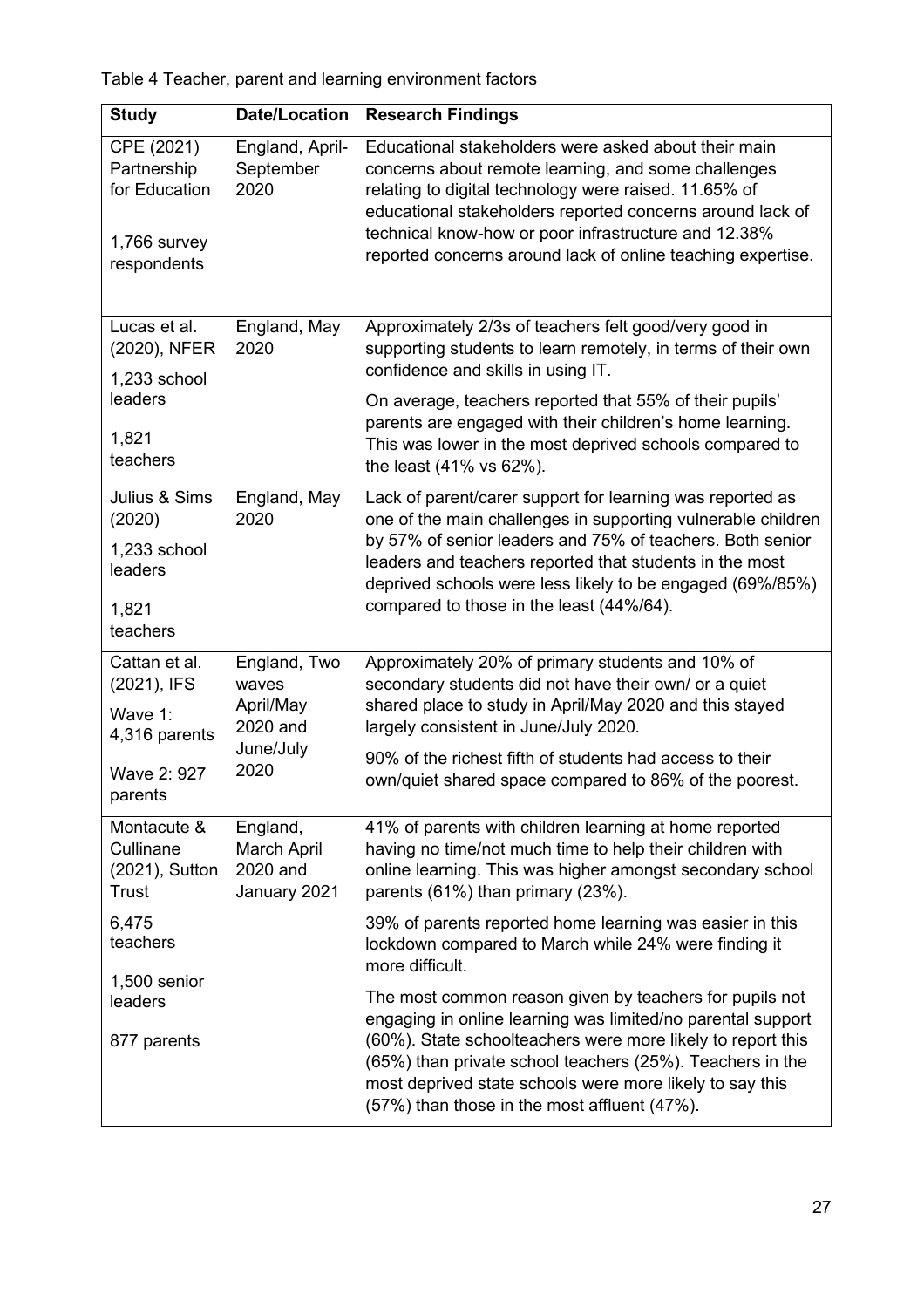| <b>Study</b>                                                               | <b>Date/Location</b>               | <b>Research Findings</b>                                                                                                                                                                                                                                                                                                                                                                                                                                                                                                |
|----------------------------------------------------------------------------|------------------------------------|-------------------------------------------------------------------------------------------------------------------------------------------------------------------------------------------------------------------------------------------------------------------------------------------------------------------------------------------------------------------------------------------------------------------------------------------------------------------------------------------------------------------------|
| Parkin et al.<br>(2020), Edurio<br>22,729<br>parents<br>14,432 pupils      | England,<br>June-July<br>2020      | School staff were asked about the main challenges they had<br>faced during the summer term. Only 13% reported lack of IT<br>skills or experience and 8% reported lack of technical<br>provision as the main challenge. However, 59% reported<br>that time spent on a computer/by the screen was a<br>challenge for them.                                                                                                                                                                                                |
| 8,177 school<br>staff                                                      |                                    | Asked about support during this time, 49% of teachers felt<br>that they had received all the support they needed from<br>school leadership. When asked about types of training they<br>would like more of, 11% wanted more provision of<br>technology solutions, 18% wanted more training in using<br>technology, 17% wanted more training in organising pupil<br>collaboration digitally, 15% wanted more training in<br>delivering remote lessons, and 9% wanted more training in<br>digital assessment and feedback. |
|                                                                            |                                    | School staff were also asked about their own technology<br>provision. 96% did have access to a computer, laptop or<br>tablet at home, and 72% had access to a smartphone or<br>webcam (and therefore to a camera). 80% had an internet<br>connection and 35% had a printer.                                                                                                                                                                                                                                             |
| Müller &<br>Goldenberg<br>(2020),<br>Chartered<br>College of               | England, May-<br><b>June 2020</b>  | 58% felt confident in planning and delivering distance online<br>learning and 52% felt confident in providing effective<br>feedback online. 54% felt they had the necessary support to<br>plan and deliver distance online learning, while 20% felt they<br>were not adequately supported.                                                                                                                                                                                                                              |
| Teaching<br>1,797<br>respondents                                           |                                    | 63% of teachers reported that they had been able to easily<br>contact all of most of their students' parents, however 37%<br>had found communication with at least half of parents to be<br>difficult.                                                                                                                                                                                                                                                                                                                  |
| Ofsted<br>(2021b)                                                          | England,<br>Summer-<br>Autumn 2020 | One third of teachers lacked confidence in teaching through<br>remote solutions.                                                                                                                                                                                                                                                                                                                                                                                                                                        |
| 1,003<br>teachers<br>2,020 parents                                         |                                    | Parent factors and learning environment - 12% parents<br>reported that some of the main challenges for their<br>children's parents was having a suitable space to learn,<br>18% reported that balancing learning with siblings was a<br>challenge, 22% reported parental learning support, and 31%<br>reported supervision when learning remotely.                                                                                                                                                                      |
| Children's<br>Commissioner<br>for Wales<br>(2021)<br>167 school<br>leaders | Wales,<br>January 2021             | Qualitative responses indicated that school leaders in<br>deprived areas were very aware of the challenges around<br>home environment and parental support, citing concerns<br>around overcrowding at home, electricity costs, poor<br>parental literacy/numeracy and ICT skills, poor parental<br>engagement as barriers for remote learning.                                                                                                                                                                          |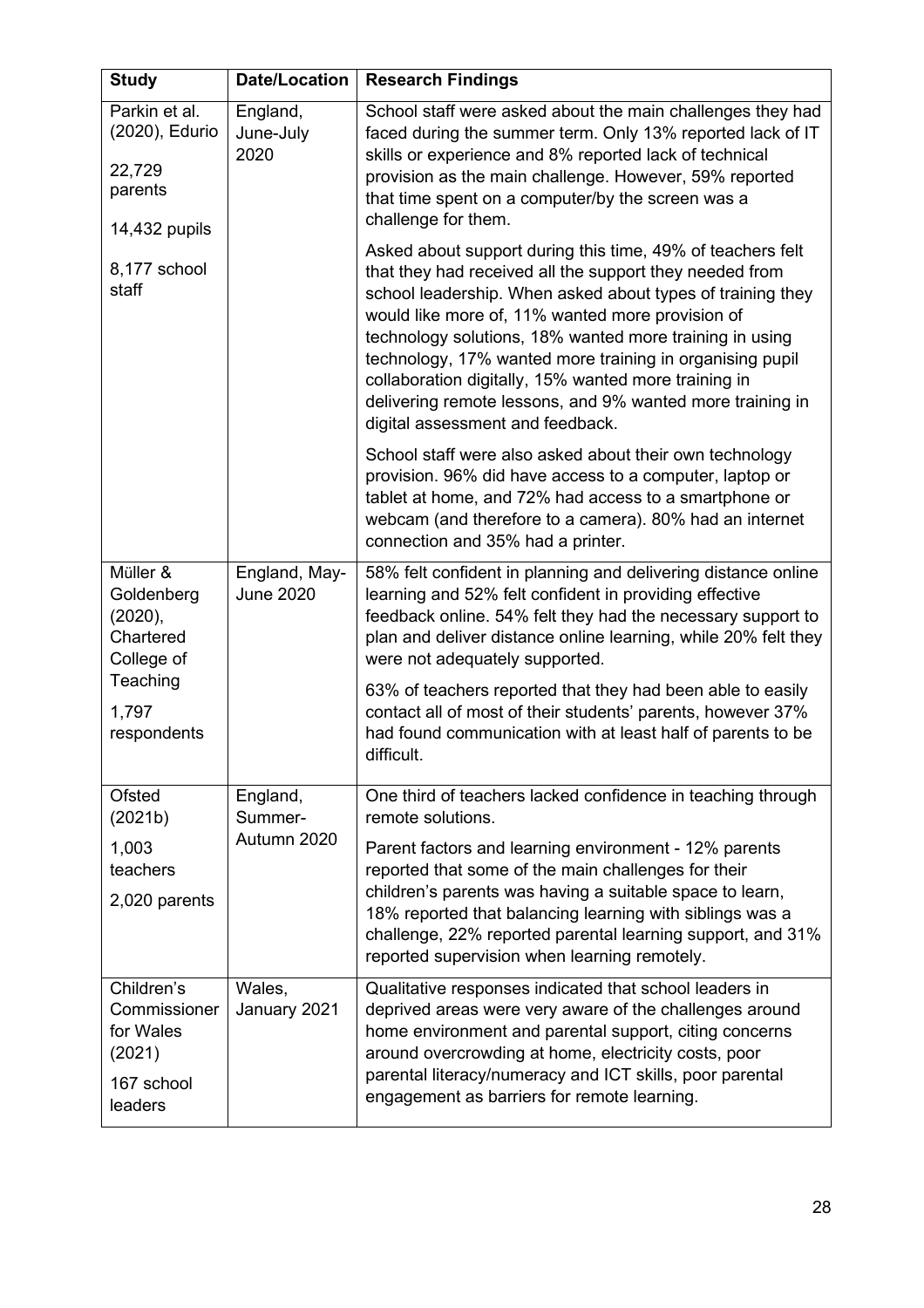| <b>Study</b>                                   | Date/Location                             | <b>Research Findings</b>                                                                                                                                                                                                                                                                                                                                                       |
|------------------------------------------------|-------------------------------------------|--------------------------------------------------------------------------------------------------------------------------------------------------------------------------------------------------------------------------------------------------------------------------------------------------------------------------------------------------------------------------------|
| Couper-                                        | Scotland,                                 | Parents reported challenges navigating online systems that                                                                                                                                                                                                                                                                                                                     |
| Kenney &                                       | June/July                                 | had been set up by school, and in secondary school there                                                                                                                                                                                                                                                                                                                       |
| <b>Ridell (2021)</b>                           | 2020                                      | were challenges that teachers in different subjects were                                                                                                                                                                                                                                                                                                                       |
| Parents from<br>16 families                    | Children with<br><b>SEND</b>              | sometimes using the platforms differently. Parents reported<br>having to convert resources into physical resources for their<br>children. Half of them had been creating their own<br>educational opportunities for their children. Some parents<br>felt unsupported by schools, and that the work provided to<br>their children was inappropriate to their needs and ability. |
| Walsh et al.<br>(2020), CfREA<br>2,035 parents | <b>Northern</b><br>Ireland, April-<br>May | Most parents rated themselves as a 3 out of 5 (34.20%) in<br>terms of their confidence in managing their child's learning<br>during home schooling.                                                                                                                                                                                                                            |

### **Student engagement in remote learning**

Most of the studies looked at student engagement and outcomes in relation to remote education, but not specifically regarding digital remote education and so there is limited information about the extent to which a digital divide may be affecting student engagement and learning outcomes. Lucas et al. (2020) did look at this aspect in their May 2020 survey. They looked at student engagement measured by the proportion of pupils who returned their last piece of set work as reported by their teachers. They found engagement level was linked to type of remote learning. Specifically, they found that delivering learning through online conversations with pupils, and the use of VLEs (Virtual Learning Environment) to communicate learning activities, were significantly associated with higher engagement for all students, while the use of the school website was associated with lower pupil engagement. They found that schools using VLEs had an 8 percentage point higher engagement than those without, and a 13-percentage point higher engagement than their disadvantaged pupils. Similarly, schools relying on their website to communicate learning activities had a 5-percentage point lower level of pupil engagement and an 8-percentage point decrease in disadvantaged students' engagement compared to schools that did not use their website for this. Given that their study found that the most deprived schools were more likely to be using the school website than the least, this suggests that some types of digital remote education led to better quality education than others, and so those children and schools who are unable to access these more engaging forms of digital remote education are further disadvantaged.

### **Approaches to mitigating digital exclusion.**

Several of the studies included reference to strategies for addressing the digital divide, primarily around device provision (see [Table 5\)](#page-29-0). Montacute & Cullinane (2021) reported that teachers felt rollout of laptops had been the most useful provision for disadvantaged students, showing that lack of access to devices had been a significant concern. As noted by Julius & Sims (2020) and Commissioner for Wales (2021) many schools were providing laptops or computer equipment to the children, however not all schools were able to do so particularly those that were more deprived overall. Consequently, disadvantaged children in deprived schools are most likely to be impacted by the digital divide as they are least likely to have adequate access to devices and least likely to be in schools that can provide them with devices. Even where devices are available, such as through schools or accessed through government provision, barriers remain in terms of the practicalities of distributing these devices (Children's Commissioner for Wales, 2021).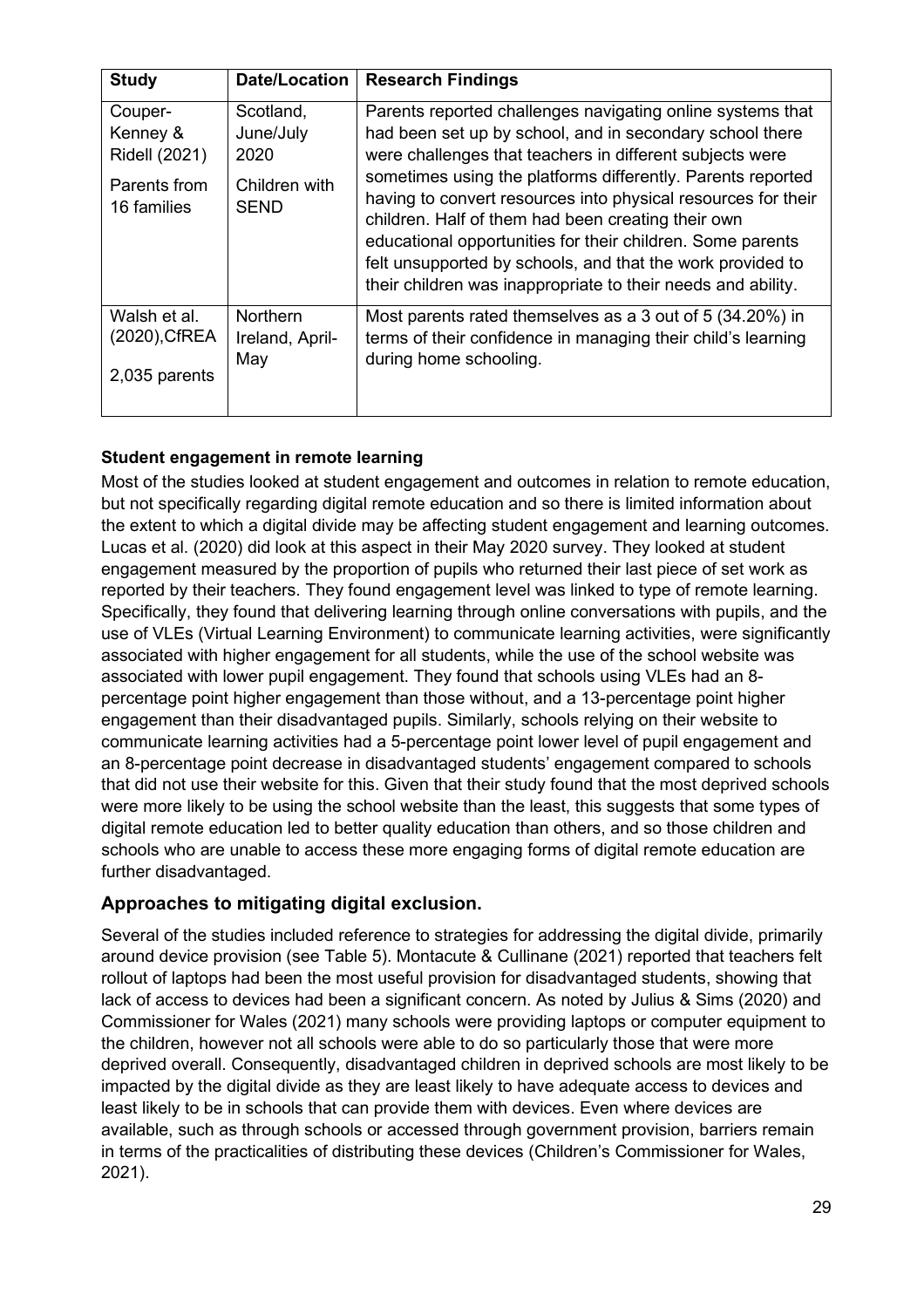There were also attempts to provide training and learning resources to teachers, parents, and students in how to use remote education tools (Sharp et al., 2020; Ofsted, 2021b). Ofsted (2021b) found that most teachers reported that their school had offered training and resources to teachers and students, while less than half reported that training and support had been offered to parents. Parent digital skills may be one area where the digital divide could have been further addressed, although this may relate to challenges with parental engagement.

At a government level, each of the four home nations in the UK has announced various schemes to support access to remote learning, largely focusing on provision of devices and internet connections (Cambridge Assessment, 2020c, Baker et a al., 2020). In England in 2020, this focused on giving devices and laptops to digitally excluded students, focusing on those in Year 10. Following the return to remote education in January 2021, in England the DfE announced further support for providing devices and other technological support. As of  $14<sup>th</sup>$  February, 1,055,700 devices had been delivered or dispatched, and 68,600 routers (Roberts & Danechi, 2021). Similarly, in Scotland £30 million was made available to provide laptops to disadvantaged young people and children, the Welsh government provided £3million to address digital exclusion and Northern Ireland had a laptop scheme for students in key year groups and vulnerable categories (such as having special educational needs, and eligibility for free school meals). Additionally, some local councils have begun their own initiatives to address digital exclusion in education in their local areas, usually focusing on providing access to devices and internet for those children who have insufficient access. For example, the City of Westminster began a drive for donations of laptops and funds to support purchase of digital devices for students in disadvantaged backgrounds without access to devices (City of Westminster, 2021).

However, there is less discussion of efforts to address parental factors such as their engagement and digital skills, or to improve pupil digital skills. Even if devices and internet access are provided to all students, divides in digital skills and other external factors are likely to continue to cause some degree of digital exclusion. Additionally, challenges around learning environment are not easy for schools to address and attempts to mitigate these may instead be seen in the decisions around approaches to remote learning. For example, decisions not to use live online videoconferencing may be driven by knowledge around both student access to devices, but also their ability to engage in live lessons due to their learning environment.

Parents themselves were taking steps to mitigate digital divide challenges for their children. Montacute & Cullinane (2021) found that a quarter of parents had spent over £100 on resources and equipment to support their child's learning, with substantial differences in this by socioeconomic background. While this did not specifically focus on technology, it is likely that some of this was towards provision of equipment to support digital remote education.

| <b>Study</b>                  | <b>Date/Location</b>       | <b>Research Findings</b>                                                                                                                                                    |
|-------------------------------|----------------------------|-----------------------------------------------------------------------------------------------------------------------------------------------------------------------------|
| Julius & Sims<br>(2020), NFER | <b>England May</b><br>2020 | 74% of senior leaders in secondary schools and 33% in<br>primary schools reported that their school was providing                                                           |
| 1,233 school<br>leaders       |                            | laptops and/or computer equipment to vulnerable children.<br>Senior leaders in the most deprived schools were<br>significantly less likely to be providing laptops/computer |
| 1,821<br>teachers             |                            | equipment for their vulnerable pupils.                                                                                                                                      |
| Sharp et al.<br>(2020), NFER  | England, July<br>2020      | 34% of teachers reported that their school had not given any<br>training on how to deliver remote learning (38% of primary,                                                 |

#### <span id="page-29-0"></span>Table 5. Mitigation approaches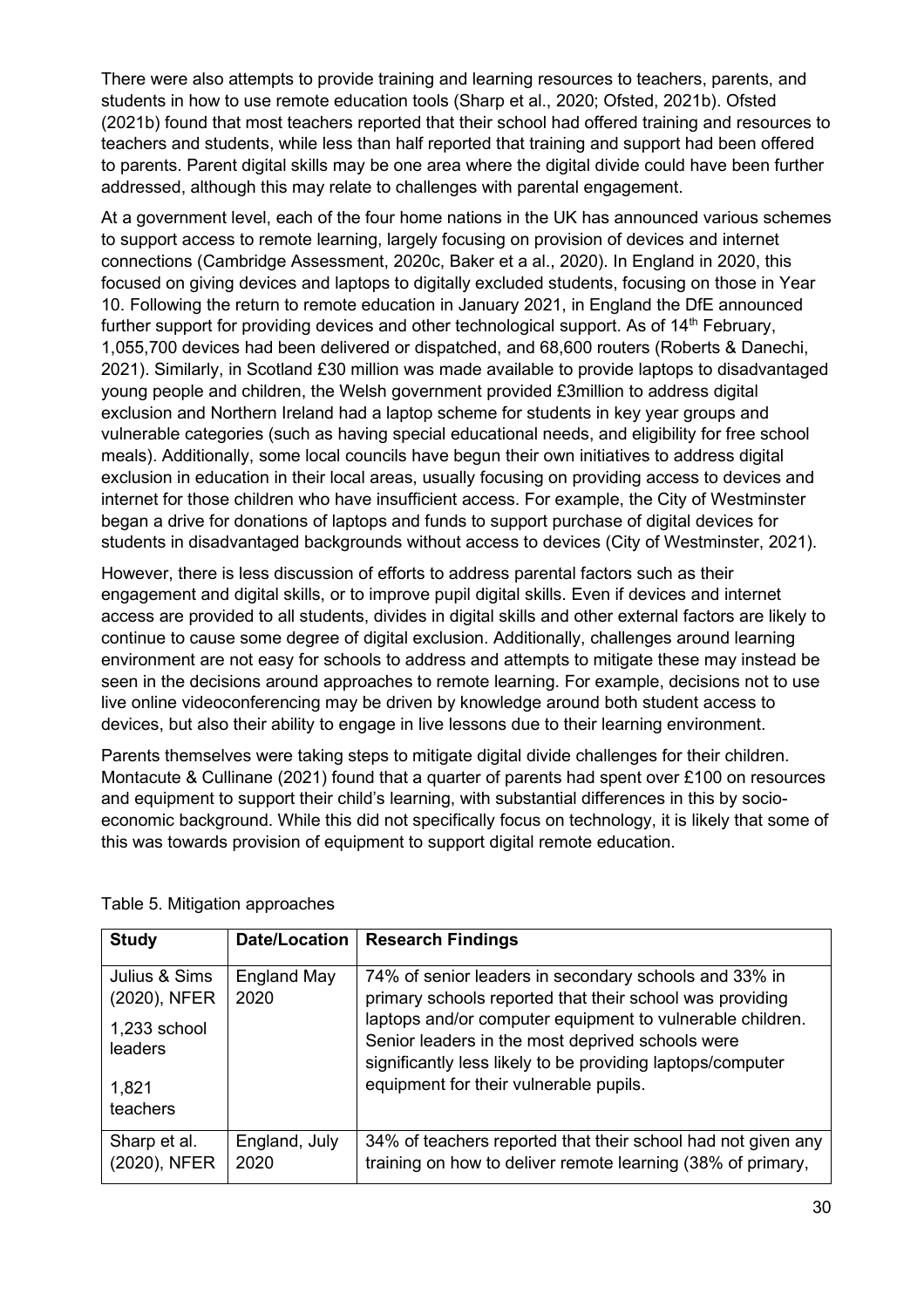| 1,176 school<br>leaders<br>1,782<br>teachers                               |                                    | and 17% of secondary). 39% of teachers reported having<br>been given help on using specific software/websites (34%<br>primary, 62% secondary), 16% had received training on<br>producing their own video content (11% primary, 37%<br>secondary). 21% of teachers had no access to audio-visual<br>equipment (and 41% were self-providing it).                                                                                                                                   |
|----------------------------------------------------------------------------|------------------------------------|----------------------------------------------------------------------------------------------------------------------------------------------------------------------------------------------------------------------------------------------------------------------------------------------------------------------------------------------------------------------------------------------------------------------------------------------------------------------------------|
| Montacute &<br>Cullinane<br>(2021), Sutton<br><b>Trust</b><br>6,475        | England,<br>January 2021           | 52% of teachers reported that faster rollout of laptops had<br>been the most helpful intervention for disadvantaged pupils.<br>66% of senior leaders in state schools reported needing to<br>source IT equipment for disadvantaged pupils themselves<br>while waiting for government support (and 72% in                                                                                                                                                                         |
| teachers<br>1,500 senior<br>leaders                                        |                                    | secondary schools specifically)<br>47% of state school senior leaders reported they had only<br>been able to provide half or fewer of their pupils with the<br>laptops they needed.                                                                                                                                                                                                                                                                                              |
| 877 parents                                                                |                                    | Teachers were asked what the most important intervention<br>in the short term was to help prevent the most<br>disadvantaged or vulnerable pupils from falling behind. 52%<br>suggested more laptops/tablets and 24% wanted measures<br>relating to internet access.                                                                                                                                                                                                              |
|                                                                            |                                    | 26% of parents reported spending over £100 on resources<br>and equipment to support their child's learning since<br>September 2020. There were socio-economic differences in<br>this, with 31% of those with the lowest incomes having<br>spent nothing, while 29% of those with the highest incomes<br>had spent more than £100 and 19% more than £200. While<br>not specifically about technology, likely that some of this<br>spending has been towards access to technology. |
| Ofsted<br>(2021b)<br>1,003<br>teachers<br>2,020 parents                    | England,<br>Summer-<br>Autumn 2020 | 81% of teachers had been offered training or learning<br>resources on how to use remote education tools. 68% of<br>them reported their pupils had been given training, and 40%<br>reported that parents had been.                                                                                                                                                                                                                                                                |
| Children's<br>Commissioner<br>for Wales<br>(2021)<br>167 school<br>leaders | Wales,<br>January 2021             | Asked about barriers to ensuring students had access to<br>devices, 49% reported that lack of contact with families to<br>enable them to arrange provision was a barrier while 42% of<br>school leaders reported that the schools did not have<br>devices to provide to students.                                                                                                                                                                                                |
|                                                                            |                                    | Qualitative responses showed that some schools had been<br>able to meet the device needs of all students, others noted<br>that there were challenges and delays with obtaining further<br>devices, using government funding.                                                                                                                                                                                                                                                     |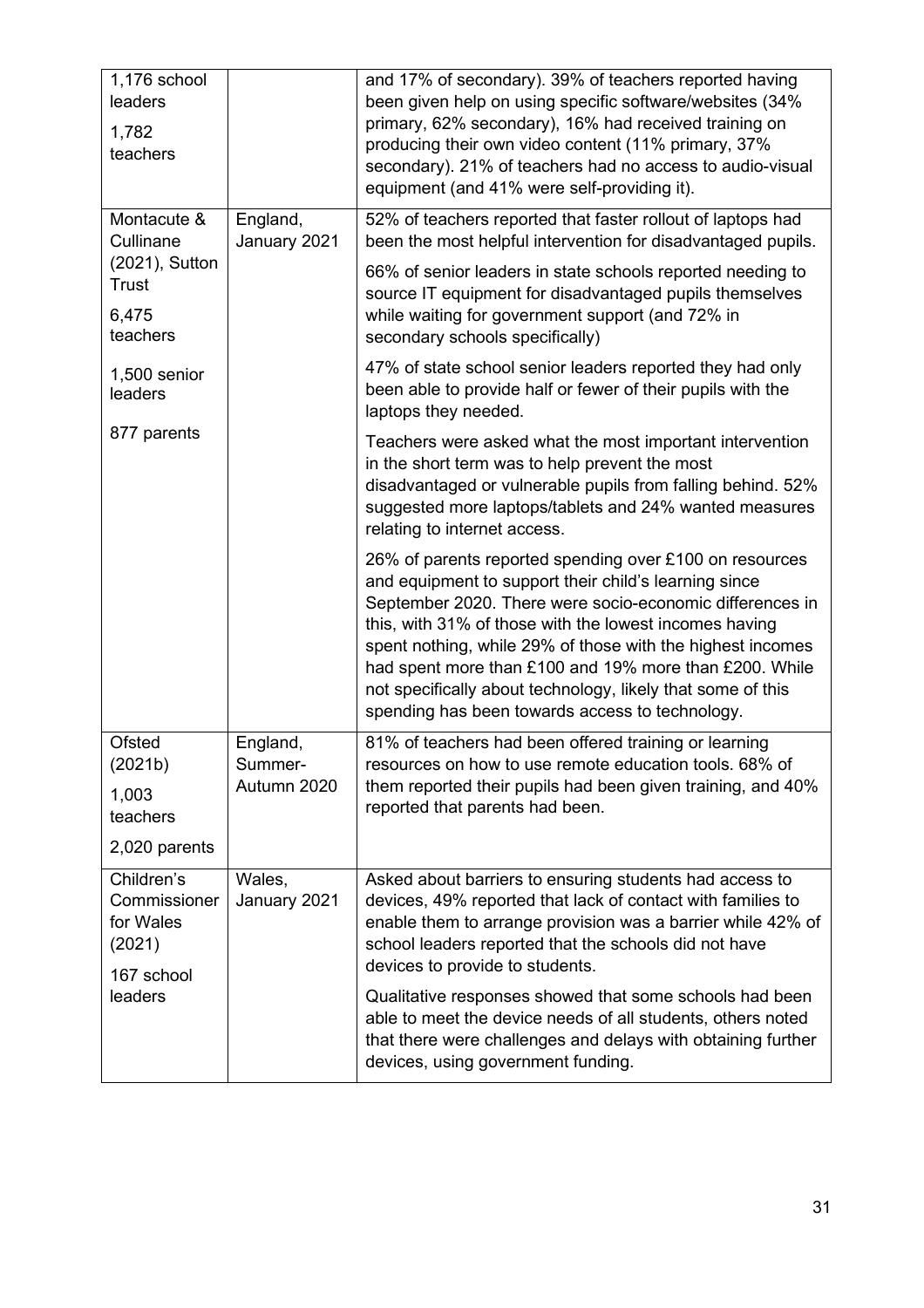# **Education digital divide post COVID-19**

As COVID-19 remains ongoing it is likely that digital remote education will continue in some form for a while; this could be instances where individual students or classes need to self-isolate, or because of broader COVID-19 surges as some experts warn may happen (Hinde, 2021). There is concern that pandemics may become more likely in the future (Tollefson, 2020), and so we need to be prepared for the possibility that other periods of remote education may be necessary in the future.

Furthermore, aside from enforced remote education due to a pandemic or other crisis, there are suggestions that digital education practices may become commonplace and represent a new future for education post-COVID (Fleming, 2021; Lockee, 2021). Indeed, Microsoft have published a report 'Education Re: imagined' which postulates a paradigm shift in education, in which we develop new hybrid learning models pulling together what we have learnt from remote learning with traditional approaches (Fullan et al., 2020). The Edurio research (Perkin et al., 2020) found that 96% of teachers were using some digital learning tools, with 75% reporting that they were very or quite likely to continue using digital learning tools in the longer term. Similarly, Teacher Tapp surveys have found that many teachers report that they will change how they use technology in their practice in the longer term (CPE, 2021). These potential longer-term changes seem to relate to homework and communication tasks, for example 60% of teachers suggest that they would make changes in their use of technology to set or collect homework and 53% suggest technology will influence the types of homework tasks they set in the longer term. Fewer teachers reported that it would change their in-class practice, for example 22% said it would change how they gave explanations or demonstrations in class in the longer term.

Exam boards in the UK are exploring possibilities to develop online examinations for GCSEs and A Levels, again suggesting that a shift to digital education practices may occur (Lough, 2021). There are concerns that a shift to more digital education practices will increase the impact of the 'digital divide' and mean that inequalities in quality of education and educational outcomes will widen, with disadvantaged pupils most likely to be digitally excluded (Fleming, 2021). Consequently, while COVID-19 has highlighted the impact of the digital divide in education, and more widely, concerns around digital exclusion remain even as we move out of COVID-19 enforced remote education.

# **Conclusion**

This research found that there was little research which specifically looked at the digital divide, however many wider research studies did investigate aspects of the digital divide as part of research seeking to understand remote learning in the UK during the period of COVID-19 related school closures. While closures happened in both March 2020 and January 2021, so far limited research has been published and has primarily focused on the first period of school related closures. The digital divide has generally not been the focus of research, but aspects relating to it, such as access to devices and investigating parent support and access to adequate learning spaces, have been included. Additionally, most of the research found was focused on England rather than the UK more widely.

These reports provide evidence of a digital divide in terms of access to devices. While inadequate access to devices was less of a concern in private schools, in state schools most schools reported challenges for some pupils, particularly in the most deprived schools. The increased use of digital remote education practices in January 2021, particularly live methods such as videoconferencing, may have led to increased digital exclusion due to an increased demand for device access and quality internet. Internet access was examined by fewer of the studies; while most students seemed to have access there was evidence of poor-quality internet, or lack of adequate data for some students. Overall, it appears that there remained a digital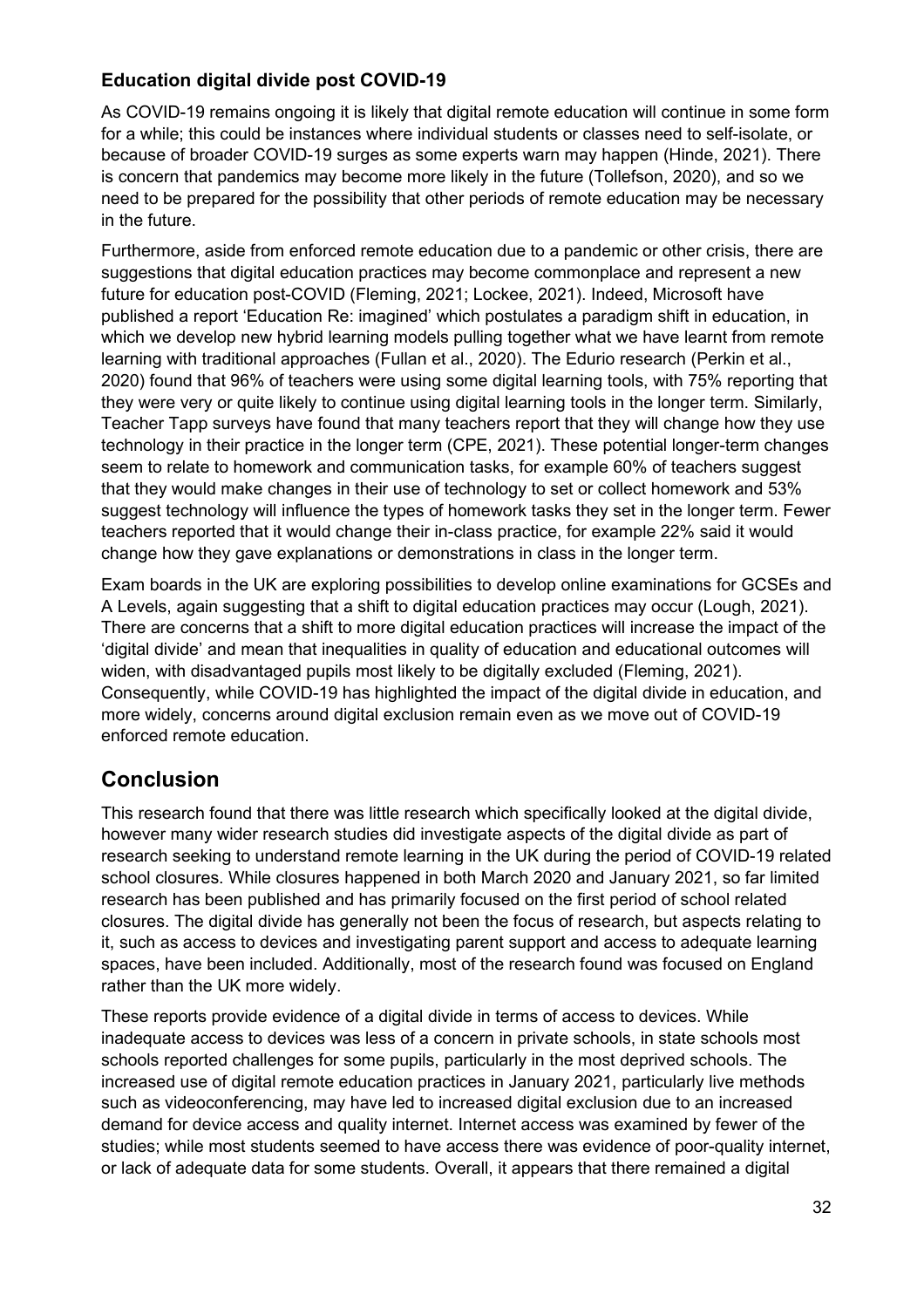divide in terms of access in January 2021, despite efforts to supply devices and increase internet provision. If digital education practices become more widespread in the future as some predict (CPE, 2021) schools and government will need to ensure that all students have access to adequate devices and internet so as to mitigate digital exclusion.

Very few of these studies examined digital skills and so there is limited evidence around digital exclusion in relation to this. Young people are often assumed to be digital natives and to have strong digital skills, but this is not necessarily the case (ECDL, 2018). Digital divide factors interact with one another: those children who are digitally excluded in terms of access to devices are more likely to have more limited digital skills and so their digital exclusion may be compounded. Consequently, the issue of adequate digital skills needs to be examined in future work, especially if we move towards greater use of digital education practices.

There was evidence of the impact of parental and teacher factors, such as parent engagement and both teacher and parent skills. Should digital education practices become more commonplace efforts will be needed to ensure both teachers and parents gain adequate digital skills, and parental engagement may remain a challenge in some circumstances. Unfortunately, home learning environment is not something easily addressed, and so we need to remain cognisant of the different home learning environments that learners are in and the impact that this has on their ability to engage in remote digital education.

One limitation of this report is that most of the studies looked at aspects of the digital divide in different ways, limiting comparison/aggregation across findings. Most of the studies attempted to understand access to comparable devices more broadly than simply whether the family had a computer, such as asking about 'adequate' access to devices or asking whether students had access to a device whenever they needed it. These differences in how access to devices and internet was examined mean that these findings are not directly comparable. Questions around 'adequate' access are highly subjective. Given the diversity of approaches to digital remote education, the device access that is 'adequate' could vary from one context to another. In schools where live video-remote conferencing is being relied upon, adequate access may be whether students have access to their own personal device throughout lessons, while in schools which have pre-recorded lessons and work that can be completed according to a student's own schedule it may be adequate to share a device with a sibling. Similarly, many of the studies relied on self-report and teacher judgements, and it may be that teachers do not have a full picture of the home circumstances of their students.

While the reports reviewed here provided some insight into the digital divide it is important to note that they almost exclusively relied upon using online surveys for participant recruitment and data collection. This is particularly relevant with regards to those studies relying on parent samples. Parents of the most digitally excluded children are likely to themselves be digitally excluded due to lack of access to devices, internet, and digital skills. Consequently, the extent of the digital divide may be underestimated in the research relying on parental studies, as the parents of the most digitally excluded children are unlikely to be well represented in the research findings due to their own access challenges. The studies which used teacher and school leader samples may provide broader insight although again, teachers in the most deprived areas where learners are more likely to be digitally excluded, may themselves be more likely to be digitally excluded and therefore poorly represented in these research studies, as their schools may be less able to provide devices to both teachers and students.

Overall, these findings highlight evidence of a digital divide particularly in terms of access and the influence of external factors such as parent engagement, teacher skills and learning environment. The digital divide in skills was not examined by most studies, but any divide in digital skills may explain some of the division in student engagement in digital remote learning and so it would be valuable for this to have been considered. COVID-19 may continue to impact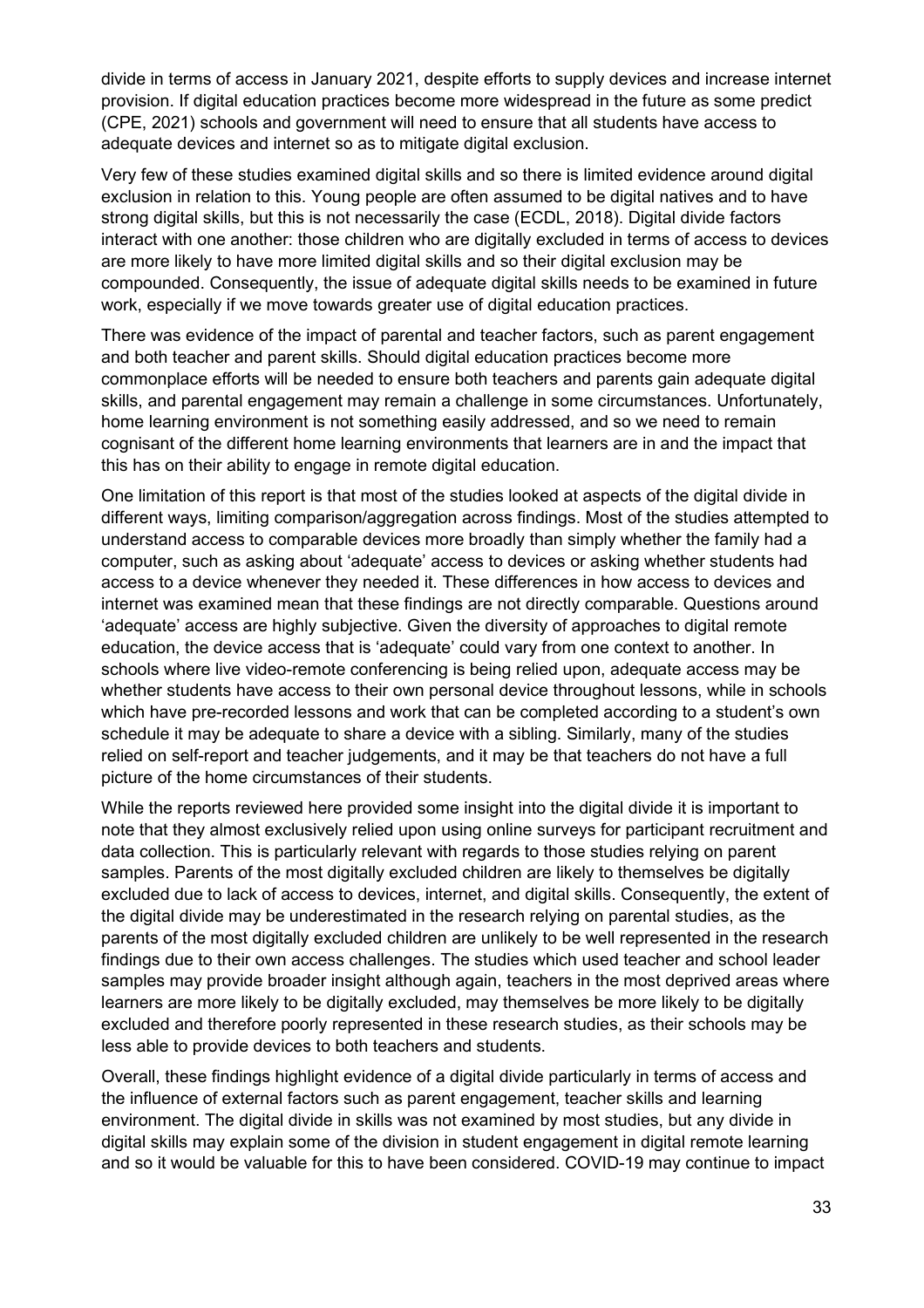education for some time, and digital education practices are predicted to become more widespread. Consequently, even though most students in the UK have now returned to inperson schooling the digital divide will remain a challenge for education and must be examined and addressed so as to ensure that disadvantaged students do not fall further behind.

### **Recommendations**

- 1) More research on the digital divide in education is needed, particularly given that online remote education is ongoing, and with expectations of increased use of EdTech in education more generally.
- 2) When social distancing permits, it may be valuable to undertake research with the most digitally excluded to understand the extreme end of the digital divide in access to remote education.
- 3) There needs to be greater consideration of digital skills when investigating the COVID-19 related digital divide, by policy makers and researchers alike.
- 4) If there is a move towards increasing use of digital technology in education, such as in assessment, we will need to be mindful of the digital divide, both in terms of taking steps to reduce digital exclusion and ensuring that non-digital alternatives remain available.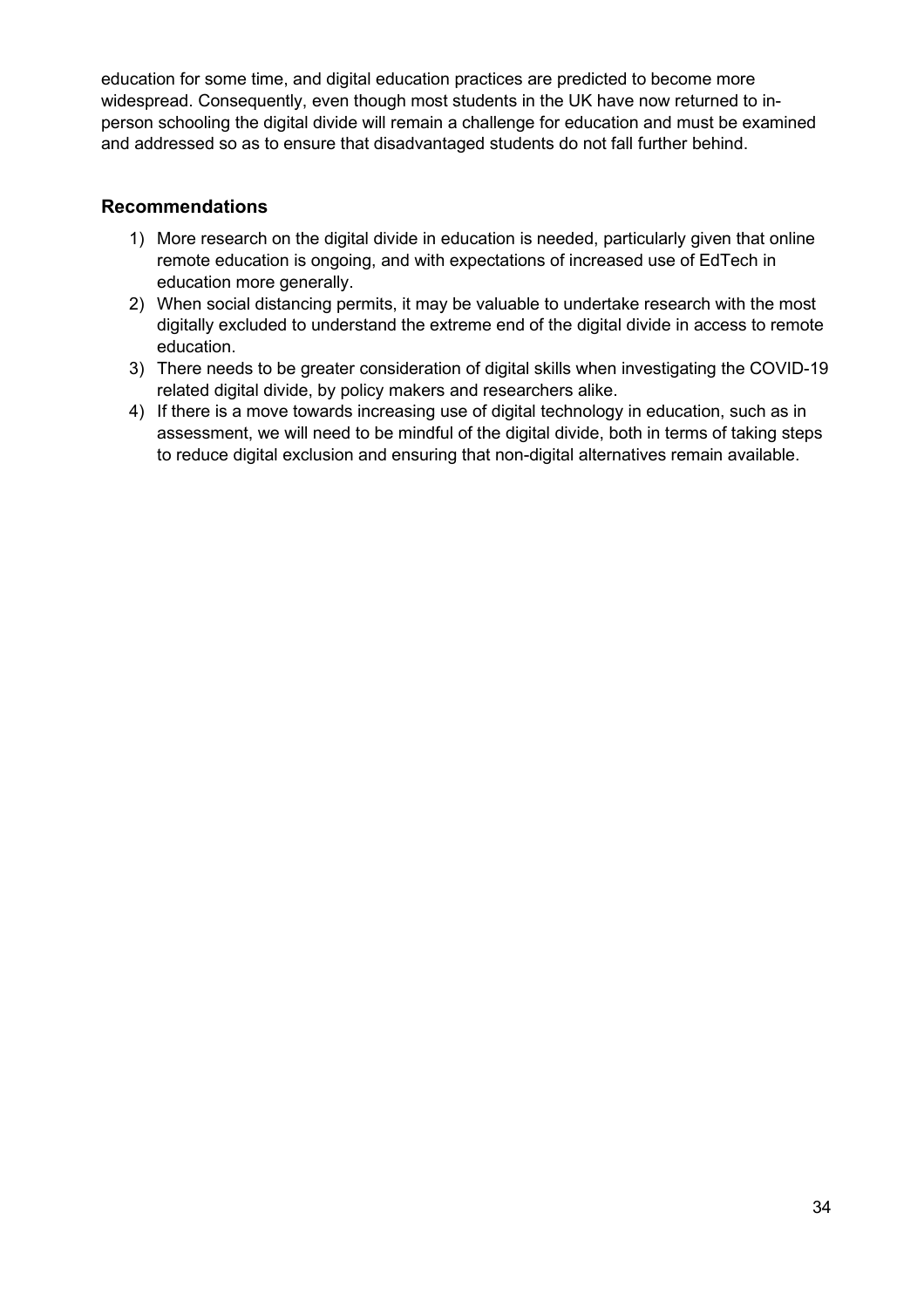# **References**

Andrew, A., Cattan, S., Costa Dias, M., Farquharson, C., Kraftman, L., Krutikova, S., Phimister, A. & Sevilla, A. (2020a). *Learning during the lockdown: real-time data on children's experiences during home learning* (Briefing note BN288). Institute for Fiscal Studies. [https://www.ifs.org.uk/uploads/Edited\\_Final-](https://www.ifs.org.uk/uploads/Edited_Final-BN288%20Learning%20during%20the%20lockdown.pdf)

[BN288%20Learning%20during%20the%20lockdown.pdf](https://www.ifs.org.uk/uploads/Edited_Final-BN288%20Learning%20during%20the%20lockdown.pdf) 

Andrew, A., Cattan, S., Costa Dias, M., Farquharson, C., Kraftman, L., Krutikova, S., Phimister, A., & Sevilla, A. (2020b). *Inequalities in children's experiences of home learning during the COVID-19 lockdown in England* (Working paper 20/26). Institute for Fiscal Studies. [https://www.ifs.org.uk/uploads/publications/wps/WP202026-Inequalities-childrens-experiences](https://www.ifs.org.uk/uploads/publications/wps/WP202026-Inequalities-childrens-experiences-home-learning-during-COVID-19-lockdown-England.pdf)[home-learning-during-COVID-19-lockdown-England.pdf](https://www.ifs.org.uk/uploads/publications/wps/WP202026-Inequalities-childrens-experiences-home-learning-during-COVID-19-lockdown-England.pdf)

Andrew, A., Cattan, S., Costa Dias, M., Farquharson, C., Kraftman, L., Krutikova, S., Phimister, A. & Sevilla, A. (2020c). Inequalities in children's experiences of home learning during the COVID‐19 lockdown in England. *Fiscal Studies*, *41*(3), 653-683. <https://onlinelibrary.wiley.com/doi/10.1111/1475-5890.12240>

Andrew, A., Cattan, S., Costa-Dias, M., Farquharson, C., Kraftman, L., Krutikova, S., Phimister, A., & Sevilla, A. (2020d)*. Family time use and home learning during the Covid-19 lockdown* (IFS Report R178). Institute for Fiscal Studies. [https://ifs.org.uk/uploads/R178-Family-time-use-and](https://ifs.org.uk/uploads/R178-Family-time-use-and-home-learning-during-the-COVID-19-lockdown-1.pdf)[home-learning-during-the-COVID-19 -lockdown-1.pdf](https://ifs.org.uk/uploads/R178-Family-time-use-and-home-learning-during-the-COVID-19-lockdown-1.pdf)

Anohina, A. (2005). Analysis of the terminology used in the field of virtual learning*. Journal of Educational Technology and Society, 8*(3), 91-102. <https://www.jstor.org/stable/10.2307/jeductechsoci.8.3.91>

Baker, C., Hutton, G., Christie, L., & Wright, S. (2020). *Rapid Response: Covid-19 and the digital divide*. UK Parliament: POST. [https://post.parliament.uk/Covid-19 -and-the-digital-divide/](https://post.parliament.uk/covid-19-and-the-digital-divide/)

Barbour, M. K., Hodges, C., Trust, T., LaBonte, R., Moore, S., Bond, A., Kelly, K., Lockee, B., & Hill. (2020). *Understanding pandemic pedagogy: differences between emergency remote, remote, and online teaching*.<https://doi.org/10.13140/RG.2.2.31848.70401>

Basak, S. K., Wotto, M., & Belanger, P. (2018). E-learning, M-learning and D-learning: Conceptual definition and comparative analysis. E-Learning and Digital Media, 15(4), 191-216. <https://doi.org/10.1177%2F2042753018785180>

BBC News. (2020a, June 1). *Coronavirus: Which schools are reopening for pupils.*  [https://web.archive.org/web/20200601120612/https://www.bbc.com/news/education-51643556](https://web.archive.org/web/20200601120612/https:/www.bbc.com/news/education-51643556)

BBC News. (2020b, June 3). *Coronavirus: Schools in Wales to reopen on 29 June.* <https://www.bbc.co.uk/news/uk-wales-52895374>

BBC News. (2020c, September 2). *Millions of pupils return after historic shutdown.* <https://www.bbc.co.uk/news/education-53986549>

BBC Newsround. (2021, January 6). *Coronavirus: Schools around the UK to close.*  <https://www.bbc.co.uk/newsround/55538338>

Bond, M., (2020). Schools and emergency remote education during the Covid-19 pandemic: A living rapid systematic review. *Asian Journal of Distance Education, 15*(2), 191-247. <http://asianjde.org/ojs/index.php/AsianJDE/article/view/517/331>

Bowyer, J., & Chambers, L. (2017). Evaluating blended learning: Bringing the elements together. *Research Matters: A Cambridge Assessment Publication,* 23, 17-26. [https://learning.huph.edu.vn/pluginfile.php/7529/mod\\_resource/content/1/375446-evaluating](https://learning.huph.edu.vn/pluginfile.php/7529/mod_resource/content/1/375446-evaluating-blended-learning-bringing-the-elements-together.pdf)[blended-learning-bringing-the-elements-together.pdf](https://learning.huph.edu.vn/pluginfile.php/7529/mod_resource/content/1/375446-evaluating-blended-learning-bringing-the-elements-together.pdf)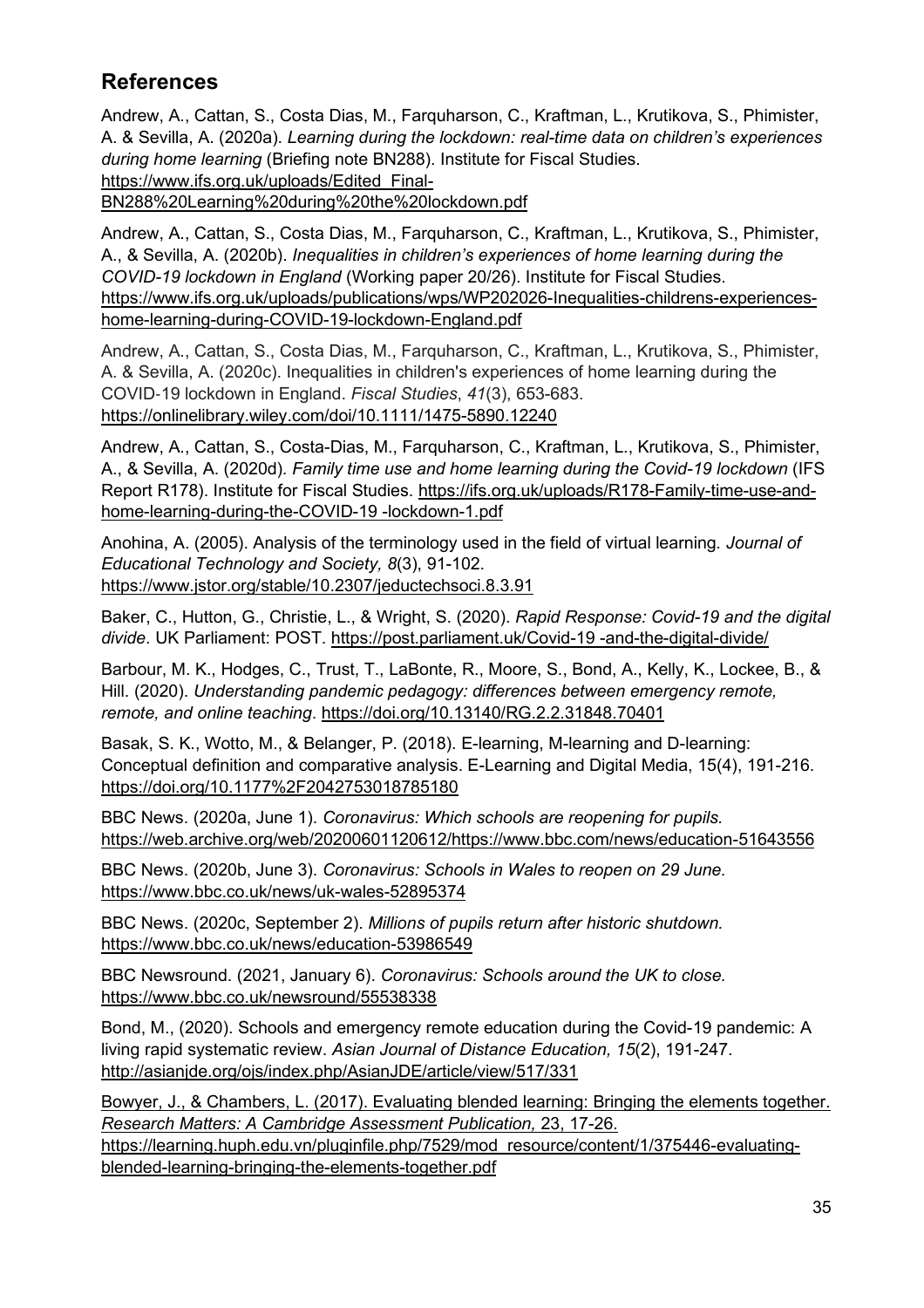Brink, R., Ozolins, K., & Jenavs, E. (2020*). Report 1: How have schools copied with Covid-19?. Findings from the Edurio Covid-19 Impact Review, summer term 2020*. Edurio. <https://home.edurio.com/covid-19-impact-report1>

Cambridge Assessment. (2020a). *Covid-19 curriculum watch: Education policy in the first 3 months of the pandemic.* [https://www.cambridgeassessment.org.uk/insights/uk-education-policy](https://www.cambridgeassessment.org.uk/insights/uk-education-policy-during-covid-19-pandemic-topic-one/)[during-Covid-19 -pandemic-topic-one/](https://www.cambridgeassessment.org.uk/insights/uk-education-policy-during-covid-19-pandemic-topic-one/)

Cambridge Assessment. (2020b). *Covid-19 curriculum watch 2: Changes to assessment in response to the pandemic.* [https://www.cambridgeassessment.org.uk/insights/uk-changes-to](https://www.cambridgeassessment.org.uk/insights/uk-changes-to-assessment-during-covid-19-pandemic-topic-two/)[assessment-during-Covid-19 -pandemic-topic-two/](https://www.cambridgeassessment.org.uk/insights/uk-changes-to-assessment-during-covid-19-pandemic-topic-two/)

Cambridge Assessment. (2020c). *Covid-19 curriculum watch 3: Learning access, resources, and assessment guidance during the pandemic.* 

[https://www.cambridgeassessment.org.uk/insights/learning-access-resources-and-assessment](https://www.cambridgeassessment.org.uk/insights/learning-access-resources-and-assessment-guidance-during-covid-19-pandemic-topic-three/)[guidance-during-Covid-19 -pandemic-topic-three/](https://www.cambridgeassessment.org.uk/insights/learning-access-resources-and-assessment-guidance-during-covid-19-pandemic-topic-three/)

Cambridge Assessment. (2020d). *Covid-19 curriculum watch 4: Curriculum choices and the pandemic*[.https://www.cambridgeassessment.org.uk/insights/curriculum-choices-and-the](https://www.cambridgeassessment.org.uk/insights/curriculum-choices-and-the-pandemic-curriculum-watch-topic-four/)[pandemic-curriculum-watch-topic-four/](https://www.cambridgeassessment.org.uk/insights/curriculum-choices-and-the-pandemic-curriculum-watch-topic-four/)

Cambridge Partnership for Education. (2021*). Shock to the system: lessons from Covid-19. Volume 2: The evidence.*

https://www.cambridge.org/gb/files/6416/1463/2657/Shock to the System Volume 2.pdf

Cameron-Blake, E., Tatlow, H., Wood, A., Hale, T., Kira, B., Petherick, A., & Phillips, T. (2020). *Variation in response to COVID-19 across the four nations of the United Kingdom* (BSG Working Paper Series, BSG-WP-2020/035 V1.0). Blavatnik School of Government, University of Oxford. [https://www.bsg.ox.ac.uk/sites/default/files/2020-10/BSG-WP-2020-035-v1\\_0.pdf](https://www.bsg.ox.ac.uk/sites/default/files/2020-10/BSG-WP-2020-035-v1_0.pdf)

Cattan, S., Farquharson, C., Kurtikova, S., Phimister, A., Salibury, A., Sevilla, A. (2021). *Inequalities in responses to school closures over the course of the first Covid-19 lockdown* (IFS working paper W21/4)*.* Institute for Fiscal Studies.<https://doi.org/10.1920/wp.ifs.2021.421>

City of Westminster (2021). *Digital Futures - tackling digital exclusion.*  <https://www.westminster.gov.uk/children-and-education/digital-futures-tackling-digital-exclusion>

Cheng, L., Ritzhaupt, A. D., & Antonenko, P. (2019). Effects of the flipped classroom instructional strategy on students' learning outcomes: A meta-analysis*. Educational Technology Research and Development*, 67(4), 793-824.

Children's Commissioner for Wales. (2021). *Getting online: barriers and successes for the provision of online learning during the January 2021 Tier 4 lockdown*. A briefing from the Children's Commissioner for Wales, 2021. [https://www.childcomwales.org.uk/wp](https://www.childcomwales.org.uk/wp-content/uploads/2021/01/GettingOnline_ENG_270121.pdf)[content/uploads/2021/01/GettingOnline\\_ENG\\_270121.pdf](https://www.childcomwales.org.uk/wp-content/uploads/2021/01/GettingOnline_ENG_270121.pdf)

Couper-Kenney, F., & Riddell, S. (2021). The impact of COVID-19 on children with additional support needs and disabilities in Scotland. *European Journal of Special Needs Education, 36*(1), 20-34. <https://doi.org/10.1080/08856257.2021.1872844>

Cronje, J. (2020). Towards a New Definition of Blended Learning*. Electronic Journal of e-Learning, 18*(2), pp114-121.

Department for Education. (2021a). *Guidance: Schools coronavirus (COVID-19) operational guidance.* [https://www.gov.uk/government/publications/actions-for-schools-during-the](https://www.gov.uk/government/publications/actions-for-schools-during-the-coronavirus-outbreak/schools-coronavirus-covid-19-operational-guidance)[coronavirus-outbreak/schools-coronavirus-covid-19-operational-guidance](https://www.gov.uk/government/publications/actions-for-schools-during-the-coronavirus-outbreak/schools-coronavirus-covid-19-operational-guidance)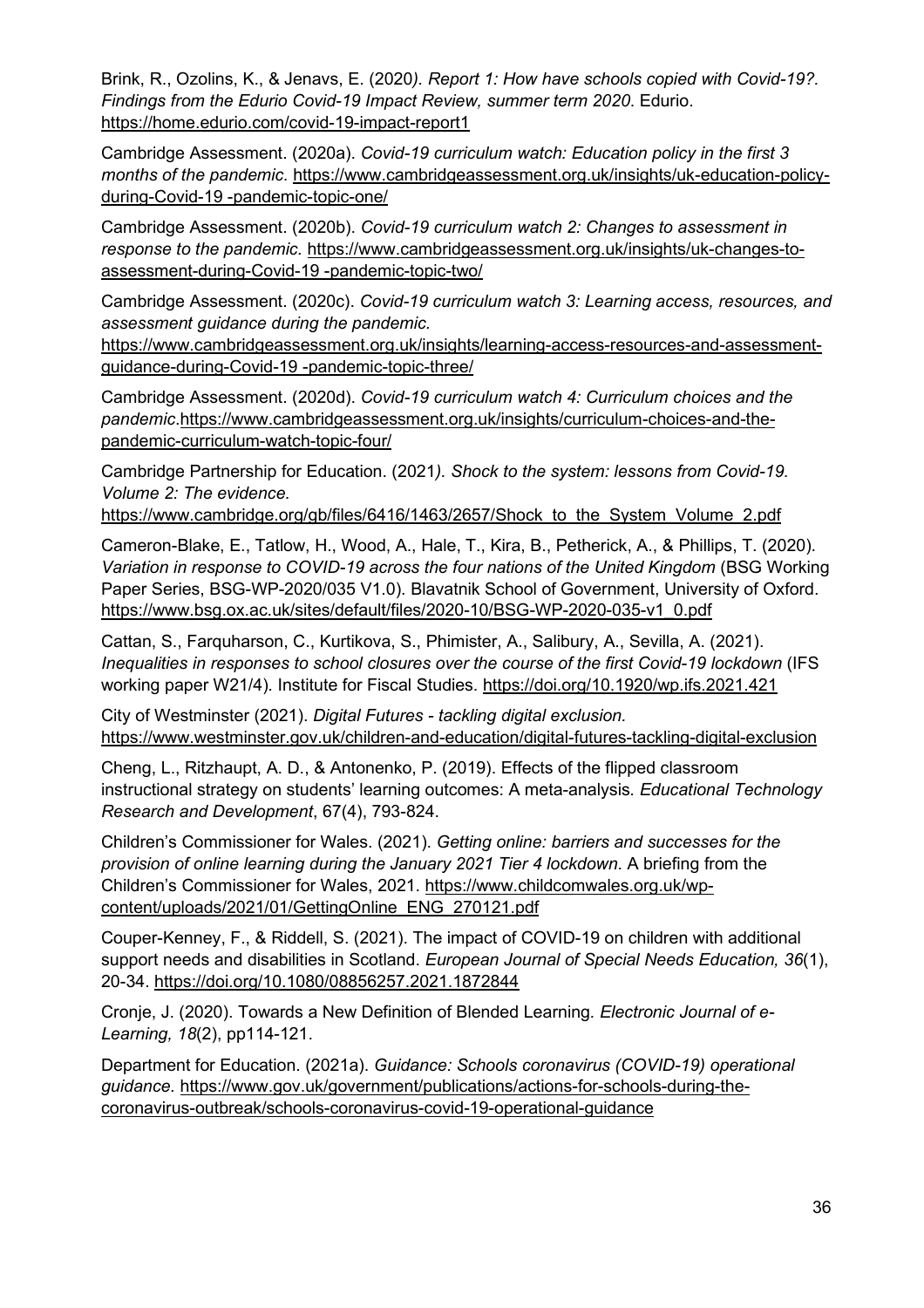Department for Education. (2021b). *Guidance: Safeguarding and remote education during coronavirus (COVID-19).* https://www.gov.uk/guidance/safeguarding-and-remote-educationduring-coronavirus-covid-19

Di Pietro, G., Biagi, F., Costa P., Karpiński Z., & Mazza, J. (2020). *The likely impact of COVID-19 on education: Reflections based on the existing literature and recent international datasets* (JRC Technical Report). European Commission.<https://core.ac.uk/download/pdf/343468109.pdf>

ECDL Foundation. (2018). *Perception & reality: Measuring digital skills gaps in Europe, India and Singapore.* [https://www.icdleurope.org/policy-and-publications/perception-reality-measuring](https://www.icdleurope.org/policy-and-publications/perception-reality-measuring-digital-skills-gaps-in-europe-india-and-singapore/)[digital-skills-gaps-in-europe-india-and-singapore/](https://www.icdleurope.org/policy-and-publications/perception-reality-measuring-digital-skills-gaps-in-europe-india-and-singapore/)

Fleming, N. (2021)*. After Covid, will digital learning be the new normal?* The Guardian. [https://www.theguardian.com/education/2021/jan/23/after-covid-will-digital-learning-be-the-new](https://www.theguardian.com/education/2021/jan/23/after-covid-will-digital-learning-be-the-new-normal)[normal](https://www.theguardian.com/education/2021/jan/23/after-covid-will-digital-learning-be-the-new-normal)

Fullan, M., Quinn, J., Drummy, M., Gardner, M. (2020). *Education Reimagined; The Future of Learning*. A collaborative position paper between New Pedagogies for Deep Learning and Microsoft Education.<http://aka.ms/HybridLearningPaper>

Ghobadi, S., & Ghobadi, Z. (2015). How access gaps interact and shape digital divide: a cognitive investigation. *Behaviour & Information Technology*, *34*(4), 330-340. <https://doi.org/10.1080/0144929X.2013.833650>

Gibbons, A. (2020). *Coronavirus: Teachers warned of 'zoombombing' risk.* TES. <https://www.tes.com/news/coronavirus-teachers-warned-zoombombing-risk>

Gibbons, A. and Roberts, J. (2020*). Revealed: Coronavirus in England's schools by area.* TES. <https://www.tes.com/news/revealed-coronavirus-englands-schools-area-area>

Green, F. (2020). *Schoolwork in lockdown: new evidence on the epidemic of educational poverty*. Centre for Learning and Life Chances in Knowledge Economies and Societies (LLAkes).

[https://www.llakes.ac.uk/sites/default/files/LLAKES%20Working%20Paper%2067\\_0.pdf](https://www.llakes.ac.uk/sites/default/files/LLAKES%20Working%20Paper%2067_0.pdf)

Greener, S. (2021). Exploring remote distance learning: what is it and should we keep it? *Interactive Learning Environments, 29*(1),1-2, doi:10.1080/10494820.2021.1848506

Hinde, N. (2021). *Here's what experts think will happen to Covid come winter*. Huffington Post. [https://www.huffingtonpost.co.uk/entry/will-covid-be-back-in](https://www.huffingtonpost.co.uk/entry/will-covid-be-back-in-winter_uk_604b78f4c5b65bed87da0d7c)[winter\\_uk\\_604b78f4c5b65bed87da0d7c](https://www.huffingtonpost.co.uk/entry/will-covid-be-back-in-winter_uk_604b78f4c5b65bed87da0d7c)

Hodges, C., Moore, S., Lockee., Trust., T & Bonds, A. (2020). The difference between emergency remote teaching and online learning. *EDUCAUSE review, 26*, 1-12. [https://er.educause.edu/articles/2020/3/the-difference-between-emergency-remote-teaching](https://er.educause.edu/articles/2020/3/the-difference-between-emergency-remote-teaching-and-online-learning)[and-online-learning](https://er.educause.edu/articles/2020/3/the-difference-between-emergency-remote-teaching-and-online-learning)

Holmes, H. & Burgess, B. (2020). "*Pay the wi-fi or feed the children": Coronavirus has intensified the UK's digital divide*. University of Cambridge.<https://www.cam.ac.uk/stories/digitaldivide>

Julius, J., & Sims, D. (2020). *Schools' responses to Covid-19: Support for vulnerable pupils and the children of keyworkers*. National Foundation for Educational Research [NFER]. [https://www.nfer.ac.uk/media/4075/schools\\_responses\\_to\\_covid\\_19\\_support\\_for\\_vulnerable\\_pu](https://www.nfer.ac.uk/media/4075/schools_responses_to_covid_19_support_for_vulnerable_pupils_and_the_children_of_keyworkers.pdf) pils and the children of keyworkers.pdf

Låg, T., & Sæle, R. G. (2019). Does the flipped classroom improve student learning and satisfaction? A systematic review and meta-analysis. *AERA open*, 5(3), 2332858419870489.

Lockee, B.B. (2021). Online education in the post-COVID era. *Nature Electronics, 4,* 5-6 https://doi.org/10.1038/s41928-020-00534-0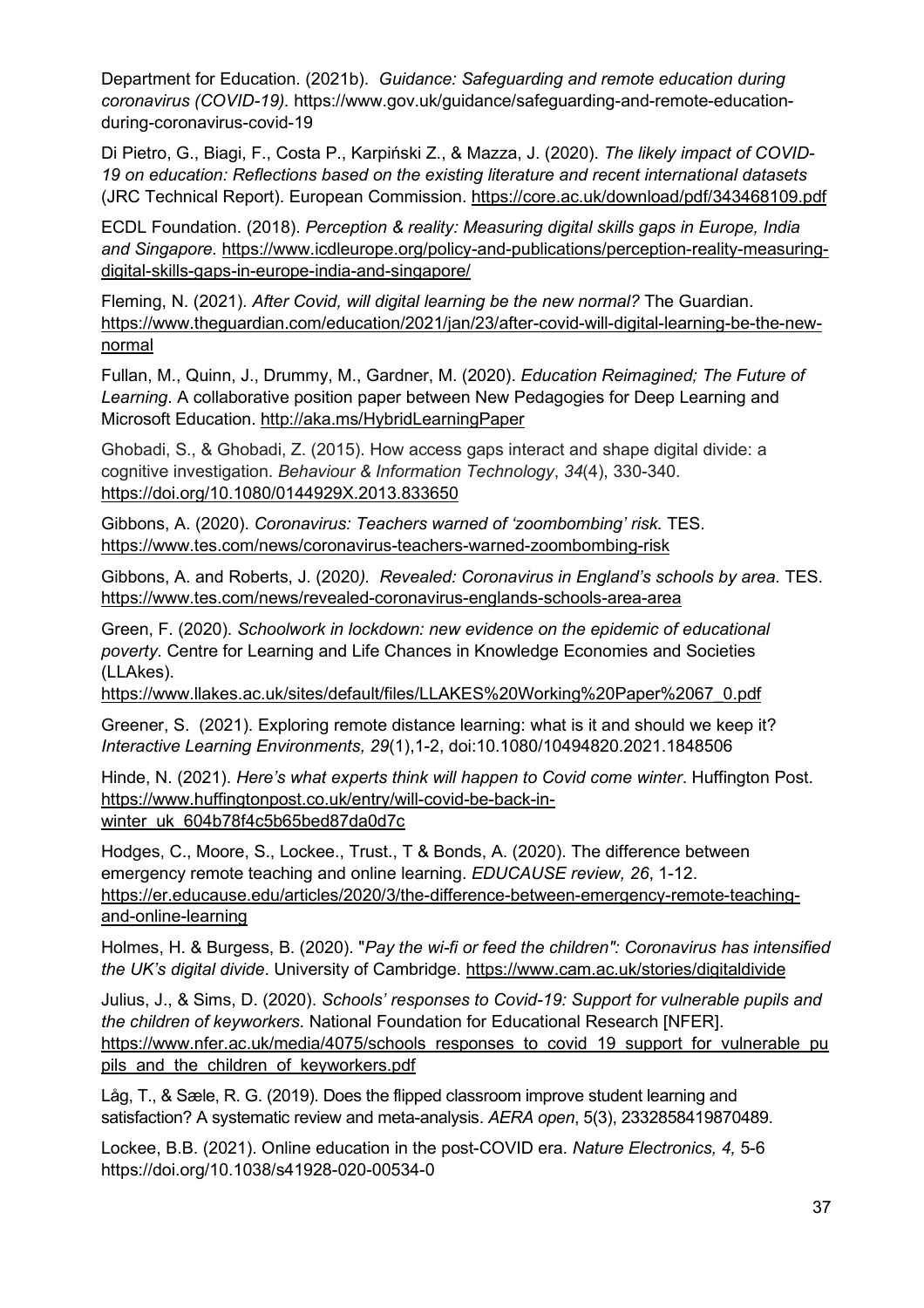Lough, C. (2021)*. Revealed: How online GCSE trials have already begun*. TES. <https://www.tes.com/news/revealed-how-online-gcse-trials-have-already-begun>

Lucas, M., Nelson, J. and Sims, D. (2020). *Schools' responses to Covid-19: Pupil engagement in remote learning*. National foundation for Educational Research [NFER]. [https://www.nfer.ac.uk/media/4073/schools\\_responses\\_to\\_covid\\_19\\_pupil\\_engagement\\_in\\_rem](https://www.nfer.ac.uk/media/4073/schools_responses_to_covid_19_pupil_engagement_in_remote_learning.pdf) [ote\\_learning.pdf](https://www.nfer.ac.uk/media/4073/schools_responses_to_covid_19_pupil_engagement_in_remote_learning.pdf)

Lucas, P. J., Robinson, R., & Treacy, L. (2020). *What is data poverty?* Nesta and YLab. [https://media.nesta.org.uk/documents/What\\_is\\_Data\\_Poverty.pdf](https://media.nesta.org.uk/documents/What_is_Data_Poverty.pdf)

Lundie, D., & Law, J., (2020). *Teachers' responses and expectations in the Covid-19 school shutdown period in the UK.* Technical Report. Scottish Parliament. <http://eprints.gla.ac.uk/221329/1/221329.pdf>

Montacute, R., & Cullinane, C. (2021). *Learning in lockdown: Research brief*. The Sutton Trust. <https://www.suttontrust.com/wp-content/uploads/2021/01/Learning-in-Lockdown.pdf>

Moss, G., Allen, R., Bradbury, A., Duncan, S., Hamey, S., & Levy, R. (2020). *Primary teachers' experience of the COVID-19 lockdown – Eight key messages for policy makers going forward.* UCL Institute of Education.

[https://discovery.ucl.ac.uk/id/eprint/10103669/1/Moss\\_DCDT%20Report%201%20Final.pdf](https://discovery.ucl.ac.uk/id/eprint/10103669/1/Moss_DCDT%20Report%201%20Final.pdf)

Moore, J. L., Dickson-Deane, C., Galyen, K. (2011). e-learning, online learning and distance learning environments: Are they the same?. *Internet and Higher Education* (14). 129-135. <http://dx.doi.org/10.1016/j.iheduc.2010.10.001>

Müller, L., & Goldenberg (2020*). Education in times of crisis: Teachers' views on distance learning and school reopening plans during Covid-19*. Chartered College of Teaching. [https://my.chartered.college/wp-](https://my.chartered.college/wp-content/uploads/2020/07/EducationInTimesOfCrisisII_FINAL20200708.pdf)

[content/uploads/2020/07/EducationInTimesOfCrisisII\\_FINAL20200708.pdf](https://my.chartered.college/wp-content/uploads/2020/07/EducationInTimesOfCrisisII_FINAL20200708.pdf)

NASUWT (n.d). Arrangements for Remote Teaching and Learning. [https://www.nasuwt.org.uk/advice/health-safety/coronavirus-guidance/arrangements-for-remote](https://www.nasuwt.org.uk/advice/health-safety/coronavirus-guidance/arrangements-for-remote-teaching-learning-support.html)[teaching-learning-support.html](https://www.nasuwt.org.uk/advice/health-safety/coronavirus-guidance/arrangements-for-remote-teaching-learning-support.html)

Nelson, J., & Sharp, C. (2020*). Schools' responses to Covid-19: Key findings from the Wave 1 survey.* National Foundation for Educational Research. [https://www.nfer.ac.uk/schools](https://www.nfer.ac.uk/schools-responses-to-covid-19-key-findings-from-the-wave-1-survey/)[responses-to-covid-19-key-findings-from-the-wave-1-survey/](https://www.nfer.ac.uk/schools-responses-to-covid-19-key-findings-from-the-wave-1-survey/)

Ofcom. (2020). Technology Tracker 2020.

https://www.ofcom.org.uk/ data/assets/pdf file/0037/194878/technology-tracker-2020-uk-data[tables.pdf](https://www.ofcom.org.uk/__data/assets/pdf_file/0037/194878/technology-tracker-2020-uk-data-tables.pdf)

Ofsted. (2021a). *What's working well in remote education.*

[https://www.gov.uk/government/publications/whats-working-well-in-remote-education/whats](https://www.gov.uk/government/publications/whats-working-well-in-remote-education/whats-working-well-in-remote-education)[working-well-in-remote-education](https://www.gov.uk/government/publications/whats-working-well-in-remote-education/whats-working-well-in-remote-education)

Ofsted. (2021b). *Remote education research.*

[https://www.gov.uk/government/publications/remote-education-research/remote-education](https://www.gov.uk/government/publications/remote-education-research/remote-education-research)[research](https://www.gov.uk/government/publications/remote-education-research/remote-education-research)

Office for National Statistics [ONS]. (2020). *Coronavirus and home schooling in Great Britain: April to June 2020*.

[https://www.ons.gov.uk/peoplepopulationandcommunity/educationandchildcare/articles/coronavi](https://www.ons.gov.uk/peoplepopulationandcommunity/educationandchildcare/articles/coronavirusandhomeschoolingingreatbritain/apriltojune2020) [rusandhomeschoolingingreatbritain/apriltojune2020](https://www.ons.gov.uk/peoplepopulationandcommunity/educationandchildcare/articles/coronavirusandhomeschoolingingreatbritain/apriltojune2020)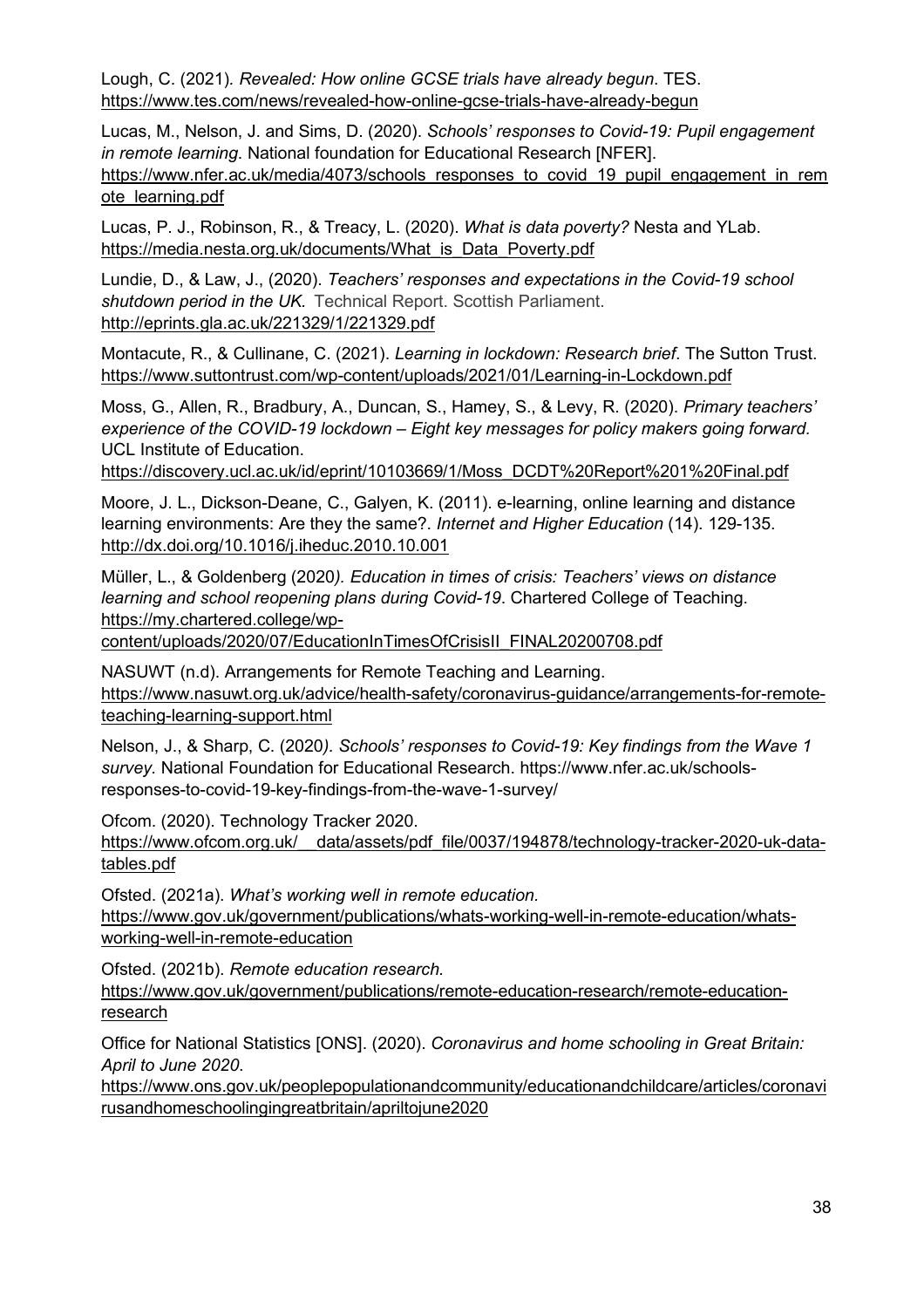Ozolins, K., Brink, R., Jenavs, E., (2020). *Report 2: Lessons for school leaders. Findings from the Edurio -19 impact review, summer term 2020*. Edurio. [https://home.edurio.com/covid-19](https://home.edurio.com/covid-19-impact-report2) [impact-report2](https://home.edurio.com/covid-19-impact-report2)

Parkin, T., Caunit-Bluma, D., Ozolins, K., & Jenavs, E. (2020). *Report 3: Technology use in schools during Covid-19. Findings from the Edurio Covid-19 impact review*. Edurio. <https://home.edurio.com/covid-19-impact-report-3>

Roberts, N., & Danechi, S. (2021). *Coronavirus and schools: FAQ.* House of Commons Library, Briefing paper No. 08915.<https://commonslibrary.parliament.uk/research-briefings/cbp-8915/>

Sanders, R. (2020). *Digital inclusion, exclusion and participation.* Institute for Research and Innovation in Social Services.<https://doi.org/10.31583/esss.20200911>

Stanford, D. (2020) *Videoconferencing alternatives: How low-bandwidth teaching will save us all.*  Iddblog. [https://www.iddblog.org/videoconferencing-alternatives-how-low-bandwidth-teaching](https://www.iddblog.org/videoconferencing-alternatives-how-low-bandwidth-teaching-will-save-us-all/)[will-save-us-all/](https://www.iddblog.org/videoconferencing-alternatives-how-low-bandwidth-teaching-will-save-us-all/)

Singh, V., & Thurman, A. (2019). How many ways can we define online learning? A systematic literature review of definitions of online learning. *American Journal of Distance Education, 33*(4), 289-306.<https://doi.org/10.1080/08923647.2019.1663082>

Talaee, E., & Noroozi, O. (2019). Re-conceptualization of" digital divide" among primary school children in an era of saturated access to technology. *International Electronic Journal of Elementary Education, 12*(1), 27-35.

Teacher Tapp (2020). *Monitoring Covid-19 readiness in schools.* <https://teachertapp.co.uk/monitoring-covid-19-readiness-in-schools/>

Tollefson, J. (2020). Why deforestation and extinctions make pandemics more likely. *Nature, 584*, 175-176.<https://doi.org/10.1038/d41586-020-02341-1>

UNESCO. (2020). Covid-19 response- remote learning strategy. [https://en.unesco.org/sites/default/files/unesco-covid-19-response-toolkit-remote-learning](https://en.unesco.org/sites/default/files/unesco-covid-19-response-toolkit-remote-learning-strategy.pdf)[strategy.pdf](https://en.unesco.org/sites/default/files/unesco-covid-19-response-toolkit-remote-learning-strategy.pdf)

UNESCO. (2021). *Education: From Disruption to recovery: Covid-19 Impact on Education.* <https://en.unesco.org/covid19/educationresponse>

UNESCO, UNICEF and the World Bank (2020). *What have we learnt? Overview of findings from a survey of ministries of education on national responses to COVID-19.* [http://tcg.uis.unesco.org/wp-content/uploads/sites/4/2020/10/National-Education-Responses-to-](http://tcg.uis.unesco.org/wp-content/uploads/sites/4/2020/10/National-Education-Responses-to-COVID-19-WEB-final_EN.pdf)[COVID-19 -WEB-final\\_EN.pdf](http://tcg.uis.unesco.org/wp-content/uploads/sites/4/2020/10/National-Education-Responses-to-COVID-19-WEB-final_EN.pdf)

van Deursen, A. J. A. M, & Helsper, E. J. (2015). The third-level digital divide: Who benefits most from being online? *Communication and Information Technologies Annual Studies in Media and Communications (Studies in Media and Communications), 10*, 29-52.

van Deursen, A., van Dijk, J. (2013), The digital divide shifts to differences in usage. *New Media and Society*, 1-20.<https://doi.org/10.1177%2F1461444813487959>

van Dijk, J. (2002). A framework for digital divide research: The pitfalls of a metaphor*. The Electronic Journal of Communication, 12*(1&2). <https://core.ac.uk/download/pdf/31150071.pdf>

van Dijk, J. A. (2005). *The deepening divide: Inequality in the information society*. Sage Publications.

van Dijk, J. (2006). Digital divide research, achievements and shortcomings*. Poetics, 34*, 221- 235.<https://doi.org/10.1016/j.poetic.2006.05.004>

van Dijk, J. (2020a). *The Digital Divide.* Wiley & Sons.